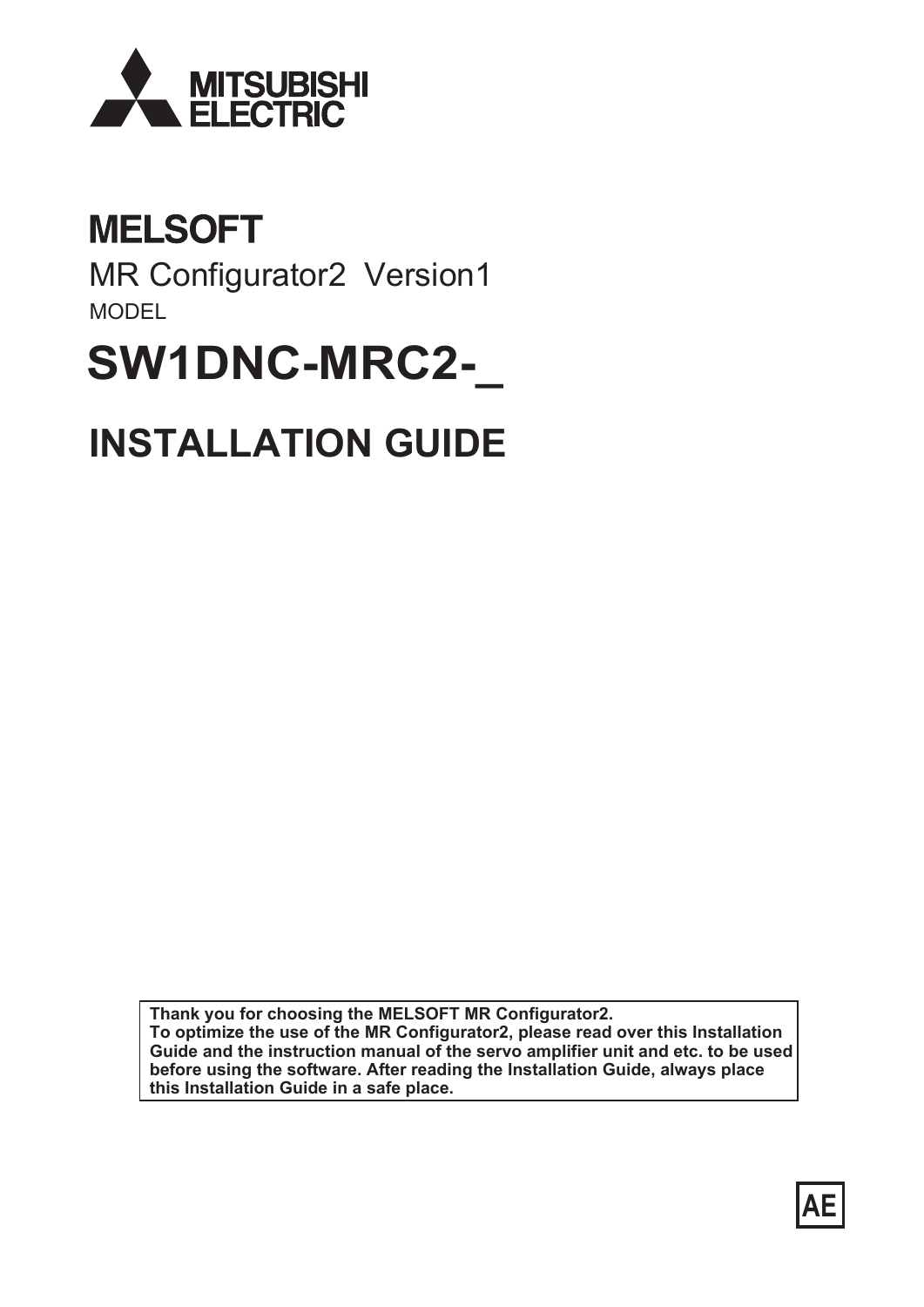## • Safety Instructions •

(Always read these instructions before using the equipment.)

Do not attempt to install, operate, maintain or inspect the servo amplifier and servo motor until you have read through this Installation Guide, and appended documents carefully and can use the equipment correctly. Do not use the servo amplifier and servo motor until you have a full knowledge of the equipment, safety information and instructions.

In this Installation Guide, the safety instruction levels are classified into "WARNING" and "CAUTION".



Note that the  $\triangle$ CAUTION level may lead to a serious consequence according to conditions. Please follow the instructions of both levels because they are important to personnel safety.

What must not be done and what must be done are indicated by the following diagrammatic symbols:

): Indicates what must not be done. For example, "No Fire" is indicated by  $\textcircled{\tiny{N}}$  .

Indicates what must be done. For example, grounding is indicated by  $\bigoplus$ .

In this Installation Guide, instructions at a lower level than the above, instructions for other functions, and so on are classified into "POINT".

After reading this Installation Guide, always keep it accessible to the operator.

Before executing the test mode, always read section 3.1 "Precautions for test<br>
CAUTION reade." mode".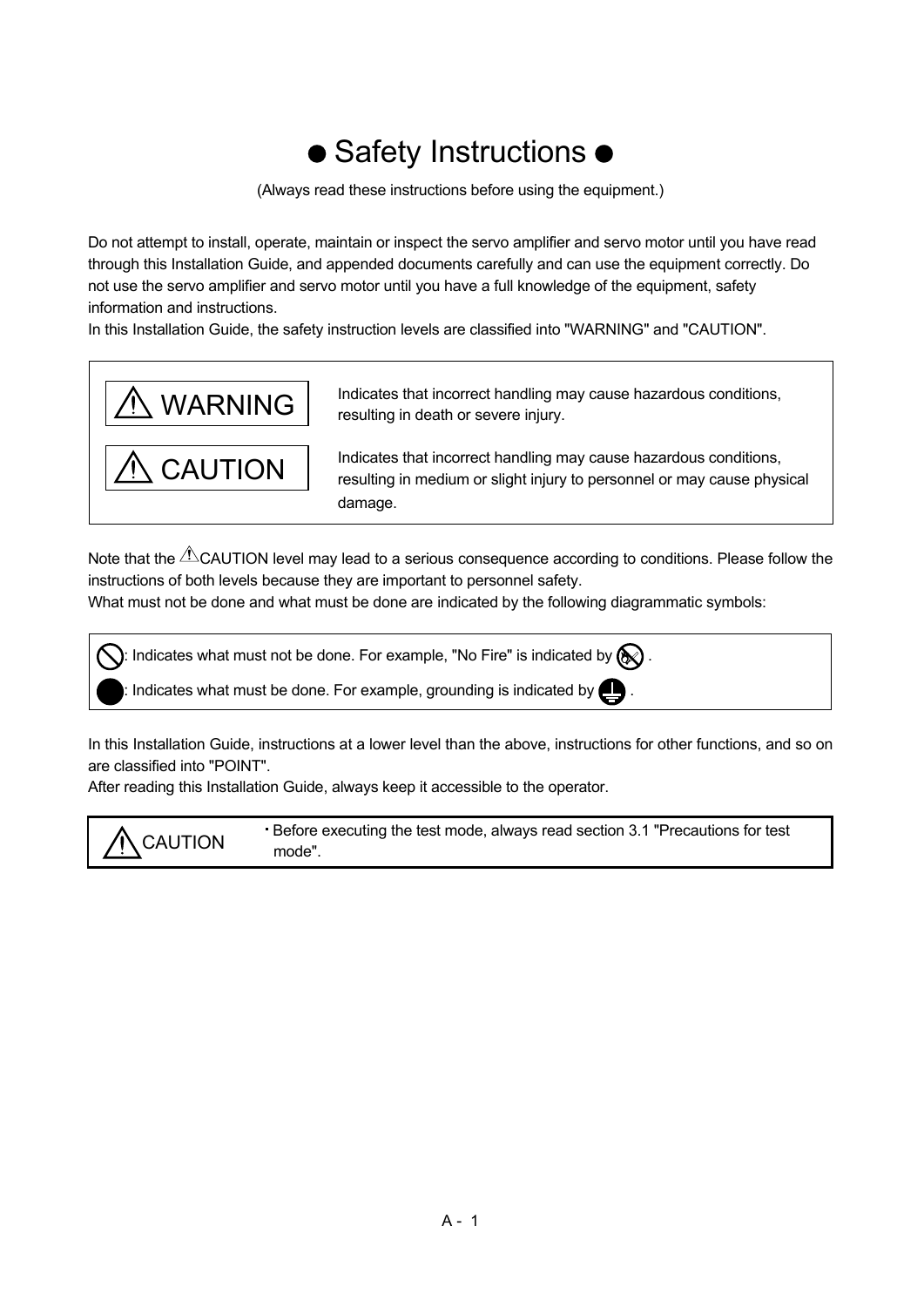## **CONTENTS**

| 1. INTRODUCTION            | 1- 1 to 1-21       |
|----------------------------|--------------------|
|                            |                    |
|                            |                    |
|                            |                    |
|                            |                    |
|                            |                    |
|                            |                    |
|                            |                    |
|                            |                    |
| 2. HOW TO USE THE SOFTWARE | 2-1 to 2-11        |
|                            |                    |
|                            |                    |
|                            |                    |
|                            |                    |
|                            |                    |
|                            |                    |
| 3. PRECAUTIONS             | $3 - 1$ to $3 - 2$ |
|                            |                    |
|                            |                    |
|                            |                    |
| 4. TROUBLESHOOTING         | 4 - 1 to 4 - 4     |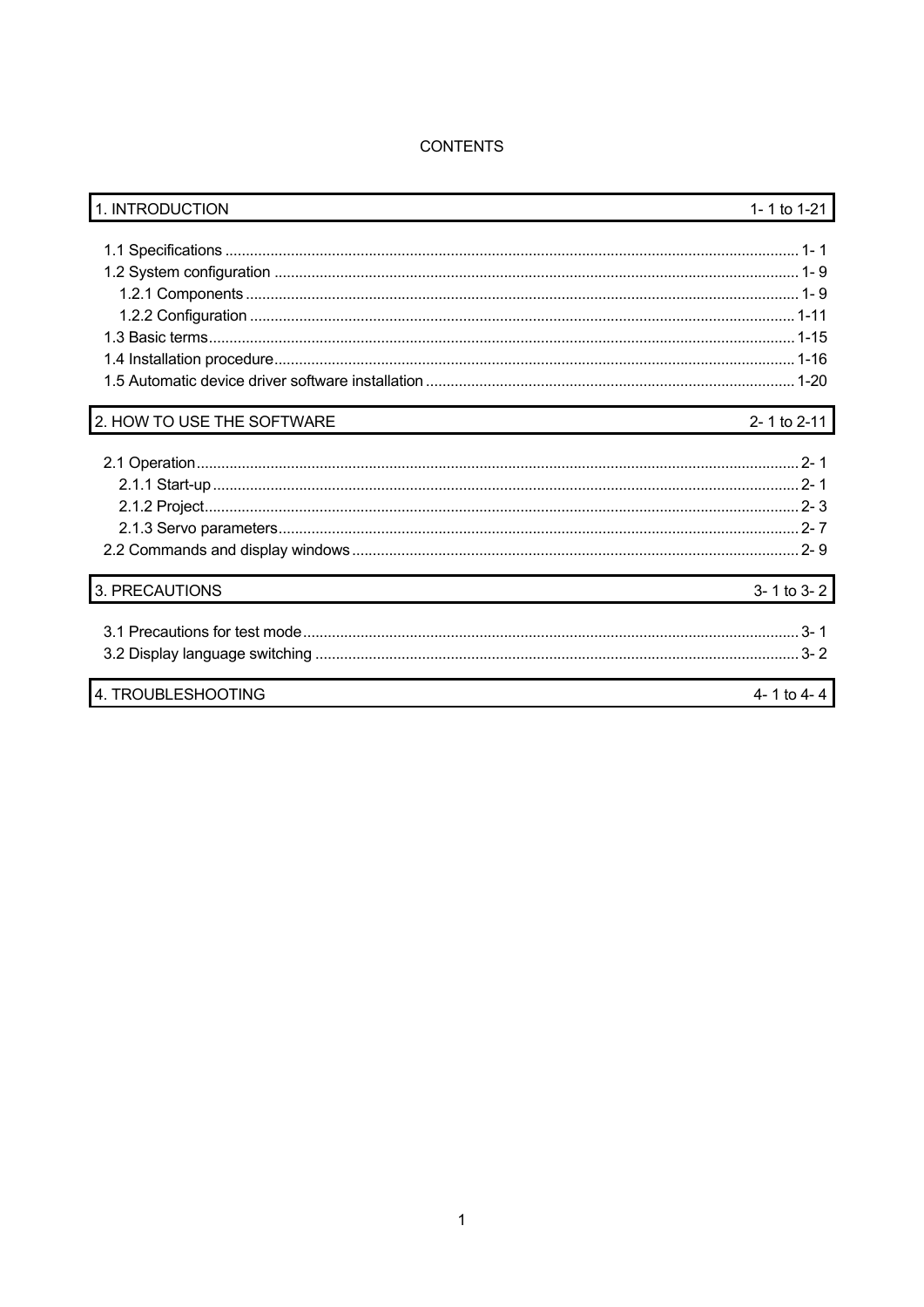## 1. INTRODUCTION

#### 1.1 Specifications

Using the communication function of the servo amplifier, the MR Configurator2 allows functions, such as parameter setting change, graph, program operation mode and test mode, to be implemented from a personal computer.

| Item                                                                   | Servo amplifier                                          | MR-J5-A<br>$(-RJ)$                                                                                                                                                                                                                                                                                                                                                                                                                                                                                                                                                                                                                                                                                                                                                                                                                                                                                                                                                                                                                                                                                                                                                                                                                                                                                                                                                                                                                                                                                                                                             | <b>MR-J5 -G</b><br>$(-RJ)*5*8$ | MR-J5 -G<br>$-N1*5$ | MR-J5(W)-B<br>$(-RJ)$ | MR-JET-G<br>*5 | MR-JET-G<br>$-N1*5$ |
|------------------------------------------------------------------------|----------------------------------------------------------|----------------------------------------------------------------------------------------------------------------------------------------------------------------------------------------------------------------------------------------------------------------------------------------------------------------------------------------------------------------------------------------------------------------------------------------------------------------------------------------------------------------------------------------------------------------------------------------------------------------------------------------------------------------------------------------------------------------------------------------------------------------------------------------------------------------------------------------------------------------------------------------------------------------------------------------------------------------------------------------------------------------------------------------------------------------------------------------------------------------------------------------------------------------------------------------------------------------------------------------------------------------------------------------------------------------------------------------------------------------------------------------------------------------------------------------------------------------------------------------------------------------------------------------------------------------|--------------------------------|---------------------|-----------------------|----------------|---------------------|
|                                                                        | <b>USB</b>                                               | $\circ$                                                                                                                                                                                                                                                                                                                                                                                                                                                                                                                                                                                                                                                                                                                                                                                                                                                                                                                                                                                                                                                                                                                                                                                                                                                                                                                                                                                                                                                                                                                                                        | $\circ$                        | $\circ$             | $\circ$               | $\circ$        | $\circ$             |
| Communication<br>Method<br>Parameter<br>Safety<br>Monitor<br>Diagnosis | RS-422 (RS-232C)                                         |                                                                                                                                                                                                                                                                                                                                                                                                                                                                                                                                                                                                                                                                                                                                                                                                                                                                                                                                                                                                                                                                                                                                                                                                                                                                                                                                                                                                                                                                                                                                                                |                                |                     |                       |                |                     |
|                                                                        | Ethernet                                                 | $\circ$<br>$\circ$<br>$\circ$<br>$\circ$<br>$\circ$<br>$\circ$<br>$\circ$<br>$\circ$<br>$\circ$<br>$\circ$<br>$\circ$<br>$\circ$<br>$\circ$<br>$*7\circ$<br>*70<br>$*7\circ$<br>*70<br>$*7\circ$<br>$*7\circ$<br>$\circ$<br>$\circ$<br>$\circ$<br>$\circ$<br>$\circ$<br>$\circ$<br>$\circ$<br>$\circ$<br>$\circ$<br>$\circ$<br>$\circ$<br>$\circ$<br>$\circ$<br>$\circ$<br>$\circ$<br>$\circ$<br>$\circ$<br>$\circ$<br>$\circ$<br>$\circ$<br>$\circ$<br>$\circ$<br>$\circ$<br>$\circ$<br>$\circ$<br>$\circ$<br>$\circ$<br>$\circ$<br>$\circ$<br>$\circ$<br>$\circ$<br>$\circ$<br>$\circ$<br>$\circ$<br>$\circ$<br>$\circ$<br>$\circ$<br>$\circ$<br>$\circ$<br>$\circ$<br>$\circ$<br>$\circ$<br>$\circ$<br>$\circ$<br>$\circ$<br>$\circ$<br>$\circ$<br>$\circ$<br>$\circ$<br>$\circ$<br>$\circ$<br>$\circ$<br>$\circ$<br>$\circ$<br>$\circ$<br>$\circ$<br>$\circ$<br>$\circ$<br>$\circ$<br>$\circ$<br>$\circ$<br>$\circ$<br>$\circ$<br>$\circ$<br>$\circ$<br>$\circ$<br>$\circ$<br>$\circ$<br>$\circ$<br>$\circ$<br>$*1\circ$<br>*1○<br>$*1\circ$<br>$*1\circ$<br>$*1\circ$<br>*2∘<br>*2○<br>*2∘<br>*2○<br>*2○<br>*3○<br>*3○<br>*3○<br>*3○<br>*3○<br>$\circ$<br>$\circ$<br>$\circ$<br>$\circ$<br>$\circ$<br>*4⊙<br>*4⊙<br>*4⊙<br>*4⊙<br>*4⊙<br>$\circ$<br>$\circ$<br>$\circ$<br>$\circ$<br>$\circ$<br>$\circ$<br>$\circ$<br>$\circ$<br>$\circ$<br>$\circ$<br>$\circ$<br>$\circ$<br>$\circ$<br>$\circ$<br>$\circ$<br>$\circ$<br>$\circ$<br>$\circ$<br>$\circ$<br>$\circ$<br>$\circ$<br>$\circ$<br>$\circ$<br>$\circ$<br>$\circ$<br>$\circ$<br>$\circ$<br>$\circ$ | $\circ$                        |                     |                       |                |                     |
|                                                                        | <b>Parameter Setting</b>                                 |                                                                                                                                                                                                                                                                                                                                                                                                                                                                                                                                                                                                                                                                                                                                                                                                                                                                                                                                                                                                                                                                                                                                                                                                                                                                                                                                                                                                                                                                                                                                                                |                                |                     |                       |                | $\circ$             |
|                                                                        | Network Parameter                                        |                                                                                                                                                                                                                                                                                                                                                                                                                                                                                                                                                                                                                                                                                                                                                                                                                                                                                                                                                                                                                                                                                                                                                                                                                                                                                                                                                                                                                                                                                                                                                                |                                |                     |                       |                | $\circ$             |
|                                                                        | Axis Name Setting                                        |                                                                                                                                                                                                                                                                                                                                                                                                                                                                                                                                                                                                                                                                                                                                                                                                                                                                                                                                                                                                                                                                                                                                                                                                                                                                                                                                                                                                                                                                                                                                                                |                                |                     |                       |                |                     |
|                                                                        | Parameter Converter                                      |                                                                                                                                                                                                                                                                                                                                                                                                                                                                                                                                                                                                                                                                                                                                                                                                                                                                                                                                                                                                                                                                                                                                                                                                                                                                                                                                                                                                                                                                                                                                                                |                                |                     |                       |                |                     |
|                                                                        | Safety Parameter Setting                                 |                                                                                                                                                                                                                                                                                                                                                                                                                                                                                                                                                                                                                                                                                                                                                                                                                                                                                                                                                                                                                                                                                                                                                                                                                                                                                                                                                                                                                                                                                                                                                                |                                |                     |                       |                |                     |
| Positioning-data<br><b>Test Mode</b><br>Adjustment                     | Change Password                                          |                                                                                                                                                                                                                                                                                                                                                                                                                                                                                                                                                                                                                                                                                                                                                                                                                                                                                                                                                                                                                                                                                                                                                                                                                                                                                                                                                                                                                                                                                                                                                                |                                |                     |                       |                |                     |
|                                                                        | Initialize Password                                      |                                                                                                                                                                                                                                                                                                                                                                                                                                                                                                                                                                                                                                                                                                                                                                                                                                                                                                                                                                                                                                                                                                                                                                                                                                                                                                                                                                                                                                                                                                                                                                |                                |                     |                       |                |                     |
|                                                                        | Point Table                                              |                                                                                                                                                                                                                                                                                                                                                                                                                                                                                                                                                                                                                                                                                                                                                                                                                                                                                                                                                                                                                                                                                                                                                                                                                                                                                                                                                                                                                                                                                                                                                                |                                |                     |                       |                | $\circ$             |
|                                                                        | Program                                                  |                                                                                                                                                                                                                                                                                                                                                                                                                                                                                                                                                                                                                                                                                                                                                                                                                                                                                                                                                                                                                                                                                                                                                                                                                                                                                                                                                                                                                                                                                                                                                                |                                |                     |                       |                |                     |
|                                                                        | <b>Indirect Addressing</b>                               |                                                                                                                                                                                                                                                                                                                                                                                                                                                                                                                                                                                                                                                                                                                                                                                                                                                                                                                                                                                                                                                                                                                                                                                                                                                                                                                                                                                                                                                                                                                                                                |                                |                     |                       |                |                     |
|                                                                        | Cam Data                                                 |                                                                                                                                                                                                                                                                                                                                                                                                                                                                                                                                                                                                                                                                                                                                                                                                                                                                                                                                                                                                                                                                                                                                                                                                                                                                                                                                                                                                                                                                                                                                                                |                                |                     |                       |                |                     |
|                                                                        | Display All                                              |                                                                                                                                                                                                                                                                                                                                                                                                                                                                                                                                                                                                                                                                                                                                                                                                                                                                                                                                                                                                                                                                                                                                                                                                                                                                                                                                                                                                                                                                                                                                                                |                                |                     |                       |                | $\circ$             |
|                                                                        | I/O Monitor                                              |                                                                                                                                                                                                                                                                                                                                                                                                                                                                                                                                                                                                                                                                                                                                                                                                                                                                                                                                                                                                                                                                                                                                                                                                                                                                                                                                                                                                                                                                                                                                                                |                                |                     |                       |                | $\circ$             |
|                                                                        | Graph                                                    |                                                                                                                                                                                                                                                                                                                                                                                                                                                                                                                                                                                                                                                                                                                                                                                                                                                                                                                                                                                                                                                                                                                                                                                                                                                                                                                                                                                                                                                                                                                                                                |                                |                     |                       |                | $\circ$             |
|                                                                        | <b>ABS Data Display</b>                                  |                                                                                                                                                                                                                                                                                                                                                                                                                                                                                                                                                                                                                                                                                                                                                                                                                                                                                                                                                                                                                                                                                                                                                                                                                                                                                                                                                                                                                                                                                                                                                                |                                |                     |                       |                | $\circ$             |
|                                                                        | <b>Object Monitor</b>                                    |                                                                                                                                                                                                                                                                                                                                                                                                                                                                                                                                                                                                                                                                                                                                                                                                                                                                                                                                                                                                                                                                                                                                                                                                                                                                                                                                                                                                                                                                                                                                                                |                                |                     |                       |                | $\circ$             |
|                                                                        | Alarm Display                                            |                                                                                                                                                                                                                                                                                                                                                                                                                                                                                                                                                                                                                                                                                                                                                                                                                                                                                                                                                                                                                                                                                                                                                                                                                                                                                                                                                                                                                                                                                                                                                                |                                |                     |                       |                | $\circ$             |
|                                                                        | Alarm Onset Data                                         |                                                                                                                                                                                                                                                                                                                                                                                                                                                                                                                                                                                                                                                                                                                                                                                                                                                                                                                                                                                                                                                                                                                                                                                                                                                                                                                                                                                                                                                                                                                                                                |                                |                     |                       |                | $\circ$             |
|                                                                        | <b>Drive Recorder</b>                                    |                                                                                                                                                                                                                                                                                                                                                                                                                                                                                                                                                                                                                                                                                                                                                                                                                                                                                                                                                                                                                                                                                                                                                                                                                                                                                                                                                                                                                                                                                                                                                                |                                |                     |                       |                | $\circ$             |
|                                                                        | No Motor Rotation                                        |                                                                                                                                                                                                                                                                                                                                                                                                                                                                                                                                                                                                                                                                                                                                                                                                                                                                                                                                                                                                                                                                                                                                                                                                                                                                                                                                                                                                                                                                                                                                                                |                                |                     |                       |                | $\circ$             |
|                                                                        | System Configuration                                     |                                                                                                                                                                                                                                                                                                                                                                                                                                                                                                                                                                                                                                                                                                                                                                                                                                                                                                                                                                                                                                                                                                                                                                                                                                                                                                                                                                                                                                                                                                                                                                |                                |                     |                       |                | $\circ$             |
|                                                                        | Life Diagnosis                                           |                                                                                                                                                                                                                                                                                                                                                                                                                                                                                                                                                                                                                                                                                                                                                                                                                                                                                                                                                                                                                                                                                                                                                                                                                                                                                                                                                                                                                                                                                                                                                                |                                |                     |                       |                | $\circ$             |
|                                                                        | <b>Machine Diagnosis</b>                                 |                                                                                                                                                                                                                                                                                                                                                                                                                                                                                                                                                                                                                                                                                                                                                                                                                                                                                                                                                                                                                                                                                                                                                                                                                                                                                                                                                                                                                                                                                                                                                                |                                |                     |                       |                | $\circ$             |
|                                                                        | Gear Failure Diagnosis                                   |                                                                                                                                                                                                                                                                                                                                                                                                                                                                                                                                                                                                                                                                                                                                                                                                                                                                                                                                                                                                                                                                                                                                                                                                                                                                                                                                                                                                                                                                                                                                                                |                                |                     |                       |                |                     |
|                                                                        | <b>Encoder Communication</b><br><b>Circuit Diagnosis</b> |                                                                                                                                                                                                                                                                                                                                                                                                                                                                                                                                                                                                                                                                                                                                                                                                                                                                                                                                                                                                                                                                                                                                                                                                                                                                                                                                                                                                                                                                                                                                                                |                                |                     |                       |                | $\circ$             |
|                                                                        | Fully Closed Loop Diagnosis                              |                                                                                                                                                                                                                                                                                                                                                                                                                                                                                                                                                                                                                                                                                                                                                                                                                                                                                                                                                                                                                                                                                                                                                                                                                                                                                                                                                                                                                                                                                                                                                                |                                |                     |                       |                | $*1\circ$           |
| Tools                                                                  | Linear Diagnosis                                         |                                                                                                                                                                                                                                                                                                                                                                                                                                                                                                                                                                                                                                                                                                                                                                                                                                                                                                                                                                                                                                                                                                                                                                                                                                                                                                                                                                                                                                                                                                                                                                |                                |                     |                       |                | *2○                 |
|                                                                        | JOG Mode                                                 |                                                                                                                                                                                                                                                                                                                                                                                                                                                                                                                                                                                                                                                                                                                                                                                                                                                                                                                                                                                                                                                                                                                                                                                                                                                                                                                                                                                                                                                                                                                                                                |                                |                     |                       |                | *3○                 |
|                                                                        | Positioning Mode                                         |                                                                                                                                                                                                                                                                                                                                                                                                                                                                                                                                                                                                                                                                                                                                                                                                                                                                                                                                                                                                                                                                                                                                                                                                                                                                                                                                                                                                                                                                                                                                                                |                                |                     |                       |                | $\circ$             |
|                                                                        | Motor-less Operation                                     |                                                                                                                                                                                                                                                                                                                                                                                                                                                                                                                                                                                                                                                                                                                                                                                                                                                                                                                                                                                                                                                                                                                                                                                                                                                                                                                                                                                                                                                                                                                                                                |                                |                     |                       |                | *4⊙                 |
|                                                                        | DO Forced Output                                         |                                                                                                                                                                                                                                                                                                                                                                                                                                                                                                                                                                                                                                                                                                                                                                                                                                                                                                                                                                                                                                                                                                                                                                                                                                                                                                                                                                                                                                                                                                                                                                |                                |                     |                       |                | $\circ$             |
|                                                                        | Program Operation                                        |                                                                                                                                                                                                                                                                                                                                                                                                                                                                                                                                                                                                                                                                                                                                                                                                                                                                                                                                                                                                                                                                                                                                                                                                                                                                                                                                                                                                                                                                                                                                                                |                                |                     |                       |                | $\circ$             |
|                                                                        | Single-step Feed                                         |                                                                                                                                                                                                                                                                                                                                                                                                                                                                                                                                                                                                                                                                                                                                                                                                                                                                                                                                                                                                                                                                                                                                                                                                                                                                                                                                                                                                                                                                                                                                                                |                                |                     |                       |                | $\circ$             |
|                                                                        | <b>Test Mode Information</b>                             |                                                                                                                                                                                                                                                                                                                                                                                                                                                                                                                                                                                                                                                                                                                                                                                                                                                                                                                                                                                                                                                                                                                                                                                                                                                                                                                                                                                                                                                                                                                                                                |                                |                     |                       |                | $\circ$             |
|                                                                        | One-touch Tuning                                         |                                                                                                                                                                                                                                                                                                                                                                                                                                                                                                                                                                                                                                                                                                                                                                                                                                                                                                                                                                                                                                                                                                                                                                                                                                                                                                                                                                                                                                                                                                                                                                |                                |                     |                       |                | $\circ$             |
|                                                                        | Tuning                                                   |                                                                                                                                                                                                                                                                                                                                                                                                                                                                                                                                                                                                                                                                                                                                                                                                                                                                                                                                                                                                                                                                                                                                                                                                                                                                                                                                                                                                                                                                                                                                                                |                                |                     |                       |                | $\circ$             |
|                                                                        | Multi-axis Tuning                                        |                                                                                                                                                                                                                                                                                                                                                                                                                                                                                                                                                                                                                                                                                                                                                                                                                                                                                                                                                                                                                                                                                                                                                                                                                                                                                                                                                                                                                                                                                                                                                                |                                |                     |                       |                |                     |
|                                                                        | Machine Analyzer                                         | $\circ$                                                                                                                                                                                                                                                                                                                                                                                                                                                                                                                                                                                                                                                                                                                                                                                                                                                                                                                                                                                                                                                                                                                                                                                                                                                                                                                                                                                                                                                                                                                                                        | $\circ$                        | $\circ$             | $\circ$               | $\circ$        | $\circ$             |
|                                                                        | Advanced Gain Search                                     |                                                                                                                                                                                                                                                                                                                                                                                                                                                                                                                                                                                                                                                                                                                                                                                                                                                                                                                                                                                                                                                                                                                                                                                                                                                                                                                                                                                                                                                                                                                                                                |                                |                     |                       |                |                     |
|                                                                        | <b>Update Parameter</b><br><b>Setting Range</b>          | $\circ$                                                                                                                                                                                                                                                                                                                                                                                                                                                                                                                                                                                                                                                                                                                                                                                                                                                                                                                                                                                                                                                                                                                                                                                                                                                                                                                                                                                                                                                                                                                                                        | $\circ$                        | $\circ$             | $\circ$               | $\circ$        | $\circ$             |
|                                                                        | <b>Machine Unit Conversion</b><br><b>Display Setting</b> |                                                                                                                                                                                                                                                                                                                                                                                                                                                                                                                                                                                                                                                                                                                                                                                                                                                                                                                                                                                                                                                                                                                                                                                                                                                                                                                                                                                                                                                                                                                                                                |                                |                     | $\circ$               |                |                     |
|                                                                        | Add-ons                                                  | $^{\star}\!9\circ$                                                                                                                                                                                                                                                                                                                                                                                                                                                                                                                                                                                                                                                                                                                                                                                                                                                                                                                                                                                                                                                                                                                                                                                                                                                                                                                                                                                                                                                                                                                                             | *9⊙                            | *9⊙                 |                       | *9⊙            | *9⊙                 |

When connecting to the servo amplifier (MR-J5 series/MR-JET series) \*6

\*1 Only available when operation mode is Fully closed loop control mode.

\*2 Only available when operation mode is Linear servo motor control mode.

\*3 Not available when operation mode is Linear servo motor control mode.

\*4 Only available when operation mode is Standard control mode.

\*5 Switching to multi-axis project available.

\*6 The software reset is supported.

\*7 Only available when it is MR-J5-G-RJ, MR-J5W2-G, MR-J5W3-G, MR-J5D1-G, MR-J5D2-G, or MR-J5D3-G.

\*8 MR-J5\_-G(-RJ) includes MR-J5-G(-RJ), MR-J5W\_-G(-RJ), and MR-J5D\_-G.

\*9 Only available when it is MR-J5-A(-RJ), MR-J5-G(-RJ), MR-J5D1-G, MR-J5-G-N1, MR-JET-G, or MR-JET-G-N1.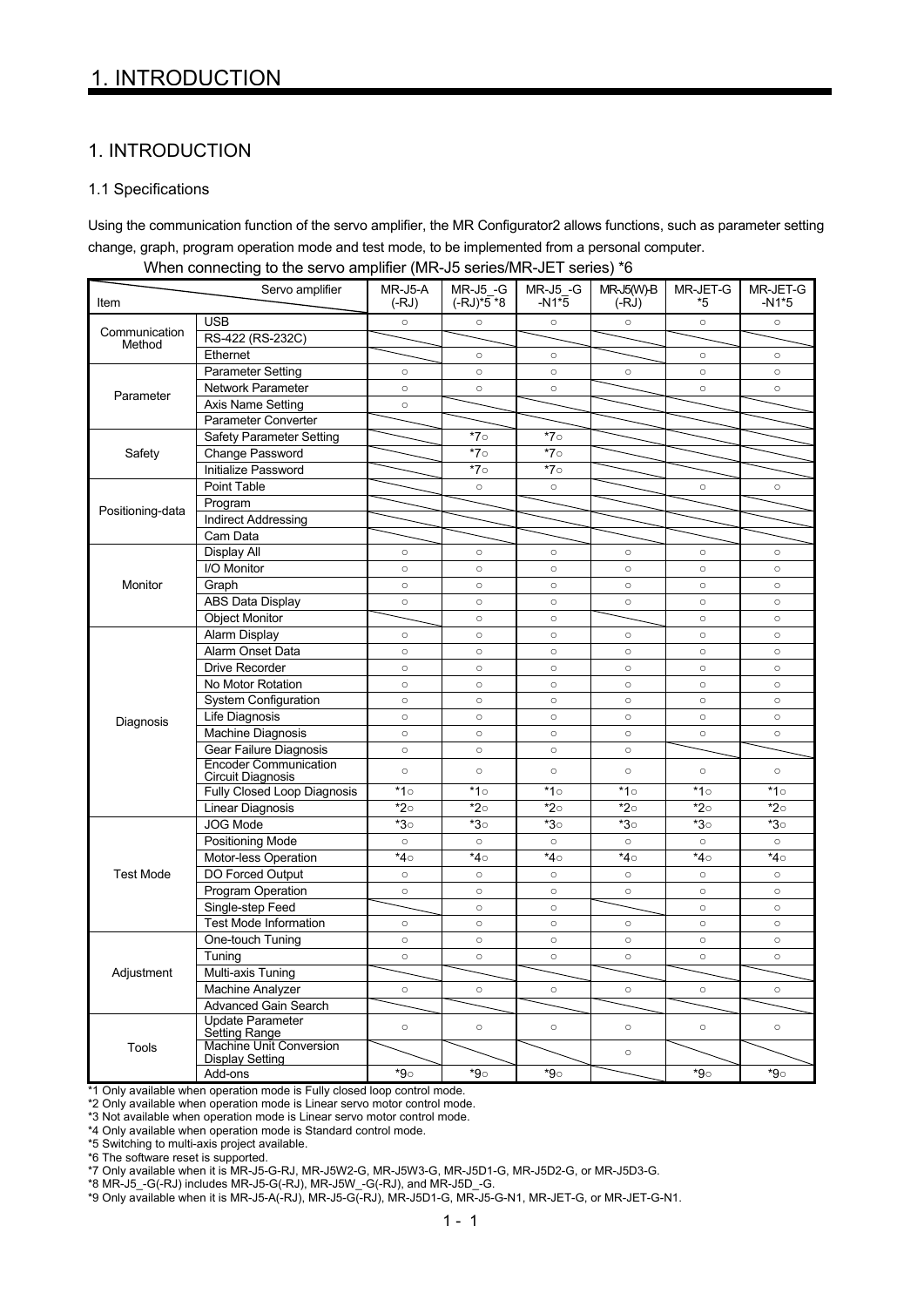|                                                                                                                    | $\frac{1}{2}$                                          |                    |                         |                  |                     |              |                      |
|--------------------------------------------------------------------------------------------------------------------|--------------------------------------------------------|--------------------|-------------------------|------------------|---------------------|--------------|----------------------|
| Item                                                                                                               | Servo amplifier                                        | MR-J4-A<br>$(-RJ)$ | $MR-J4-B$<br>(-RJ)*5 *6 | $MR-J4-B$<br>-LL | $MR-J4-B$<br>-RJ010 | MR-J4-TM     | MR-J4-GF<br>(-RJ)*13 |
|                                                                                                                    | <b>USB</b>                                             | $\circ$            | $\circ$                 | $\circ$          | $\circ$             | $\circ$      | $\circ$              |
|                                                                                                                    | RS-422 (RS-232C)                                       |                    |                         |                  |                     |              |                      |
| Method                                                                                                             | Ethernet                                               |                    |                         |                  |                     |              | $\circ$              |
|                                                                                                                    | <b>Parameter Setting</b>                               | $\circ$            | $\circ$                 | $\circ$          | $\circ$             | $\circ$      | $\circ$              |
| Communication<br>Parameter<br>Safety<br>Positioning-data<br>Monitor<br>Diagnosis<br><b>Test Mode</b><br>Adjustment | Network Parameter                                      |                    |                         |                  |                     |              |                      |
|                                                                                                                    | Axis Name Setting                                      | $\circ$            |                         |                  |                     |              |                      |
|                                                                                                                    | Parameter Converter                                    | $*40$              |                         |                  |                     |              | *4⊙                  |
|                                                                                                                    | <b>Safety Parameter Setting</b>                        | *7*8○              | *8*9○                   |                  |                     | *8○          | *8*12○               |
|                                                                                                                    | Change Password                                        | *7*8○              | *8*9○                   |                  |                     | *8○          | *8*12o               |
|                                                                                                                    | Initialize Password                                    | *7*8○              | *8*9∘                   |                  |                     | *8○          | *8*12o               |
|                                                                                                                    | Point Table                                            | $*7\circ$          |                         |                  |                     |              | $*11\circ$           |
|                                                                                                                    | Program                                                | $*7\circ$          |                         |                  |                     |              |                      |
|                                                                                                                    | <b>Indirect Addressing</b>                             | *7○                |                         |                  |                     |              |                      |
|                                                                                                                    | Cam Data                                               | *7○                |                         |                  |                     |              | $*11\circ$           |
|                                                                                                                    | Display All                                            | $\circ$            | $\circ$                 | $\circ$          | $\circ$             | $\circ$      | $\circ$              |
|                                                                                                                    | I/O Monitor                                            | $\circ$            | $\circ$                 | $\circ$          | $\circ$             | $\circ$      | $\circ$              |
|                                                                                                                    | Graph                                                  | $\circ$            | $\circ$                 | $\circ$          | $\circ$             | $\circ$      | $\circ$              |
|                                                                                                                    | <b>ABS Data Display</b>                                | $\circ$            | $\circ$                 | $\circ$          | $\circ$             | $\circ$      | $\circ$              |
|                                                                                                                    | <b>Object Monitor</b>                                  |                    |                         |                  |                     |              |                      |
|                                                                                                                    | Alarm Display                                          | $\circ$            | $\circ$                 | $\circ$          | $\circ$             | $\circ$      | $\circ$              |
|                                                                                                                    | Alarm Onset Data                                       | $\circ$            | $\circ$                 | $\circ$          | $\circ$             | $\circ$      | $\circ$              |
|                                                                                                                    | Drive Recorder                                         | $\circ$            | $\circ$                 | $\circ$          | $\circ$             | $\circ$      | $\circ$              |
|                                                                                                                    | No Motor Rotation                                      | $\circ$            | $\circ$                 | *10○             | $\circ$             | $\circ$      | $\circ$              |
|                                                                                                                    | System Configuration                                   | $\circ$            | $\circ$                 | $\circ$          | $\circ$             | $\circ$      | $\circ$              |
|                                                                                                                    | Life Diagnosis                                         | $\circ$            | $\circ$                 | $\circ$          | $\circ$             | $\circ$      | $\circ$              |
|                                                                                                                    | <b>Machine Diagnosis</b>                               | $\circ$            | $\circ$                 | $\circ$          | $\circ$             | $\circ$      | $\circ$              |
|                                                                                                                    | Gear Failure Diagnosis                                 |                    |                         |                  |                     |              |                      |
|                                                                                                                    | <b>Encoder Communication</b><br>Circuit Diagnosis      |                    |                         |                  |                     |              |                      |
|                                                                                                                    | Fully Closed Loop Diagnosis                            | $*1\circ$          | $*1\circ$               |                  |                     | *1○          | $*1\circ$            |
| Tools                                                                                                              | Linear Diagnosis                                       | $*2\circ$          | *2○                     |                  |                     | *2○          | *2○                  |
|                                                                                                                    | <b>JOG Mode</b>                                        | *3○                | *3○                     | $\circ$          | $\circ$             | *3○          | *3○                  |
|                                                                                                                    | Positioning Mode                                       | $\circ$            | $\circ$                 | $\circ$          | $\circ$             | $\circ$      | $\circ$              |
|                                                                                                                    | Motor-less Operation                                   | *4⊙                | *4○                     |                  | $\circ$             | $*_{4\circ}$ | *4⊙                  |
|                                                                                                                    | DO Forced Output                                       | $\circ$            | $\circ$                 |                  | $\circ$             | $\circ$      | $\circ$              |
|                                                                                                                    | Program Operation                                      | $\circ$            | $\circ$                 | $\circ$          | $\circ$             | $\circ$      | $\circ$              |
|                                                                                                                    | Single-step Feed                                       | *7○                |                         |                  |                     |              | *11∘                 |
|                                                                                                                    | <b>Test Mode Information</b>                           | $\circ$            | $\circ$                 | $\circ$          | $\circ$             | $\circ$      | $\circ$              |
|                                                                                                                    | One-touch Tuning                                       | $\circ$            | $\circ$                 | *10○             | $\circ$             | $\circ$      | $\circ$              |
|                                                                                                                    | Tuning                                                 | $\circ$            | $\circ$                 | $\circ$          | $\circ$             | $\circ$      | $\circ$              |
|                                                                                                                    | Multi-axis Tuning                                      |                    |                         |                  |                     |              |                      |
|                                                                                                                    | Machine Analyzer                                       | $\circ$            | $\circ$                 | $\circ$          | $\circ$             | $\circ$      | $\circ$              |
|                                                                                                                    | Advanced Gain Search                                   |                    |                         |                  |                     |              |                      |
|                                                                                                                    | <b>Update Parameter</b>                                | $\circ$            | $\circ$                 | $\circ$          | $\circ$             | $\circ$      | $\circ$              |
|                                                                                                                    | <b>Setting Range</b><br><b>Machine Unit Conversion</b> |                    |                         |                  |                     |              |                      |
|                                                                                                                    | <b>Display Setting</b>                                 |                    | $\circ$                 | $\circ$          | $\circ$             |              |                      |
|                                                                                                                    | Add-ons                                                |                    |                         |                  |                     |              |                      |

#### When connecting to the servo amplifier (MR-J4 series)

\*1 Only available when operation mode is Fully closed loop control mode.

\*2 Only available when operation mode is Linear servo motor control mode.

\*3 Not available when operation mode is Linear servo motor control mode. \*4 Only available when operation mode is Standard control mode.

\*5 The same as MR-J3-B in MR-J3-B compatibility mode.

 Standard control mode: MR-J3-B Fully closed control mode: MR-J3-B-RJ006 - Linear servo motor control mode: MR-J3-B-RJ004

\*6 The same as MR-J4-B (-RJ) in MR-J3-B extension function (Several restrictions).

Please select the "MR-J3-B extension function" when using as MR-J3-B extension function.

\*7 Only available when it is MR-J4-A-RJ.

\*8 Functional safety unit MR-D30 is necessary.

\*9 Only available when it is MR-J4-B-RJ.

\*10 Cannot be used in pressure control mode.

\*11 Only available when station-specific mode is I/O mode.

\*12 Only available when it is MR-J4-GF-RJ. \*13 Switching to multi-axis project available.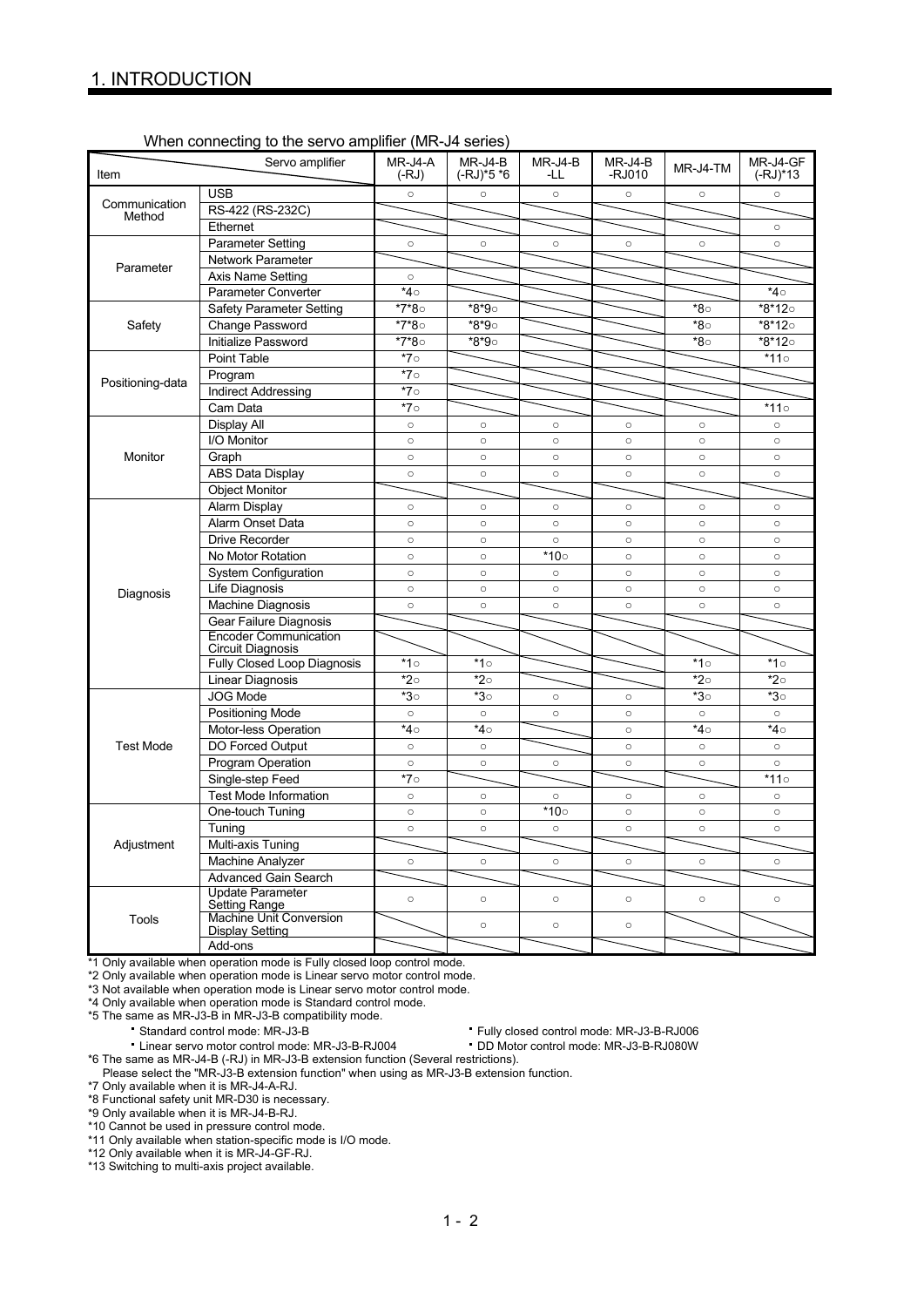|                                                                                                                                                                                                                                                                                                                                                                                                                                                                     | which connecting to the serve amplifer (first off series<br>Servo amplifier | MR-JE-A                                                                                                                                                                                                                                                                                                                                                                                                                                                                                                                                                                                                                                                                                                   | $MR-JE-B(F)$ | MR-JE-C*1          |
|---------------------------------------------------------------------------------------------------------------------------------------------------------------------------------------------------------------------------------------------------------------------------------------------------------------------------------------------------------------------------------------------------------------------------------------------------------------------|-----------------------------------------------------------------------------|-----------------------------------------------------------------------------------------------------------------------------------------------------------------------------------------------------------------------------------------------------------------------------------------------------------------------------------------------------------------------------------------------------------------------------------------------------------------------------------------------------------------------------------------------------------------------------------------------------------------------------------------------------------------------------------------------------------|--------------|--------------------|
| Item                                                                                                                                                                                                                                                                                                                                                                                                                                                                | <b>USB</b>                                                                  | $\circ$                                                                                                                                                                                                                                                                                                                                                                                                                                                                                                                                                                                                                                                                                                   | $\circ$      | $\circ$            |
| Communication                                                                                                                                                                                                                                                                                                                                                                                                                                                       |                                                                             |                                                                                                                                                                                                                                                                                                                                                                                                                                                                                                                                                                                                                                                                                                           |              |                    |
| Method                                                                                                                                                                                                                                                                                                                                                                                                                                                              | Ethernet                                                                    |                                                                                                                                                                                                                                                                                                                                                                                                                                                                                                                                                                                                                                                                                                           |              | $\circ$            |
|                                                                                                                                                                                                                                                                                                                                                                                                                                                                     |                                                                             |                                                                                                                                                                                                                                                                                                                                                                                                                                                                                                                                                                                                                                                                                                           |              | $\circ$            |
| Parameter                                                                                                                                                                                                                                                                                                                                                                                                                                                           | Network Parameter                                                           |                                                                                                                                                                                                                                                                                                                                                                                                                                                                                                                                                                                                                                                                                                           |              |                    |
|                                                                                                                                                                                                                                                                                                                                                                                                                                                                     |                                                                             |                                                                                                                                                                                                                                                                                                                                                                                                                                                                                                                                                                                                                                                                                                           |              |                    |
|                                                                                                                                                                                                                                                                                                                                                                                                                                                                     |                                                                             |                                                                                                                                                                                                                                                                                                                                                                                                                                                                                                                                                                                                                                                                                                           |              |                    |
|                                                                                                                                                                                                                                                                                                                                                                                                                                                                     |                                                                             |                                                                                                                                                                                                                                                                                                                                                                                                                                                                                                                                                                                                                                                                                                           |              |                    |
|                                                                                                                                                                                                                                                                                                                                                                                                                                                                     |                                                                             |                                                                                                                                                                                                                                                                                                                                                                                                                                                                                                                                                                                                                                                                                                           |              |                    |
|                                                                                                                                                                                                                                                                                                                                                                                                                                                                     |                                                                             |                                                                                                                                                                                                                                                                                                                                                                                                                                                                                                                                                                                                                                                                                                           |              |                    |
| <b>Safety Parameter Setting</b><br>Safety<br>Change Password<br>Initialize Password<br>Point Table<br>Program<br>Positioning-data<br><b>Indirect Addressing</b><br>Cam Data<br>Display All<br>I/O Monitor<br>Monitor<br>Graph<br><b>ABS Data Display</b><br><b>Object Monitor</b><br>Alarm Display<br>Alarm Onset Data<br>Drive Recorder<br>No Motor Rotation<br>System Configuration<br>Life Diagnosis<br>Diagnosis<br>Machine Diagnosis<br>Gear Failure Diagnosis |                                                                             |                                                                                                                                                                                                                                                                                                                                                                                                                                                                                                                                                                                                                                                                                                           |              |                    |
|                                                                                                                                                                                                                                                                                                                                                                                                                                                                     |                                                                             |                                                                                                                                                                                                                                                                                                                                                                                                                                                                                                                                                                                                                                                                                                           |              | $\circ$            |
|                                                                                                                                                                                                                                                                                                                                                                                                                                                                     |                                                                             |                                                                                                                                                                                                                                                                                                                                                                                                                                                                                                                                                                                                                                                                                                           |              |                    |
|                                                                                                                                                                                                                                                                                                                                                                                                                                                                     |                                                                             |                                                                                                                                                                                                                                                                                                                                                                                                                                                                                                                                                                                                                                                                                                           |              |                    |
|                                                                                                                                                                                                                                                                                                                                                                                                                                                                     |                                                                             |                                                                                                                                                                                                                                                                                                                                                                                                                                                                                                                                                                                                                                                                                                           |              |                    |
|                                                                                                                                                                                                                                                                                                                                                                                                                                                                     |                                                                             |                                                                                                                                                                                                                                                                                                                                                                                                                                                                                                                                                                                                                                                                                                           |              | $\circ$            |
|                                                                                                                                                                                                                                                                                                                                                                                                                                                                     |                                                                             |                                                                                                                                                                                                                                                                                                                                                                                                                                                                                                                                                                                                                                                                                                           |              | $\circ$            |
|                                                                                                                                                                                                                                                                                                                                                                                                                                                                     |                                                                             |                                                                                                                                                                                                                                                                                                                                                                                                                                                                                                                                                                                                                                                                                                           |              | $\circ$<br>$\circ$ |
|                                                                                                                                                                                                                                                                                                                                                                                                                                                                     |                                                                             |                                                                                                                                                                                                                                                                                                                                                                                                                                                                                                                                                                                                                                                                                                           |              |                    |
|                                                                                                                                                                                                                                                                                                                                                                                                                                                                     |                                                                             |                                                                                                                                                                                                                                                                                                                                                                                                                                                                                                                                                                                                                                                                                                           |              | $\circ$            |
|                                                                                                                                                                                                                                                                                                                                                                                                                                                                     |                                                                             |                                                                                                                                                                                                                                                                                                                                                                                                                                                                                                                                                                                                                                                                                                           |              | $\circ$            |
|                                                                                                                                                                                                                                                                                                                                                                                                                                                                     |                                                                             | $\circ$                                                                                                                                                                                                                                                                                                                                                                                                                                                                                                                                                                                                                                                                                                   | $\circ$      | $\circ$            |
|                                                                                                                                                                                                                                                                                                                                                                                                                                                                     |                                                                             | $\circ$                                                                                                                                                                                                                                                                                                                                                                                                                                                                                                                                                                                                                                                                                                   | $\circ$      | $\circ$            |
|                                                                                                                                                                                                                                                                                                                                                                                                                                                                     |                                                                             | $\circ$                                                                                                                                                                                                                                                                                                                                                                                                                                                                                                                                                                                                                                                                                                   | $\circ$      | $\circ$            |
|                                                                                                                                                                                                                                                                                                                                                                                                                                                                     |                                                                             | $\circ$                                                                                                                                                                                                                                                                                                                                                                                                                                                                                                                                                                                                                                                                                                   | $\circ$      | $\circ$            |
|                                                                                                                                                                                                                                                                                                                                                                                                                                                                     |                                                                             | $\circ$                                                                                                                                                                                                                                                                                                                                                                                                                                                                                                                                                                                                                                                                                                   | $\circ$      | $\circ$            |
|                                                                                                                                                                                                                                                                                                                                                                                                                                                                     |                                                                             |                                                                                                                                                                                                                                                                                                                                                                                                                                                                                                                                                                                                                                                                                                           |              |                    |
|                                                                                                                                                                                                                                                                                                                                                                                                                                                                     | <b>Encoder Communication Circuit Diagnosis</b>                              |                                                                                                                                                                                                                                                                                                                                                                                                                                                                                                                                                                                                                                                                                                           |              |                    |
|                                                                                                                                                                                                                                                                                                                                                                                                                                                                     | Fully Closed Loop Diagnosis                                                 |                                                                                                                                                                                                                                                                                                                                                                                                                                                                                                                                                                                                                                                                                                           |              |                    |
|                                                                                                                                                                                                                                                                                                                                                                                                                                                                     | Linear Diagnosis                                                            | RS-422 (RS-232C)<br><b>Parameter Setting</b><br>$\circ$<br>$\circ$<br>Axis Name Setting<br>$\circ$<br>Parameter Converter<br>$\circ$<br>$\circ$<br>$\circ$<br>$\circ$<br>$\circ$<br>$\circ$<br>$\circ$<br>$\circ$<br>$\circ$<br>$\circ$<br>$\circ$<br>$\circ$<br>$\circ$<br>$\circ$<br>$\circ$<br>$\circ$<br>$\circ$<br>$\circ$<br>$\circ$<br>$\circ$<br>$\circ$<br>$\circ$<br>$\circ$<br>$\circ$<br>$\circ$<br>$\circ$<br>$\circ$<br>$\circ$<br>$\circ$<br>$\circ$<br>$\circ$<br>$\circ$<br>$\circ$<br>Multi-axis Tuning<br>Machine Analyzer<br>$\circ$<br>$\circ$<br>Advanced Gain Search<br>Update Parameter Setting Range<br>$\circ$<br>$\circ$<br>Machine Unit Conversion Display Setting<br>$\circ$ |              |                    |
|                                                                                                                                                                                                                                                                                                                                                                                                                                                                     | JOG Mode                                                                    |                                                                                                                                                                                                                                                                                                                                                                                                                                                                                                                                                                                                                                                                                                           |              | $\circ$            |
|                                                                                                                                                                                                                                                                                                                                                                                                                                                                     | Positioning Mode                                                            |                                                                                                                                                                                                                                                                                                                                                                                                                                                                                                                                                                                                                                                                                                           |              | $\circ$            |
|                                                                                                                                                                                                                                                                                                                                                                                                                                                                     | Motor-less Operation                                                        |                                                                                                                                                                                                                                                                                                                                                                                                                                                                                                                                                                                                                                                                                                           |              | $\circ$            |
| <b>Test Mode</b>                                                                                                                                                                                                                                                                                                                                                                                                                                                    | DO Forced Output                                                            |                                                                                                                                                                                                                                                                                                                                                                                                                                                                                                                                                                                                                                                                                                           |              | $\circ$            |
|                                                                                                                                                                                                                                                                                                                                                                                                                                                                     | Program Operation                                                           |                                                                                                                                                                                                                                                                                                                                                                                                                                                                                                                                                                                                                                                                                                           |              | $\circ$            |
|                                                                                                                                                                                                                                                                                                                                                                                                                                                                     | Single-step Feed                                                            |                                                                                                                                                                                                                                                                                                                                                                                                                                                                                                                                                                                                                                                                                                           |              |                    |
|                                                                                                                                                                                                                                                                                                                                                                                                                                                                     | <b>Test Mode Information</b>                                                |                                                                                                                                                                                                                                                                                                                                                                                                                                                                                                                                                                                                                                                                                                           |              | $\circ$            |
|                                                                                                                                                                                                                                                                                                                                                                                                                                                                     | One-touch Tuning                                                            |                                                                                                                                                                                                                                                                                                                                                                                                                                                                                                                                                                                                                                                                                                           |              | $\circ$            |
|                                                                                                                                                                                                                                                                                                                                                                                                                                                                     | I uning                                                                     |                                                                                                                                                                                                                                                                                                                                                                                                                                                                                                                                                                                                                                                                                                           |              | $\circ$            |
| Adjustment                                                                                                                                                                                                                                                                                                                                                                                                                                                          |                                                                             |                                                                                                                                                                                                                                                                                                                                                                                                                                                                                                                                                                                                                                                                                                           |              |                    |
|                                                                                                                                                                                                                                                                                                                                                                                                                                                                     |                                                                             |                                                                                                                                                                                                                                                                                                                                                                                                                                                                                                                                                                                                                                                                                                           |              | $\circ$            |
|                                                                                                                                                                                                                                                                                                                                                                                                                                                                     |                                                                             |                                                                                                                                                                                                                                                                                                                                                                                                                                                                                                                                                                                                                                                                                                           |              |                    |
|                                                                                                                                                                                                                                                                                                                                                                                                                                                                     |                                                                             |                                                                                                                                                                                                                                                                                                                                                                                                                                                                                                                                                                                                                                                                                                           |              | $\circ$            |
| <b>Tools</b>                                                                                                                                                                                                                                                                                                                                                                                                                                                        |                                                                             |                                                                                                                                                                                                                                                                                                                                                                                                                                                                                                                                                                                                                                                                                                           |              |                    |
|                                                                                                                                                                                                                                                                                                                                                                                                                                                                     | Add-ons                                                                     |                                                                                                                                                                                                                                                                                                                                                                                                                                                                                                                                                                                                                                                                                                           |              |                    |

When connecting to the servo amplifier (MR-JE series)

\*1 Switching to multi-axis project available.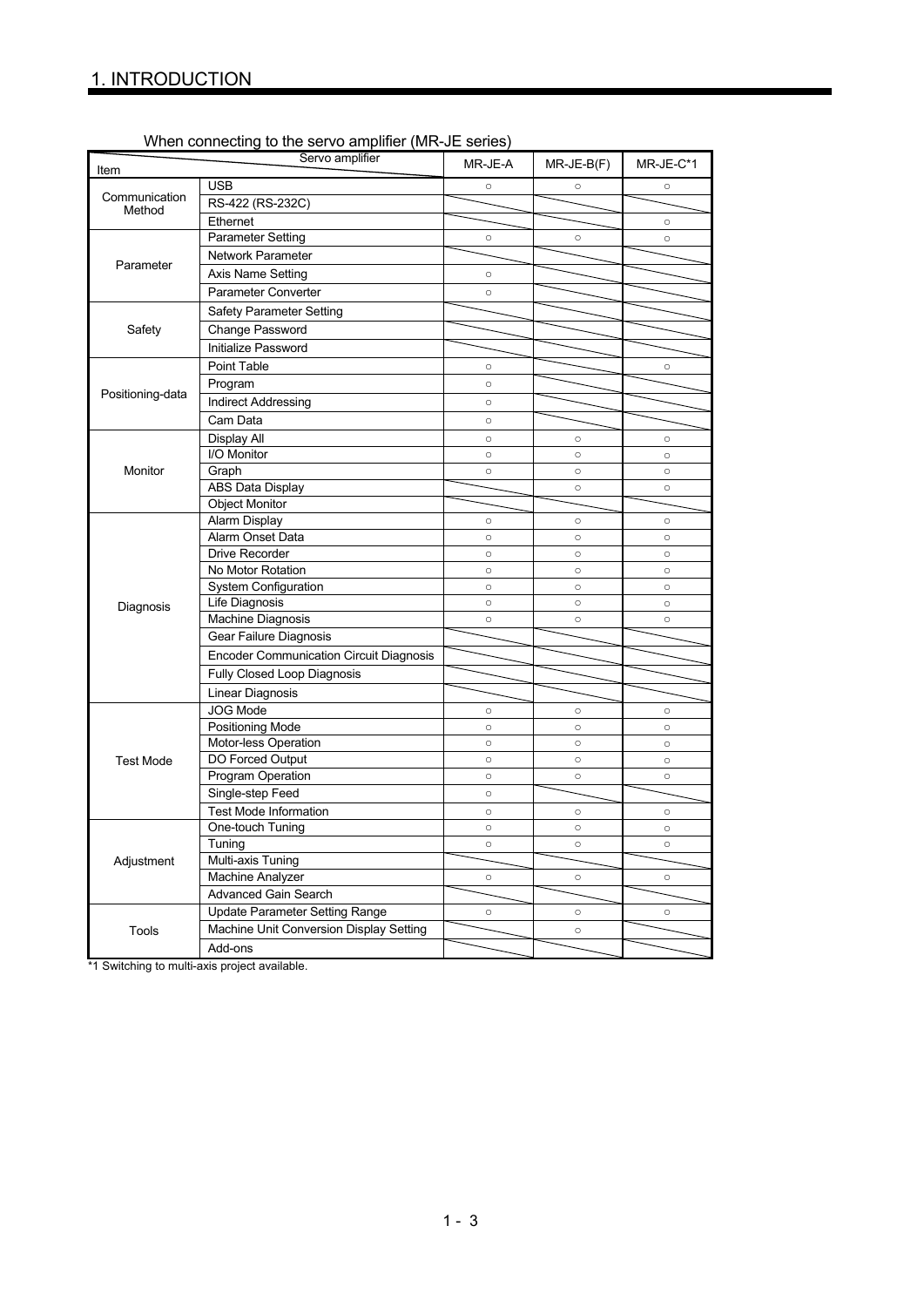| When connecting to the servo amplifier (MR-J3 series/MR-JN-A) |  |
|---------------------------------------------------------------|--|

| Item             | Servo amplifier                                             | MR-J3-A | MR-J3-B | $MR-J3-B$<br>-RJ006 | $MR-J3-B$<br>-RJ004 | $MR-J3-B$<br>-RJ080W | MR-J3-T | MR-JN-A |
|------------------|-------------------------------------------------------------|---------|---------|---------------------|---------------------|----------------------|---------|---------|
|                  | <b>USB</b>                                                  | $\circ$ | $\circ$ | $\circ$             | $\circ$             | $\circ$              | $\circ$ | $\circ$ |
| Communication    | RS-422 (RS-232C)                                            | $\circ$ |         |                     |                     |                      | $\circ$ |         |
| Method           | Ethernet                                                    |         |         |                     |                     |                      |         |         |
|                  | <b>Parameter Setting</b>                                    | $\circ$ | $\circ$ | $\circ$             | $\circ$             | $\circ$              | $\circ$ | $\circ$ |
| Parameter        | Network Parameter                                           |         |         |                     |                     |                      |         |         |
|                  | Axis Name Setting                                           | $\circ$ |         |                     |                     |                      | $\circ$ | $\circ$ |
|                  | Parameter Converter                                         |         |         |                     |                     |                      |         |         |
|                  | <b>Safety Parameter</b><br>Setting                          |         |         |                     |                     |                      |         |         |
| Safety           | Change Password                                             |         |         |                     |                     |                      |         |         |
|                  | Initialize Password                                         |         |         |                     |                     |                      |         |         |
|                  | Point Table                                                 |         |         |                     |                     |                      | $\circ$ | $\circ$ |
|                  | Program                                                     |         |         |                     |                     |                      |         | $\circ$ |
| Positioning-data | <b>Indirect Addressing</b>                                  |         |         |                     |                     |                      |         |         |
|                  | Cam Data                                                    |         |         |                     |                     |                      |         |         |
|                  | Display All                                                 | $\circ$ | $\circ$ | $\circ$             | $\circ$             | $\circ$              | $\circ$ | $\circ$ |
|                  | I/O Monitor                                                 | $\circ$ | $\circ$ | $\circ$             | $\circ$             | $\circ$              | $\circ$ | $\circ$ |
| Monitor          | Graph                                                       | $\circ$ | $\circ$ | $\circ$             | $\circ$             | $\circ$              | $\circ$ | $\circ$ |
|                  | ABS Data Display                                            | $\circ$ | $\circ$ | $\circ$             | $\circ$             | $\circ$              | $\circ$ |         |
|                  | <b>Object Monitor</b>                                       |         |         |                     |                     |                      |         |         |
|                  | Alarm Display                                               | $\circ$ | $\circ$ | $\circ$             | $\circ$             | $\circ$              | $\circ$ | $\circ$ |
|                  | Alarm Onset Data                                            | $\circ$ | $\circ$ | $\circ$             | $\circ$             | $\circ$              | $\circ$ | $\circ$ |
|                  | <b>Drive Recorder</b>                                       |         |         |                     |                     |                      |         | $\circ$ |
|                  | No Motor Rotation                                           | $\circ$ | $\circ$ | $\circ$             | $\circ$             | $\circ$              | $\circ$ | $\circ$ |
|                  | System Configuration                                        | $\circ$ | $\circ$ | $\circ$             | $\circ$             | $\circ$              | $\circ$ | $\circ$ |
|                  | <b>Life Diagnosis</b>                                       | $\circ$ | $\circ$ | $\circ$             | $\circ$             | $\circ$              | $\circ$ | $\circ$ |
|                  | <b>Machine Diagnosis</b>                                    |         |         |                     |                     |                      |         |         |
| Diagnosis        | <b>Gear Failure</b><br>Diagnosis                            |         |         |                     |                     |                      |         |         |
|                  | Encoder<br>Communication<br><b>Circuit Diagnosis</b>        |         |         |                     |                     |                      |         |         |
|                  | Fully Closed Loop<br>Diagnosis                              |         |         | $\circ$             |                     |                      |         |         |
|                  | <b>Linear Diagnosis</b>                                     |         |         |                     | $\circ$             |                      |         |         |
|                  | JOG Mode                                                    | $\circ$ | $\circ$ | $\circ$             |                     | $\circ$              | $\circ$ | $\circ$ |
|                  | <b>Positioning Mode</b>                                     | $\circ$ | $\circ$ | $\circ$             | $\circ$             | $\circ$              | $\circ$ | $\circ$ |
|                  | Motor-less Operation                                        | $\circ$ | $\circ$ | $\circ$             |                     |                      | $\circ$ | $\circ$ |
| <b>Test Mode</b> | DO Forced Output                                            | $\circ$ | $\circ$ | $\circ$             | $\circ$             | $\circ$              | $\circ$ | $\circ$ |
|                  | Program Operation                                           | $\circ$ | $\circ$ | $\circ$             | $\circ$             | $\circ$              | $\circ$ | $\circ$ |
|                  | Single-step Feed                                            |         |         |                     |                     |                      | $\circ$ | $\circ$ |
|                  | <b>Test Mode</b><br>Information                             | $\circ$ | $\circ$ | $\circ$             | $\circ$             | $\circ$              | $\circ$ | $\circ$ |
|                  | One-touch Tuning                                            |         |         |                     |                     |                      |         |         |
|                  | Tuning                                                      | $\circ$ | $\circ$ | $\circ$             | $\circ$             | $\circ$              | $\circ$ | $\circ$ |
| Adjustment       | Multi-axis Tuning                                           |         |         |                     |                     |                      |         |         |
|                  | Machine Analyzer                                            | $\circ$ | $\circ$ | $\circ$             | $\circ$             | $\circ$              | $\circ$ |         |
|                  | <b>Advanced Gain</b><br>Search                              | $\circ$ | $\circ$ | $\circ$             | $\circ$             |                      | $\circ$ |         |
|                  | <b>Update Parameter</b><br>Setting Range                    | $\circ$ | $\circ$ | $\circ$             | $\circ$             | $\circ$              | $\circ$ | $\circ$ |
| <b>Tools</b>     | <b>Machine Unit</b><br><b>Conversion Display</b><br>Setting | $\circ$ | $\circ$ | $\circ$             | $\circ$             | $\circ$              | $\circ$ | $\circ$ |
|                  | Add-ons                                                     |         |         |                     |                     |                      |         |         |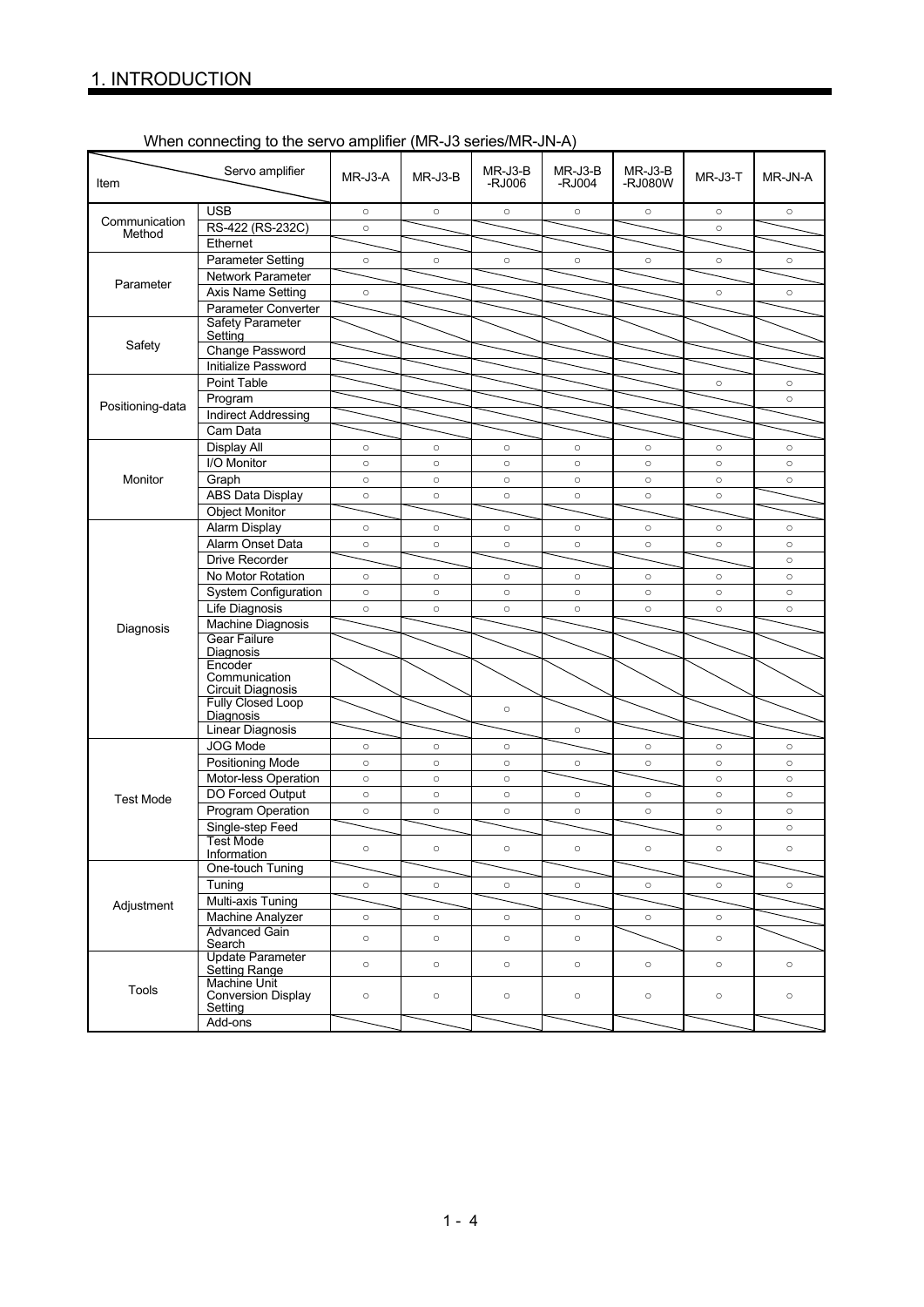| When via MT Developer2 (MR-J5 series) |
|---------------------------------------|
|---------------------------------------|

| Item             | $MR-J5(W)-B$<br>$(-RJ)*5$                      |           |
|------------------|------------------------------------------------|-----------|
| Communication    | <b>SSCNET III</b>                              |           |
| Method           | <b>SSCNET III/H</b>                            | $\circ$   |
|                  | <b>Parameter Setting</b>                       | $\circ$   |
|                  | Network Parameter                              |           |
| Parameter        | Axis Name Setting                              |           |
|                  | Parameter Converter                            | $\circ$   |
|                  | <b>Safety Parameter Setting</b>                |           |
| Safety           | Change Password                                |           |
|                  | Initialize Password                            |           |
|                  | Point Table                                    |           |
|                  | Program                                        |           |
| Positioning-data | <b>Indirect Addressing</b>                     |           |
|                  | Cam Data                                       |           |
|                  | Display All                                    | $\circ$   |
|                  | I/O Monitor                                    | $\circ$   |
| Monitor          | Graph                                          | $\circ$   |
|                  | <b>ABS Data Display</b>                        | $\circ$   |
|                  | <b>Object Monitor</b>                          |           |
| Diagnosis        | Alarm Display                                  | $\circ$   |
|                  | Alarm Onset Data                               | $\circ$   |
|                  | <b>Drive Recorder</b>                          | $\circ$   |
|                  | No Motor Rotation                              | $\circ$   |
|                  | <b>System Configuration</b>                    | $\circ$   |
|                  | Life Diagnosis                                 | $\circ$   |
|                  | Machine Diagnosis                              | $\circ$   |
|                  | Gear Failure Diagnosis                         | $\circ$   |
|                  | <b>Encoder Communication Circuit Diagnosis</b> | $\circ$   |
|                  | <b>Fully Closed Loop Diagnosis</b>             | $*1\circ$ |
|                  | Linear Diagnosis                               | *20       |
|                  | JOG Mode                                       | *3○       |
|                  | Positioning Mode                               | $\circ$   |
|                  | Motor-less Operation                           | *4⊙       |
| <b>Test Mode</b> | DO Forced Output                               | $\circ$   |
|                  | Program Operation                              | $\circ$   |
|                  | Single-step Feed                               |           |
|                  | Test Mode Information                          | $\circ$   |
|                  | One-touch Tuning                               | $\circ$   |
| Adjustment       | Tuning                                         | $\circ$   |
|                  | Multi-axis Tuning                              | $\circ$   |
|                  | Machine Analyzer                               | $\circ$   |
|                  | <b>Advanced Gain Search</b>                    |           |
|                  | <b>Update Parameter Setting Range</b>          | $\circ$   |
| Tools            | Machine Unit Conversion Display Setting        |           |
|                  | Add-ons                                        |           |

\*1 Only available when operation mode is Fully closed loop control mode.

\*2 Only available when operation mode is Linear servo motor control mode.

\*3 Not available when operation mode is Linear servo motor control mode. \*4 Only available when operation mode is Standard control mode.

\*5 Available when it is MT Developer2 Version 1.170C or later.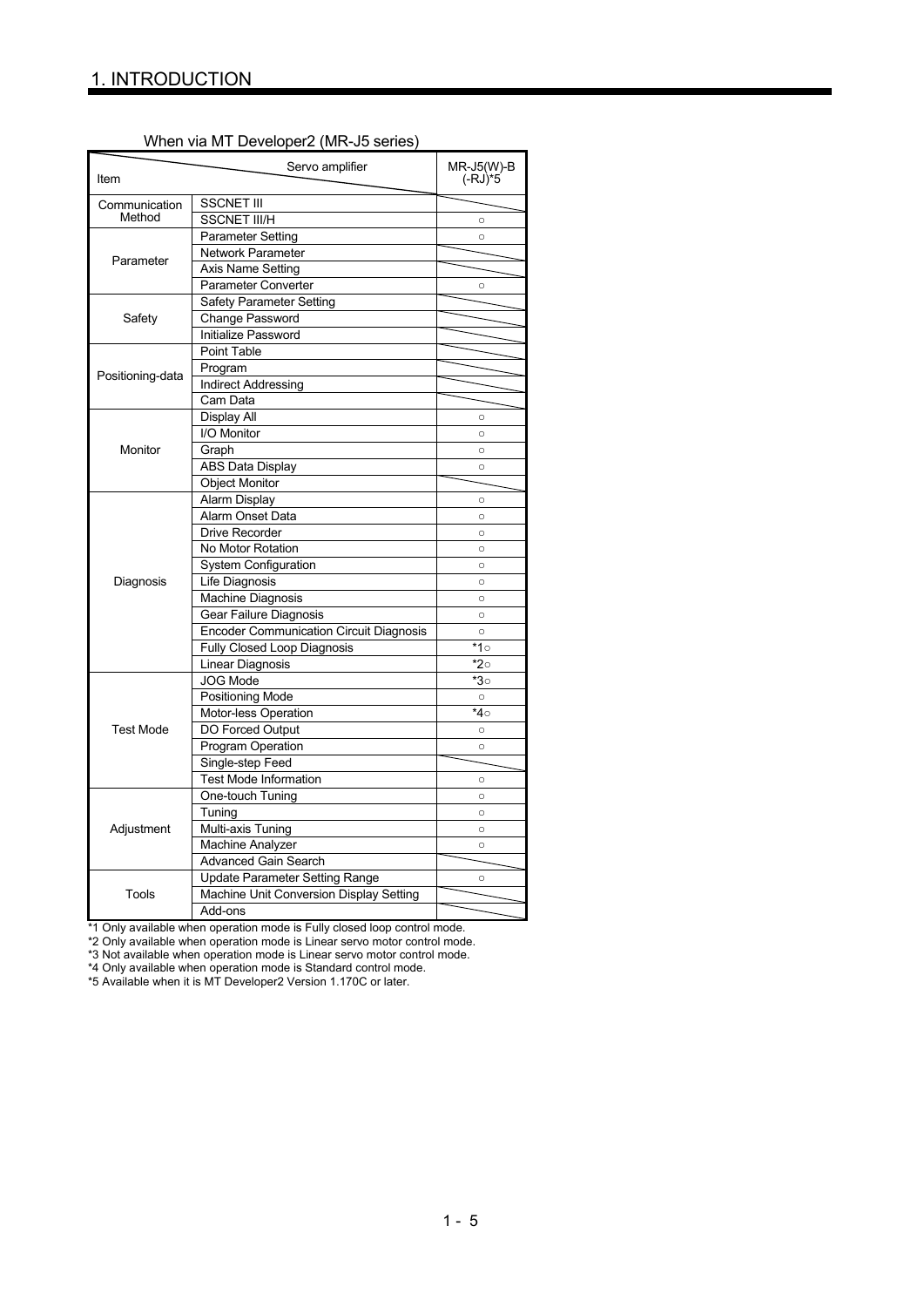|                  | exiter vid ivit. Developers (Except ivits-00 series)        |                         |                |          |                   |                   |                    |               |                           |
|------------------|-------------------------------------------------------------|-------------------------|----------------|----------|-------------------|-------------------|--------------------|---------------|---------------------------|
| Item             | Servo amplifier                                             | $MR-J4-B$<br>(-RJ)*6 *7 | MR-J4-B<br>-LL | MR-J3-B  | MR-J3-B<br>-RJ006 | MR-J3-B<br>-RJ004 | MR-J3-B<br>-RJ080W | MR-<br>MT1200 | MR-MT<br>$2$ ooo<br>$*12$ |
| Communication    | <b>SSCNET III</b>                                           |                         |                | $\circ$  | $\circ$           | $\circ$           | $\circ$            | $\circ$       |                           |
| Method           | <b>SSCNET III/H</b>                                         | $\circ$                 | $\circ$        |          |                   |                   |                    |               | $\circ$                   |
|                  | <b>Parameter Setting</b>                                    | $\circ$                 | $\circ$        | $\circ$  | $\circ$           | $\circ$           | $\circ$            | $\circ$       | $\circ$                   |
|                  | Network Parameter                                           |                         |                |          |                   |                   |                    |               |                           |
| Parameter        | Axis Name Setting                                           |                         |                |          |                   |                   |                    |               |                           |
|                  | Parameter Converter                                         |                         |                |          |                   |                   |                    |               |                           |
|                  | Safety Parameter<br>Setting                                 | *8*10o                  |                |          |                   |                   |                    |               |                           |
| Safety           | Change Password                                             | *8*10○                  |                |          |                   |                   |                    |               |                           |
|                  | Initialize Password                                         | *8*10○                  |                |          |                   |                   |                    |               |                           |
|                  | Point Table                                                 |                         |                |          |                   |                   |                    |               |                           |
|                  | Program                                                     |                         |                |          |                   |                   |                    |               |                           |
| Positioning-data | <b>Indirect Addressing</b>                                  |                         |                |          |                   |                   |                    |               |                           |
|                  | Cam Data                                                    |                         |                |          |                   |                   |                    |               |                           |
|                  | Display All                                                 | $\circ$                 | $\circ$        | $\circ$  | $\circ$           | $\circ$           | $\circ$            |               |                           |
|                  | I/O Monitor                                                 | $\circ$                 | $\circ$        | $\circ$  | $\circ$           | $\circ$           | $\circ$            |               |                           |
| Monitor          | Graph                                                       | $\circ$                 | $\circ$        | $\circ$  | $\circ$           | $\circ$           | $\circ$            |               |                           |
|                  | <b>ABS Data Display</b>                                     | $\circ$                 | $\circ$        | $\circ$  | $\circ$           | $\circ$           | $\circ$            |               |                           |
|                  | <b>Object Monitor</b>                                       |                         |                |          |                   |                   |                    |               |                           |
|                  | Alarm Display                                               | $\circ$                 | $\circ$        | $\circ$  | $\circ$           | $\circ$           | $\circ$            | $\circ$       | $\circ$                   |
|                  | Alarm Onset Data                                            | $\circ$                 | $\circ$        | $\circ$  | $\circ$           | $\circ$           | $\circ$            |               |                           |
|                  | <b>Drive Recorder</b>                                       | $\circ$                 | $\circ$        |          |                   |                   |                    |               |                           |
|                  | No Motor Rotation                                           | $\circ$                 | $*11\circ$     | $\circ$  | $\circ$           | $\circ$           | $\circ$            |               |                           |
|                  | System Configuration                                        | $\circ$                 | $\circ$        | $\circ$  | $\circ$           | $\circ$           | $\circ$            | $\circ$       | $\circ$                   |
|                  | <b>Life Diagnosis</b>                                       | $\circ$                 | $\circ$        | $\circ$  | $\circ$           | $\circ$           | $\circ$            |               |                           |
|                  | Machine Diagnosis                                           | $\circ$                 | $\circ$        |          |                   |                   |                    |               |                           |
| Diagnosis        | <b>Gear Failure</b><br>Diagnosis                            |                         |                |          |                   |                   |                    |               |                           |
|                  | Encoder<br>Communication<br><b>Circuit Diagnosis</b>        |                         |                |          |                   |                   |                    |               |                           |
|                  | Fully Closed Loop<br>Diagnosis                              | $*1\circ$               |                |          | $\circ$           |                   |                    |               |                           |
|                  | <b>Linear Diagnosis</b>                                     | $*2\circ$               |                |          |                   | $\circ$           |                    |               |                           |
|                  | JOG Mode                                                    | *3○                     | $\circ$        | $*_{50}$ | *5○               |                   | *5○                |               |                           |
|                  | <b>Positioning Mode</b>                                     | $\circ$                 | $\circ$        | *5○      | *5○               | *5○               | *5○                |               |                           |
|                  | Motor-less Operation                                        | *4⊙                     |                | $\circ$  | $\circ$           |                   |                    |               |                           |
| <b>Test Mode</b> | DO Forced Output                                            | $\circ$                 |                | $\circ$  | $\circ$           | $\circ$           | $\circ$            |               |                           |
|                  | Program Operation                                           | $\circ$                 | $\circ$        | *5○      | $*_{5\circ}$      | $*_{5\circ}$      | *5○                |               |                           |
|                  | Single-step Feed                                            |                         |                |          |                   |                   |                    |               |                           |
|                  | <b>Test Mode Information</b>                                | $\circ$                 | $\circ$        | *5○      | $*_{5\circ}$      | *5○               | *5○                |               |                           |
| Adjustment       | One-touch Tuning                                            | $\circ$                 | $*11\circ$     |          |                   |                   |                    |               |                           |
|                  | Tuning                                                      | $\circ$                 | $\circ$        | $\circ$  | $\circ$           | $\circ$           | $\circ$            |               |                           |
|                  | Multi-axis Tuning                                           | $\circ$                 |                |          |                   |                   |                    |               |                           |
|                  | Machine Analyzer                                            | $\circ$                 | $\circ$        | *5○      | *5○               | *5○               | *5○                |               |                           |
|                  | <b>Advanced Gain</b><br>Search                              |                         |                | $\circ$  | $\circ$           | $\circ$           |                    |               |                           |
|                  | <b>Update Parameter</b><br>Setting Range                    | $\circ$                 | $\circ$        | $\circ$  | $\circ$           | $\circ$           | $\circ$            |               |                           |
| Tools            | <b>Machine Unit</b><br>Conversion<br><b>Display Setting</b> |                         |                |          |                   |                   |                    |               |                           |
|                  | Add-ons                                                     |                         |                |          |                   |                   |                    |               |                           |

#### When via MT Developer2 (Except MR-J5 series) \*9

\*1 Only available when operation mode is Fully closed loop control mode.

\*2 Only available when operation mode is Linear servo motor control mode.

\*3 Not available when operation mode is Linear servo motor control mode. \*4 Only available when operation mode is Standard control mode.

\*5 Not available for Q17[]H.

\*6 The same as MR-J3-B in MR-J3-B compatibility mode.

- Linear servo motor control mode: MR-J3-B-RJ004

Fully closed control mode: MR-J3-B-RJ006<br>DD Motor control mode: MR-J3-B-RJ080W

\*7 Can not be used as MR-J3-B extension function.

Please select the "MR-J3-B" series from controller when connecting to MR-J3-B extension function. \*8 Functional safety unit MR-D30 is necessary.

\*9 Each function of MR Configurator2 will be used as MT Developer2 function in MT Developer2 Version 1.100E or later.

\*10 Only available when it is MR-J4-B-RJ.

\*11 Cannot be used in pressure control mode.

\*12 Available when it is MT Developer2 Version 1.128J or later.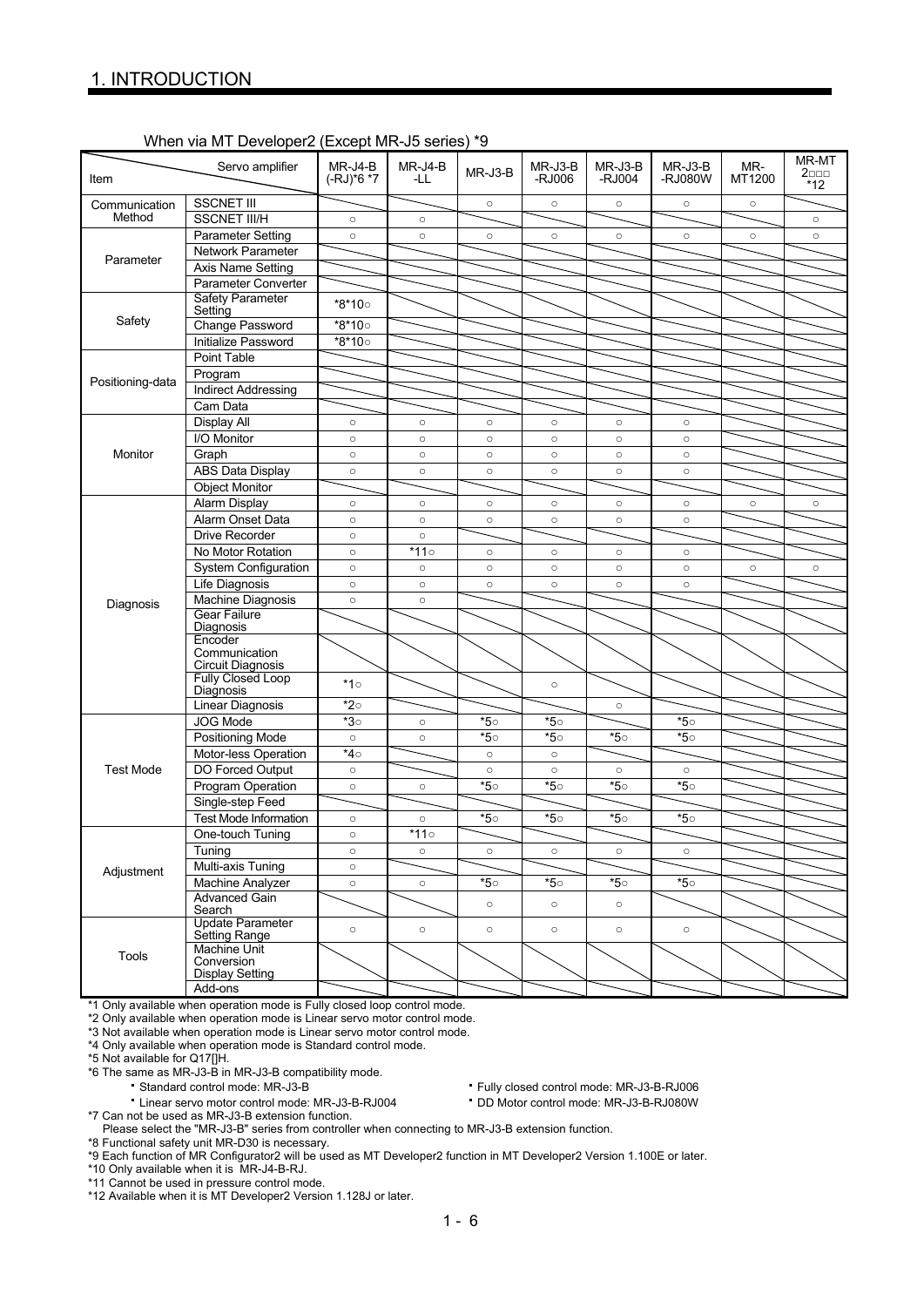| Item                    | Servo amplifier                                | MR-J5 -G<br>$(-RJ)^*T^*4$ | $MR-J5(W)-B$<br>$(-RJ)^*5$ | MR-JET-G*1 |
|-------------------------|------------------------------------------------|---------------------------|----------------------------|------------|
|                         | <b>SSCNET III</b>                              |                           |                            |            |
|                         | <b>SSCNET III/H</b>                            |                           | $\circ$                    |            |
| Communication<br>Method | <b>CC-Link IE Field</b>                        |                           |                            |            |
|                         | <b>CC-Link IE TSN</b>                          | $\circ$                   |                            | $\circ$    |
|                         | <b>Parameter Setting</b>                       | $\circ$                   | $\circ$                    | $\circ$    |
|                         | Network Parameter                              | $\circ$                   |                            | $\circ$    |
| Parameter               | Axis Name Setting                              |                           |                            |            |
| Safety                  | Parameter Converter                            |                           | $\circ$                    |            |
|                         | <b>Safety Parameter Setting</b>                |                           |                            |            |
|                         | Change Password                                |                           |                            |            |
|                         | Initialize Password                            |                           |                            |            |
|                         | <b>Point Table</b>                             |                           |                            |            |
|                         | Program                                        |                           |                            |            |
| Positioning-data        | <b>Indirect Addressing</b>                     |                           |                            |            |
|                         | Cam Data                                       |                           |                            |            |
|                         | Display All                                    |                           | $\circ$                    |            |
|                         | I/O Monitor                                    |                           | $\circ$                    |            |
| Monitor                 | Graph                                          |                           | $\circ$                    |            |
|                         | <b>ABS Data Display</b>                        |                           | $\circ$                    |            |
|                         | <b>Object Monitor</b>                          |                           |                            |            |
|                         | Alarm Display                                  |                           | $\circ$                    |            |
|                         | Alarm Onset Data                               |                           | $\circ$                    |            |
|                         | <b>Drive Recorder</b>                          |                           | $\circ$                    |            |
|                         | No Motor Rotation                              |                           | $\circ$                    |            |
|                         | <b>System Configuration</b>                    |                           | $\circ$                    |            |
| Diagnosis               | Life Diagnosis                                 |                           | $\circ$                    |            |
|                         | Machine Diagnosis                              |                           | $\circ$                    |            |
|                         | Gear Failure Diagnosis                         |                           | $\circ$                    |            |
|                         | <b>Encoder Communication Circuit Diagnosis</b> |                           | $\circ$                    |            |
|                         | Fully Closed Loop Diagnosis                    |                           | *6○                        |            |
|                         | Linear Diagnosis                               |                           | *7○                        |            |
|                         | <b>JOG Mode</b>                                |                           | *8○                        |            |
|                         | Positioning Mode                               |                           | $\circ$                    |            |
|                         | Motor-less Operation                           |                           | *9⊙                        |            |
| <b>Test Mode</b>        | DO Forced Output                               |                           | $\circ$                    |            |
|                         | Program Operation                              |                           | $\circ$                    |            |
|                         | Single-step Feed                               |                           |                            |            |
|                         | <b>Test Mode Information</b>                   |                           | $\circ$                    |            |
|                         | One-touch Tuning                               |                           | $\circ$                    |            |
|                         | Tuning                                         |                           | $\circ$                    |            |
|                         | Multi-axis Tuning                              |                           |                            |            |
| Adjustment              | Machine Analyzer                               |                           | $\circ$<br>$\circ$         |            |
|                         | <b>Advanced Gain Search</b>                    |                           |                            |            |
|                         |                                                |                           |                            |            |
| Tools                   | Update Parameter Setting Range                 |                           | $\circ$                    |            |
|                         | Machine Unit Conversion Display Setting        |                           |                            |            |
|                         | Add-ons                                        |                           |                            |            |

\*1 Available when it is GX Works3 Version 1.055H or later.

\*2 The software reset is supported.

\*3 Including Setting/monitoring tools for the C Controller module/CW Configurator/CC-Link IE TSN Configurator.

\*4 MR-J5\_-G(-RJ) includes MR-J5-G(-RJ), MR-J5W\_-G(-RJ), and MR-J5D\_-G.

\*5 Available when it is GX Works2 Version 1.610L or later.

\*6 Only available when operation mode is Fully closed loop control mode.

\*7 Only available when operation mode is Linear servo motor control mode.

\*8 Not available when operation mode is Linear servo motor control mode.

\*9 Only available when operation mode is Standard control mode.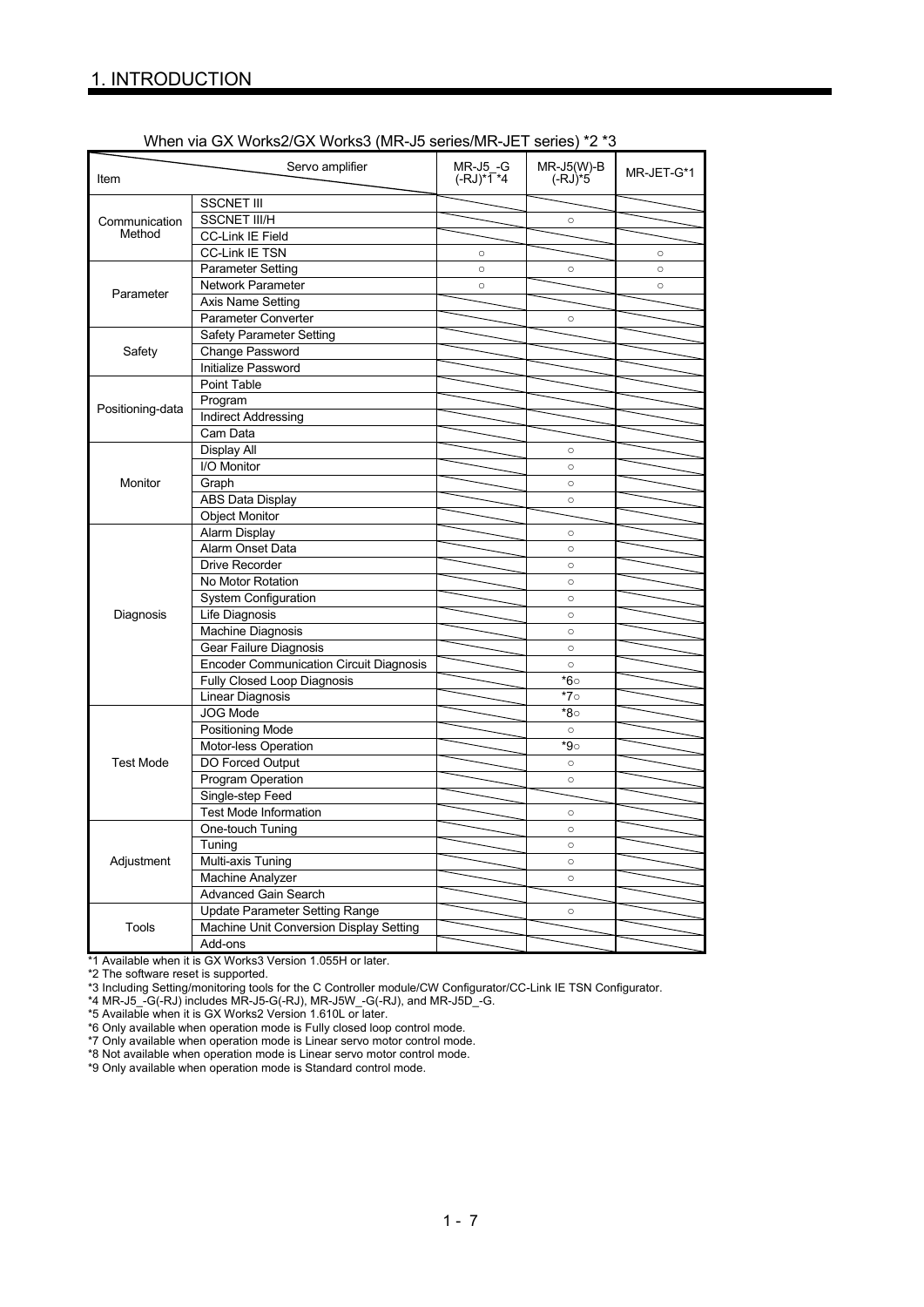#### When via GX Works2/GX Works3 (Except MR-J5 series) \*9 \*13

|                  | $\frac{1}{2}$                                 |                            |                       |                          | ັ                | . .         |                       |                       |                        |               |
|------------------|-----------------------------------------------|----------------------------|-----------------------|--------------------------|------------------|-------------|-----------------------|-----------------------|------------------------|---------------|
| Item             | Servo amplifier                               | MR-J4<br>$-B(-RJ)$<br>*6*7 | MR-J4<br>-В<br>-RJ010 | MR-J4<br>-GF(-RJ)<br>*11 | MR-JE<br>$-B(F)$ | MR-J3<br>-B | MR-J3<br>-B<br>-RJ006 | MR-J3<br>-B<br>-RJ004 | MR-J3<br>-B<br>-RJ080W | MR-<br>MT1200 |
|                  | <b>SSCNET III</b>                             |                            |                       |                          |                  | $\circ$     | $\circ$               | $\circ$               | $\circ$                | $\circ$       |
| Communication    | <b>SSCNET III/H</b>                           | $\circ$                    |                       |                          | $\circ$          |             |                       |                       |                        |               |
| Method           | <b>CC-Link IE Field</b>                       |                            | $\circ$               | $\circ$                  |                  |             |                       |                       |                        |               |
|                  | <b>CC-Link IE TSN</b>                         |                            |                       |                          |                  |             |                       |                       |                        |               |
|                  | <b>Parameter Setting</b>                      |                            |                       |                          |                  | *5○         | *5○                   | *5○                   | *5○                    | *5○           |
|                  |                                               | $\circ$                    | $\circ$               | $\circ$                  | $\circ$          |             |                       |                       |                        |               |
| Parameter        | Network Parameter                             |                            |                       |                          |                  |             |                       |                       |                        |               |
|                  | Axis Name Setting                             |                            |                       |                          |                  |             |                       |                       |                        |               |
|                  | Parameter Converter                           |                            |                       |                          |                  |             |                       |                       |                        |               |
|                  | Safety Parameter Setting                      | *8*10○                     |                       | $*8*14$<br>*15○          |                  |             |                       |                       |                        |               |
| Safety           | <b>Change Password</b>                        | *8*10○                     |                       | $*8*14$<br>*15○          |                  |             |                       |                       |                        |               |
|                  | Initialize Password                           | *8*10○                     |                       | $*8*14$<br>*15○          |                  |             |                       |                       |                        |               |
|                  | Point Table                                   |                            |                       | *12○                     |                  |             |                       |                       |                        |               |
| Positioning-data | Program                                       |                            |                       |                          |                  |             |                       |                       |                        |               |
|                  | <b>Indirect Addressing</b>                    |                            |                       |                          |                  |             |                       |                       |                        |               |
|                  | Cam Data                                      |                            |                       | $*12*15$                 |                  |             |                       |                       |                        |               |
|                  | <b>Display All</b>                            | $\circ$                    | $\circ$               | $\circ$                  | $\circ$          | $\circ$     | $\circ$               | $\circ$               | $\circ$                |               |
|                  | I/O Monitor                                   | $\circ$                    | $\circ$               | $\circ$                  | $\circ$          | $\circ$     | $\circ$               | $\circ$               | $\circ$                |               |
| Monitor          | Graph                                         | $\circ$                    | $\circ$               | $\circ$                  | $\circ$          | $\circ$     | $\circ$               | $\circ$               | $\circ$                |               |
|                  | <b>ABS Data Display</b>                       | $\circ$                    | $\circ$               | $\circ$                  | $\circ$          | $\circ$     | $\circ$               | $\circ$               | $\circ$                |               |
|                  | <b>Object Monitor</b>                         |                            |                       |                          |                  |             |                       |                       |                        |               |
|                  | <b>Alarm Display</b>                          | $\circ$                    | $\circ$               | $\circ$                  | $\circ$          | $\circ$     | $\circ$               | $\circ$               | $\circ$                | $\circ$       |
|                  | Alarm Onset Data                              | $\circ$                    | $\circ$               | $\circ$                  | $\circ$          | $\circ$     | $\circ$               | $\circ$               | $\circ$                |               |
|                  | Drive Recorder                                | $\circ$                    | $\circ$               | $\circ$                  | $\circ$          |             |                       |                       |                        |               |
|                  | No Motor Rotation                             | $\circ$                    | $\circ$               | $\circ$                  | $\circ$          | $\circ$     | $\circ$               | $\circ$               | $\circ$                |               |
|                  | <b>System Configuration</b>                   | $\circ$                    | $\circ$               | $\circ$                  | $\circ$          | $\circ$     | $\circ$               | $\circ$               | $\circ$                | $\circ$       |
|                  | Life Diagnosis                                | $\circ$                    |                       |                          |                  |             |                       |                       |                        |               |
| Diagnosis        |                                               |                            | $\circ$               | $\circ$                  | $\circ$          | $\circ$     | $\circ$               | $\circ$               | $\circ$                |               |
|                  | Machine Diagnosis                             | $\circ$                    | $\circ$               | $\circ$                  | $\circ$          |             |                       |                       |                        |               |
|                  | Gear Failure Diagnosis                        |                            |                       |                          |                  |             |                       |                       |                        |               |
|                  | <b>Encoder Communication</b>                  |                            |                       |                          |                  |             |                       |                       |                        |               |
|                  | Circuit Diagnosis<br><b>Fully Closed Loop</b> |                            |                       |                          |                  |             |                       |                       |                        |               |
|                  | Diagnosis                                     | $*1\circ$                  |                       | $*1\circ$                |                  |             | $\circ$               |                       |                        |               |
|                  | Linear Diagnosis                              | $^*2^\circ$                |                       | *2○                      |                  |             |                       | $\circ$               |                        |               |
|                  | <b>JOG Mode</b>                               | *3○                        | $\circ$               | *3○                      | $\circ$          |             |                       |                       |                        |               |
|                  | <b>Positioning Mode</b>                       | $\circ$                    | $\circ$               | $\circ$                  | $\circ$          |             |                       |                       |                        |               |
|                  | Motor-less Operation                          | *4⊙                        | $\circ$               | *4○                      | $\circ$          | $\circ$     | $\circ$               |                       |                        |               |
| <b>Test Mode</b> | <b>DO Forced Output</b>                       | $\circ$                    | $\circ$               | $\circ$                  | $\circ$          | $\circ$     | $\circ$               | $\circ$               | $\circ$                |               |
|                  | <b>Program Operation</b>                      | $\circ$                    | $\circ$               | $\circ$                  | $\circ$          |             |                       |                       |                        |               |
|                  | Single-step Feed                              |                            |                       | *12○                     |                  |             |                       |                       |                        |               |
|                  | <b>Test Mode Information</b>                  | $\circ$                    | $\circ$               | $\circ$                  | $\circ$          | $\circ$     | $\circ$               | $\circ$               | $\circ$                |               |
| Adjustment       | One-touch Tuning                              | $\circ$                    | $\circ$               | $\circ$                  | $\circ$          |             |                       |                       |                        |               |
|                  | Tuning                                        | $\circ$                    | $\circ$               | $\circ$                  | $\circ$          |             |                       |                       |                        |               |
|                  | Multi-axis Tuning                             | $\circ$                    |                       |                          |                  |             |                       |                       |                        |               |
|                  | Machine Analyzer                              | $\circ$                    | $\circ$               | $\circ$                  | $\circ$          |             |                       |                       |                        |               |
|                  | <b>Advanced Gain Search</b>                   |                            |                       |                          |                  |             |                       |                       |                        |               |
|                  | <b>Update Parameter</b><br>Setting Range      | $\circ$                    | $\circ$               | $\circ$                  | $\circ$          | $\circ$     | $\circ$               | $\circ$               | $\circ$                |               |
| Tools            | Machine Unit Conversion<br>Display Setting    | $\circ$                    | $\circ$               |                          | $\circ$          | $\circ$     | $\circ$               | $\circ$               | $\circ$                |               |
|                  | Add-ons                                       |                            |                       |                          |                  |             |                       |                       |                        |               |

\*1 Only available when operation mode is Fully closed loop control mode.

\*2 Only available when operation mode is Linear servo motor control mode.

\*3 Not available when operation mode is Linear servo motor control mode.

\*4 Only available when operation mode is Standard control mode.

\*5 Not available for online setting in LD77MH[]. Please read/write parameters using GX Works2.

\*6 The same as MR-J3-B in MR-J3-B compatibility mode.

 Standard control mode: MR-J3-B Fully closed control mode: MR-J3-B-RJ006 - Linear servo motor control mode: MR-J3-B-RJ004

\*7 Can not be used as MR-J3-B extension function.

Please select the "MR-J3-B" series from controller when connecting to MR-J3-B extension function.

\*8 Functional safety unit MR-D30 is necessary.

\*9 Each function of MR Configurator2 will be used as GX Works2 function in GX Works2 Version 1.521T or later and GX Works3 function in GX Works3.

\*10 Only available when it is MR-J4-B-RJ.

\*11 Available when it is GX Works3 Version 1.022Y or later.

\*12 Only available when station-specific mode is I/O mode.

\*13 The setting/monitoring tool for C language controller and CW Configurator are also included.

\*14 Only available when it is MR-J4-GF-RJ.

\*15 Available when it is GX Works3 Version 1.030G or later.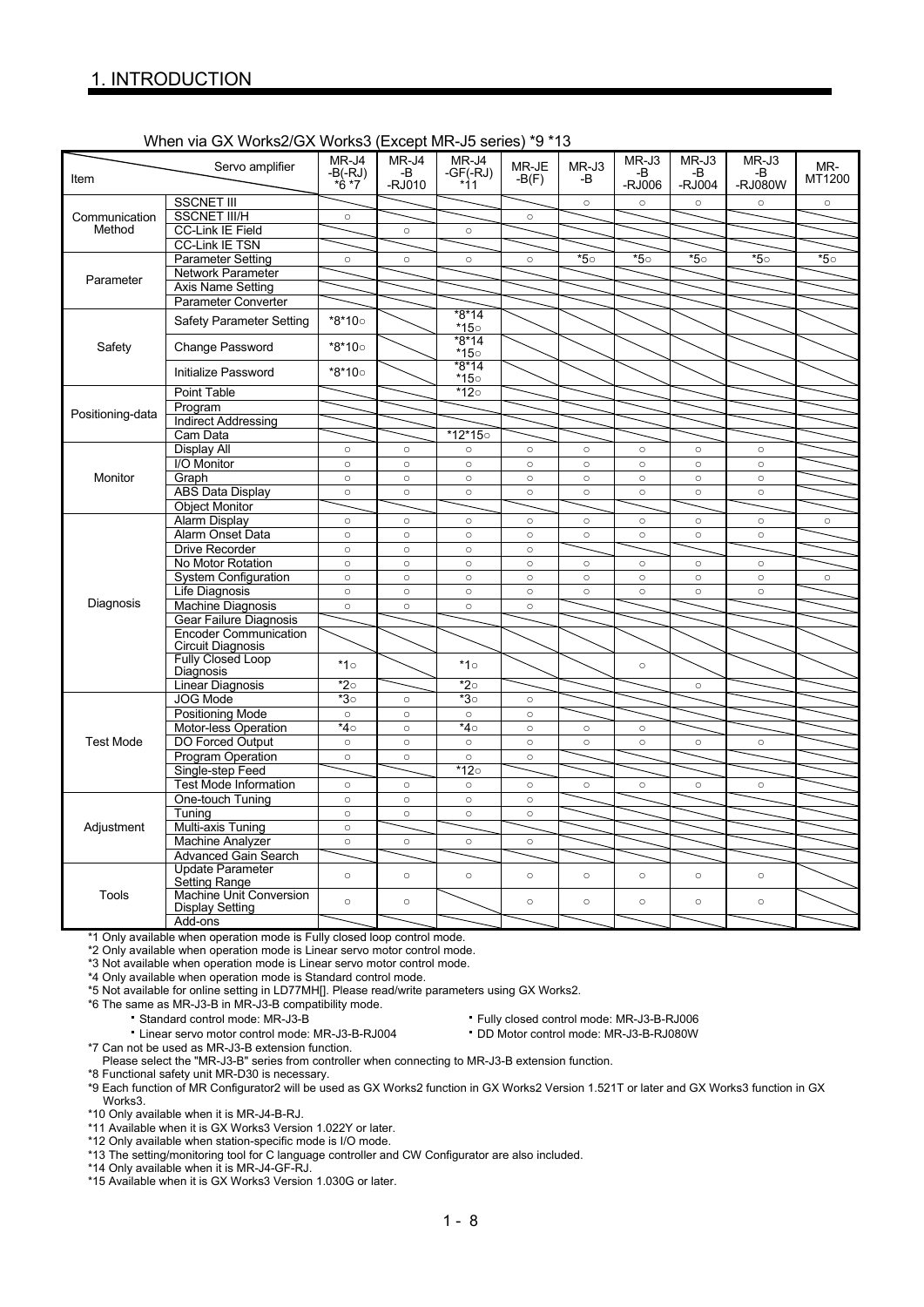### 1.2 System configuration

#### 1.2.1 Components

To use the MR Configurator2, the following components are required in addition to the servo amplifier and servo motor. Configure the system according to the Installation Guide of each equipment.

| Equipment            |            | Description                                                                                           |
|----------------------|------------|-------------------------------------------------------------------------------------------------------|
|                      |            | Microsoft <sup>®</sup> Windows <sup>®</sup> 11 Education Operating System                             |
|                      |            | Microsoft <sup>®</sup> Windows <sup>®</sup> 11 Enterprise Operating System                            |
|                      |            | Microsoft <sup>®</sup> Windows <sup>®</sup> 11 Pro Operating System                                   |
|                      |            | Microsoft <sup>®</sup> Windows <sup>®</sup> 11 Home Operating System                                  |
|                      |            | Microsoft <sup>®</sup> Windows <sup>®</sup> 10 Education Operating System                             |
|                      |            | Microsoft <sup>®</sup> Windows <sup>®</sup> 10 Enterprise Operating System                            |
|                      |            | Microsoft <sup>®</sup> Windows <sup>®</sup> 10 Pro Operating System                                   |
|                      |            | Microsoft® Windows® 10 Home Operating System                                                          |
|                      |            | Microsoft® Windows® 10 IoT Enterprise 2016 LTSB Operating System *1                                   |
|                      | <b>OS</b>  | Microsoft® Windows® 8.1 Enterprise Operating System                                                   |
|                      |            | Microsoft® Windows® 8.1 Pro Operating System                                                          |
|                      |            | Microsoft <sup>®</sup> Windows <sup>®</sup> 8.1 Operating System                                      |
|                      |            | Microsoft® Windows® 8 Enterprise Operating System                                                     |
|                      |            | Microsoft <sup>®</sup> Windows <sup>®</sup> 8 Pro Operating System                                    |
|                      |            | Microsoft® Windows® 8 Operating System                                                                |
| (Note 1, 2, 3, 4, 5) |            | Microsoft® Windows® 7 Enterprise Operating System                                                     |
| Personal computer    |            | Microsoft® Windows® 7 Ultimate Operating System                                                       |
|                      |            | Microsoft® Windows® 7 Professional Operating System                                                   |
|                      |            | Microsoft <sup>®</sup> Windows <sup>®</sup> 7 Home Premium Operating System                           |
|                      |            | Microsoft® Windows® 7 Starter Operating System                                                        |
|                      |            | Windows 11                                                                                            |
|                      |            | 2 or more cores on a compatible 64-bit processor or System on a Chip (SoC)                            |
|                      | <b>CPU</b> | Other than Windows 11                                                                                 |
|                      |            | Desktop PC: Intel® Celeron® Processor 2.8 GHz or higher                                               |
|                      |            | Laptop PC : Intel® Pentium® M Processor 1.7 GHz or higher                                             |
|                      |            | Windows 11                                                                                            |
|                      |            | 4 GB or more recommended (For 64-bit edition)                                                         |
|                      | Memory     | Other than Windows 11                                                                                 |
|                      |            | 1 GB or more recommended (For 32-bit edition)                                                         |
|                      |            | 2 GB or more recommended (For 64-bit edition)                                                         |
|                      | Hard Disk  | 1.5 GB or more of free space                                                                          |
| <b>Browser</b>       |            | Internet Explorer 8.0 or more                                                                         |
| Display              |            | One whose resolution is $1024 \times 768$ or more and that can provide a high color (16 bit) display. |
|                      |            | Connectable with the above personal computer.                                                         |
| Keyboard             |            | Connectable with the above personal computer.                                                         |
| Mouse                |            | Connectable with the above personal computer.                                                         |
| Printer              |            | Connectable with the above personal computer.                                                         |
| USB cable            |            | MR-J3USBCBL3M                                                                                         |
|                      |            | Cable type: Category 5e or higher, (STP) straight cable                                               |
| Ethernet cable       |            | Standard: IEEE802.3 1000BASE-T or ANSI/TIA/EIA-568-B (Higher than Category 5e)                        |
|                      |            | Connector: RJ-45 connector with shield                                                                |

\*1: Only the 64-bit edition is supported.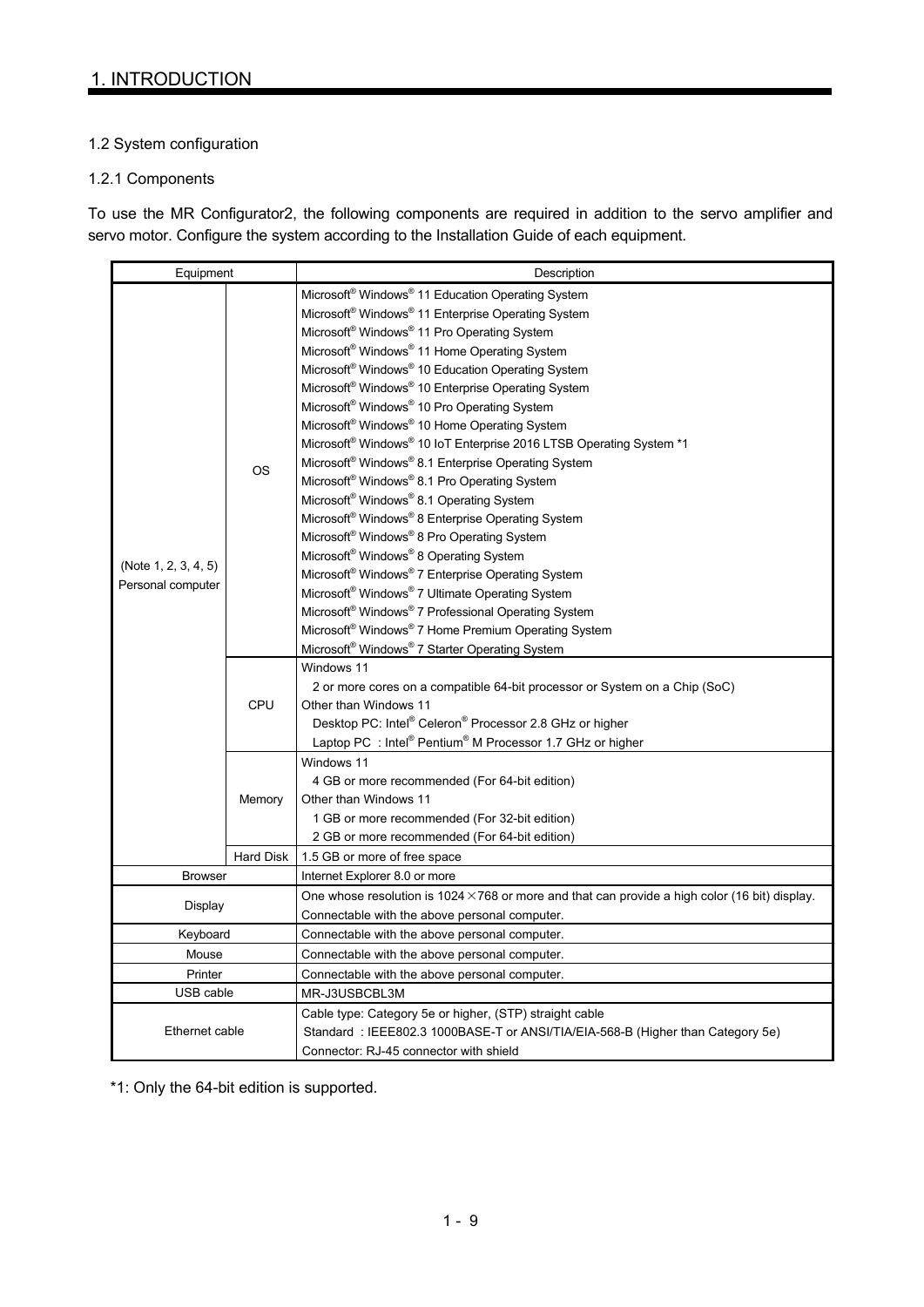- Note 1. If .NET Framework 3.5 (including .NET 2.0 and 3.0) has been disabled, it is necessary to enable it.
	- 2. If any of the following functions is used, this product may not operate normally.
		- Start of application in Windows® compatible mode
		- Fast user switching
		- Remote desktop
		- Windows XP Mode
		- Windows Touch or Touch
		- Modern UI
		- Client Hyper-V
		- Tablet Mode
		- Virtual desktop
		- **High Contrast Mode**
		- Unified Write Filter
	- 3. The screen of this product may not operate normally in the following occasions:
		- The size of text and other items on the screen is other than 100% (96DPI, 9pt, etc.)
		- Changed the resolution of the screen during operating
		- Multi-display is set
	- 4. Please use the product as "Standard User" or "Administrator".
	- 5. Surrogate pair characters and environment dependent characters are not available.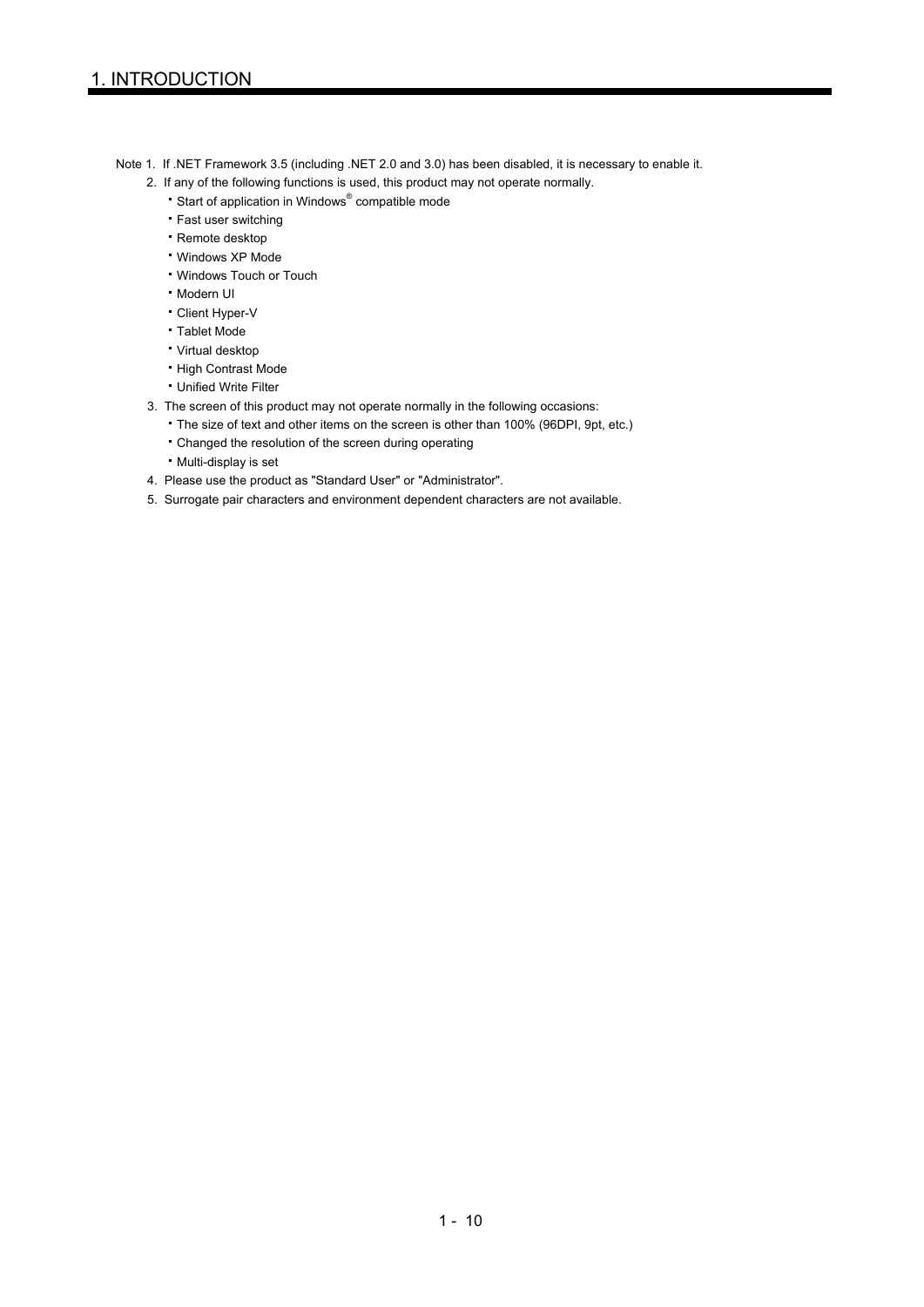## 1.2.2 Configuration

## (1) For use of USB

Run/operate the servo amplifier of axis 1. As the USB cable, use the optional MR-J3USBCBL3M.



### (2) For use of RS-422

Run/operate the servo amplifier of axis 1. It is recommended to use the following cable.



### (3) For use of Ethernet

Run/operate the servo amplifiers of multiple axes.

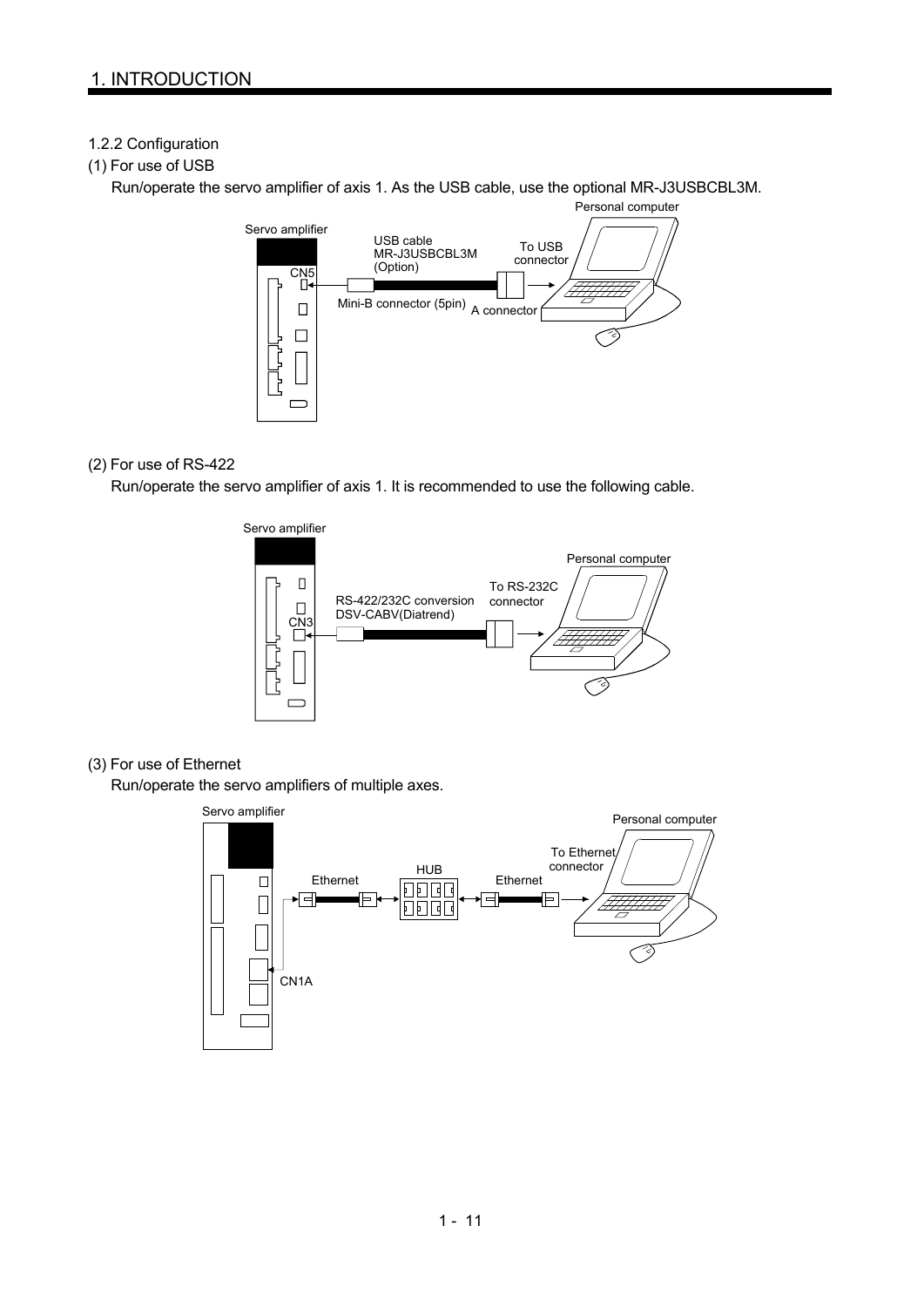#### (4) For setting up via MT Developer2

When controlling several servo amplifiers via a motion controller, start MR Configurator2 from MT Developer2 \*1, and communicate through the following way.

\*1 Each function of MR Configurator2 will be used as MT Developer2 function in MT Developer2 Version 1.100E or later.

MR Configurator2 cannot be started in the MT Developer2 before Version 1.100E.

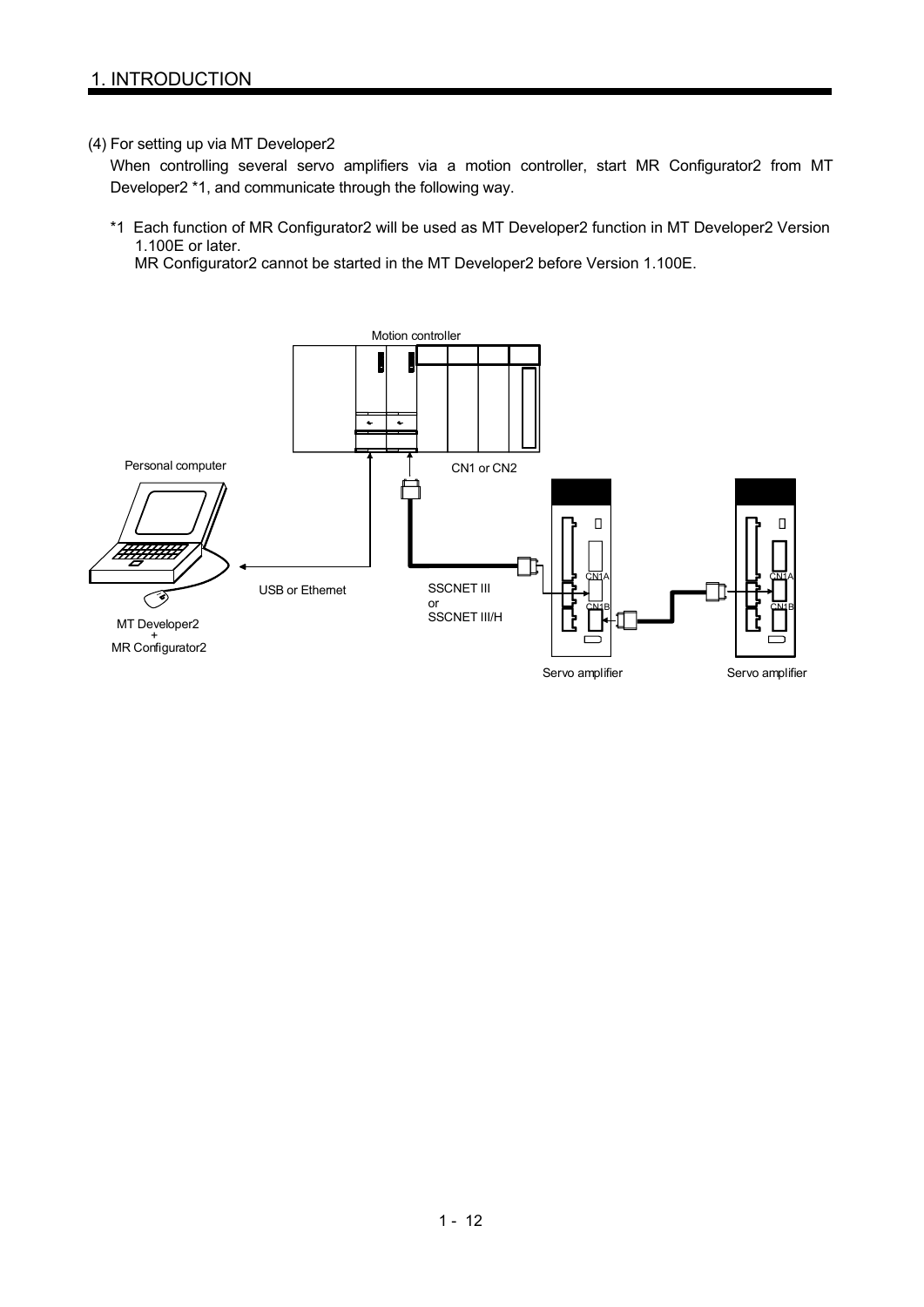(5) For setting up via GX Works2/GX Works3 \*2

When controlling several servo amplifiers via a simple motion module, motion module, or master/local module, start MR Configurator2 from GX Works2/GX Works3 \*3, and communicate through the following ways.

- \*2 Including Setting/monitoring tools for the C Controller module/CW Configurator.
- \*3 Each function of MR Configurator2 will be used as GX Works2 function in GX Works2 Version 1.521T or later and as GX Works3 function in GX Works3. MR Configurator2 cannot be started in the GX Works2 before Version 1.521T.

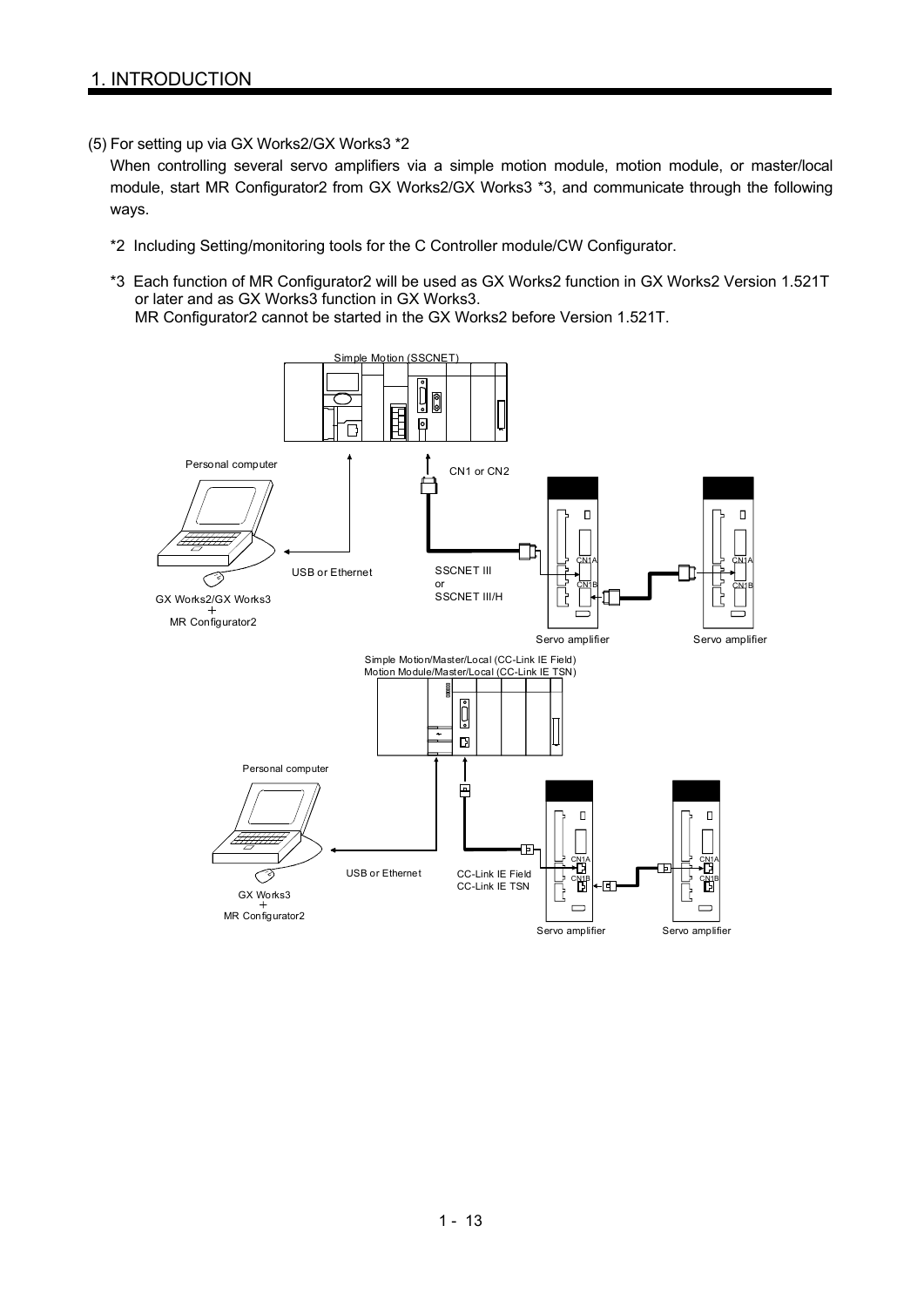#### (When connecting with HUB)



(6) For setting up via CC-Link IE TSN Configurator

When controlling several servo amplifiers from the master station via a HUB, start MR Configurator2 from CC-Link IE TSN Configurator \*4, and communicate through the following way.

\*4 MR Configurator2 cannot be started in the CC-Link IE TSN Configurator before Version 1.003D.

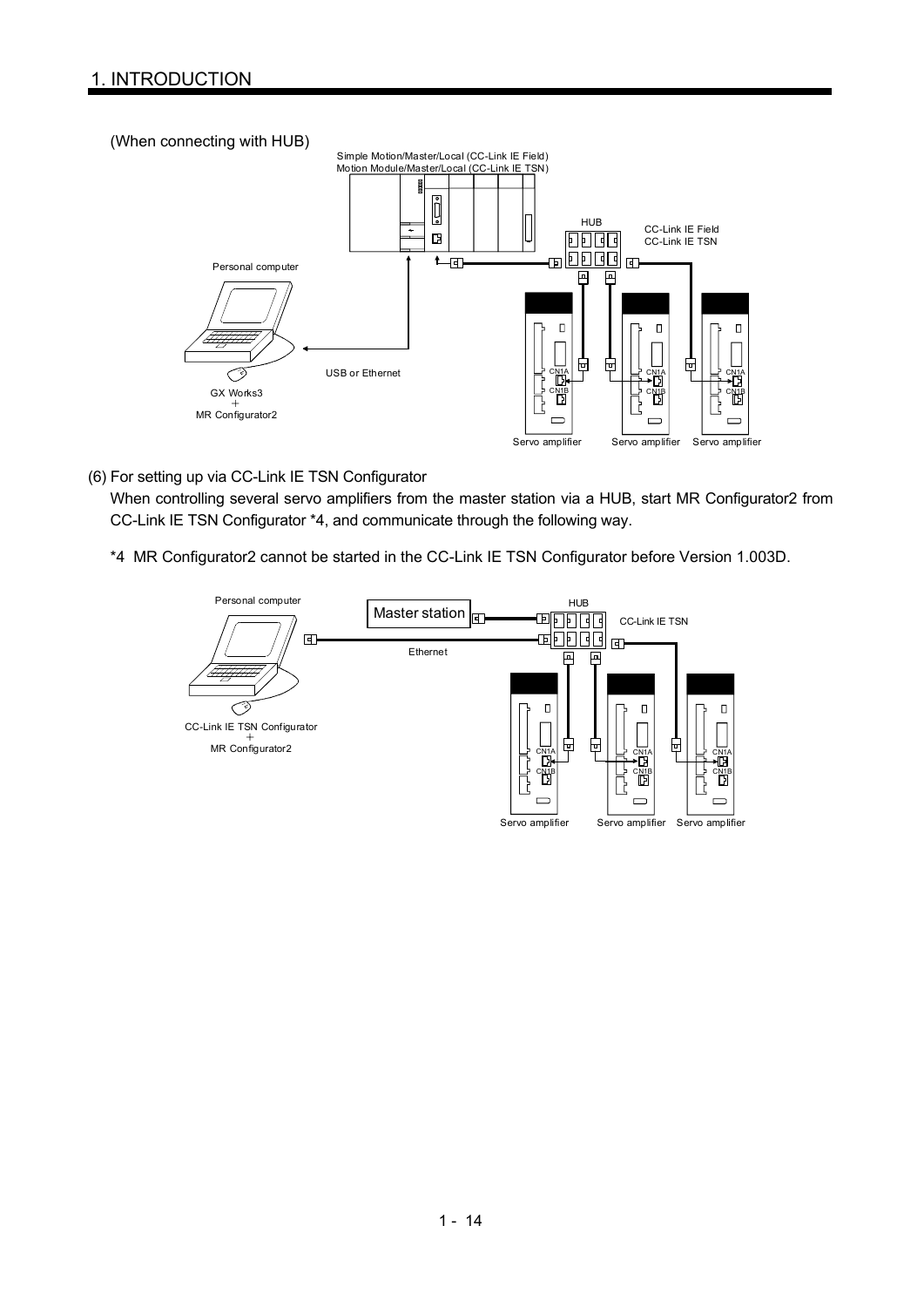#### 1.3 Basic terms

1) Mouse pointer

An on-screen arrow which moves with movements of the mouse.

- 2) Point
	- To move the mouse pointer to a particular item or position on the screen.
- 3) Click

To press and release the left button of the mouse once.

4) Double-click

To press and release the left button of the mouse twice.

5) Drag

To hold down the left button of the mouse and move the mouse.

6) Focus

Highlights characters, button or the like when the menu or button is ready to accept an input from the keyboard.

7) Text box

Box used to enter characters.

8) List box

Box used to select one of several items.



 $\blacksquare$ 

9) Combo box

Box used to select one of several items.

10) Check box

Box used to select one or more of several items. When a choice is made a mark appears in the box.

11) Option button

Button used to select only one of several items. When a choice is changed  $\bullet$  moves to a new choice.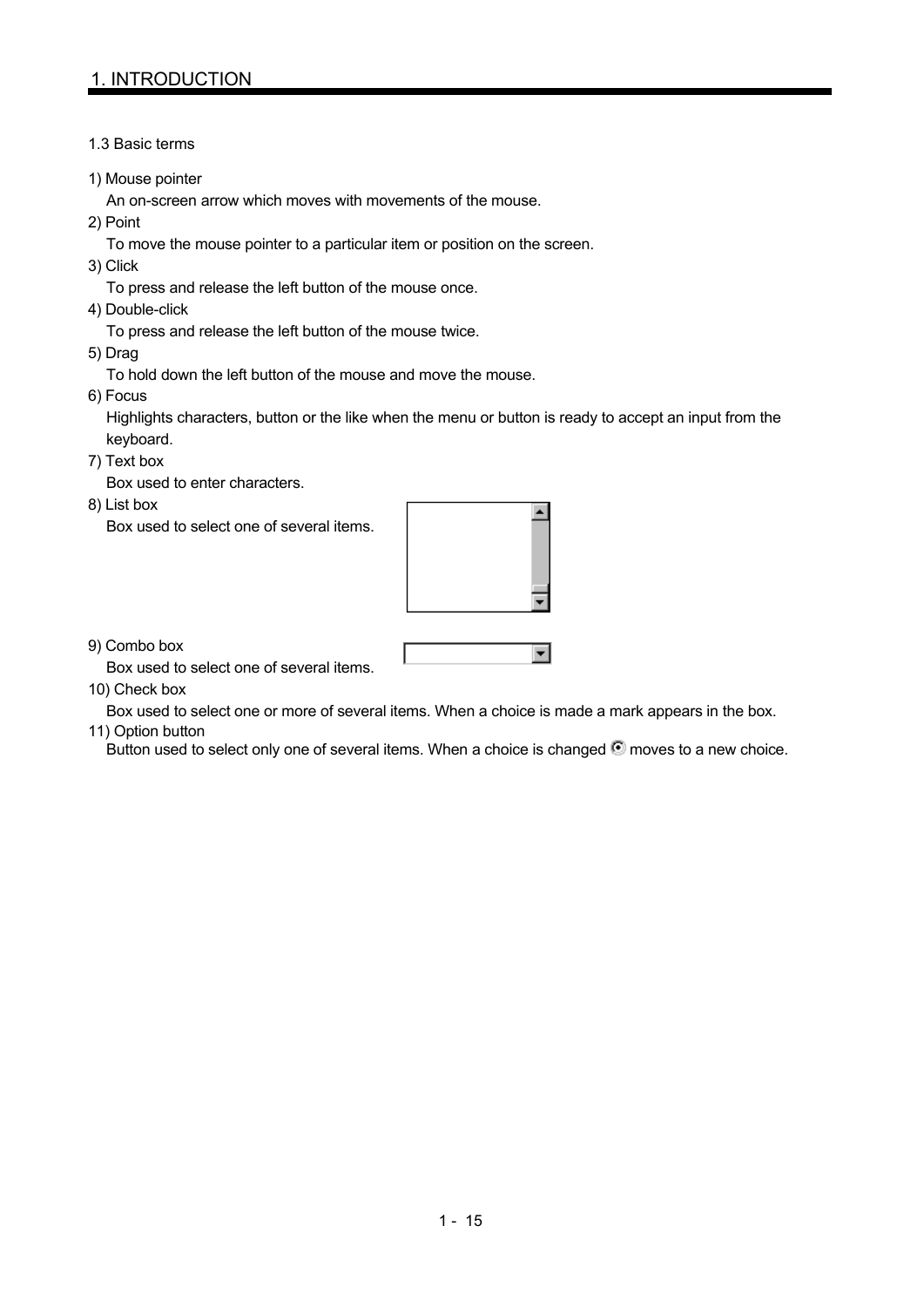#### 1.4 Installation procedure

Perform installation with the administrator authority (computer administrator authority). Here, the hard disk drive of the personal computer is explained as C and the CD drive as D. Before executing this program, be sure to close all other Windows programs.

It is necessary to enable .NET Framework 3.5 (including .NET 2.0 and 3.0) on the personal computer when it is disabled.



1) Insert the CD-ROM in Drive D (CD drive). Then, click the "Start" button on the task bar to open the menu, and click "RUN". When the left window as shown on the left appeared, enter "D:\Setup.exe" and click the "OK" button.



2) After the above window, the left window appears. Click the "Next" button

| <b>User Information</b>                                             |  |  |  |
|---------------------------------------------------------------------|--|--|--|
| Please enter information.                                           |  |  |  |
|                                                                     |  |  |  |
| User Name:                                                          |  |  |  |
|                                                                     |  |  |  |
| Company Name:                                                       |  |  |  |
|                                                                     |  |  |  |
| Product ID:<br>Please input in single-byte alphanumeric characters. |  |  |  |
| ٠                                                                   |  |  |  |
|                                                                     |  |  |  |

3) After the Setup status screen, the User information screen appears. Enter the user name and company name. Also, enter the product ID on the license agreement which was provided with the product in single-byte alphanumeric characters, and click the "Next" button.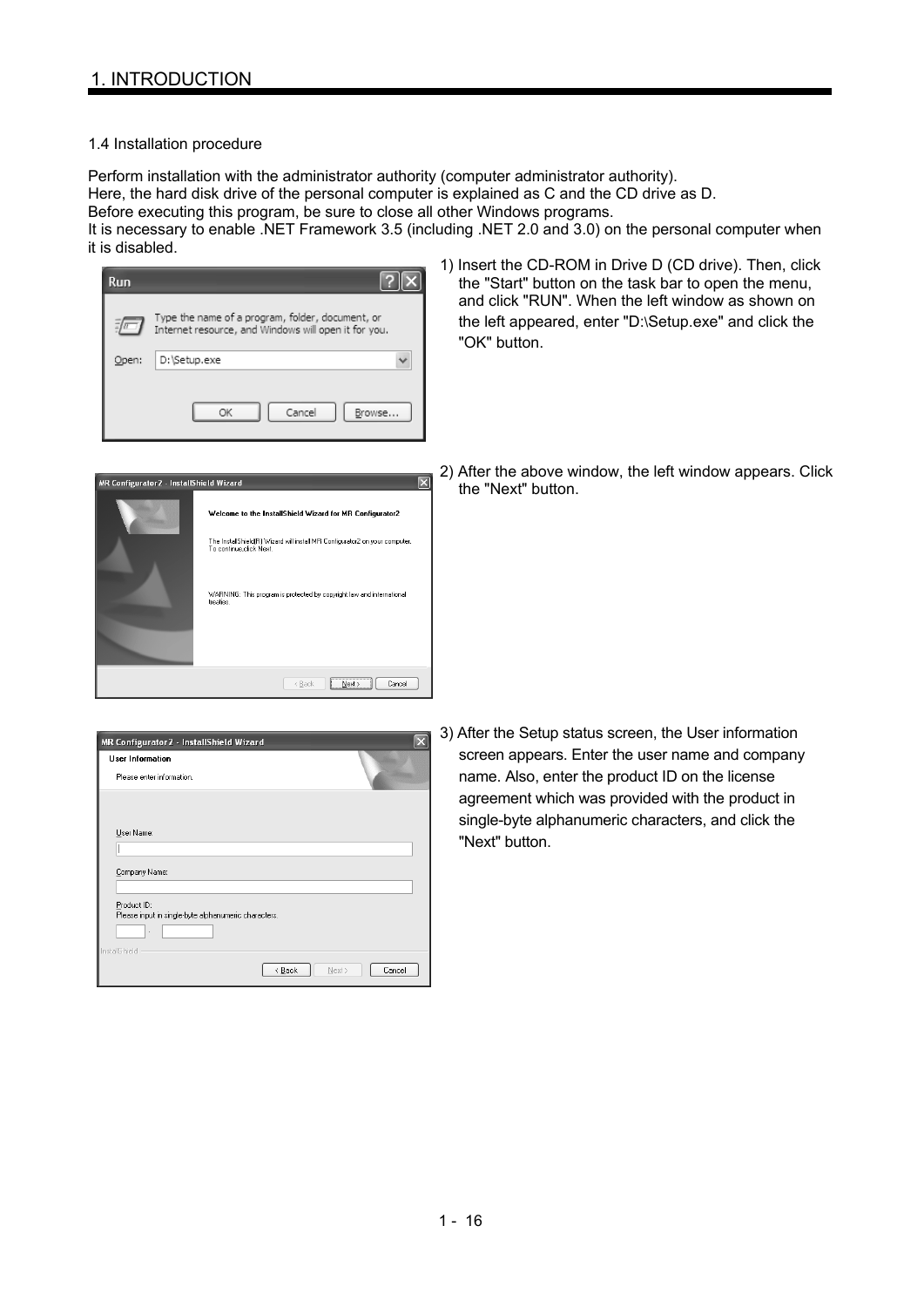

4) The Select installation destination screen appears. Specify the installation destination, and click the "Next" button. This starts installation.

5) Information for starting the program file copy is displayed. Click the "Next" button to start the installation.

| MR Configurator 2 - InstallShield Wizard                        |        |
|-----------------------------------------------------------------|--------|
| <b>Setup Status</b>                                             |        |
| MR Configurator2 is configuring your new software installation. |        |
| Installing                                                      |        |
| C:\Program Files\MELSOFT\MRC2\MFC71CHS.DLL                      |        |
| ,,,,,,,,,,,                                                     |        |
|                                                                 |        |
|                                                                 |        |
|                                                                 |        |
| InstallShield                                                   |        |
|                                                                 | Cancel |

6) The Setup status screen appears.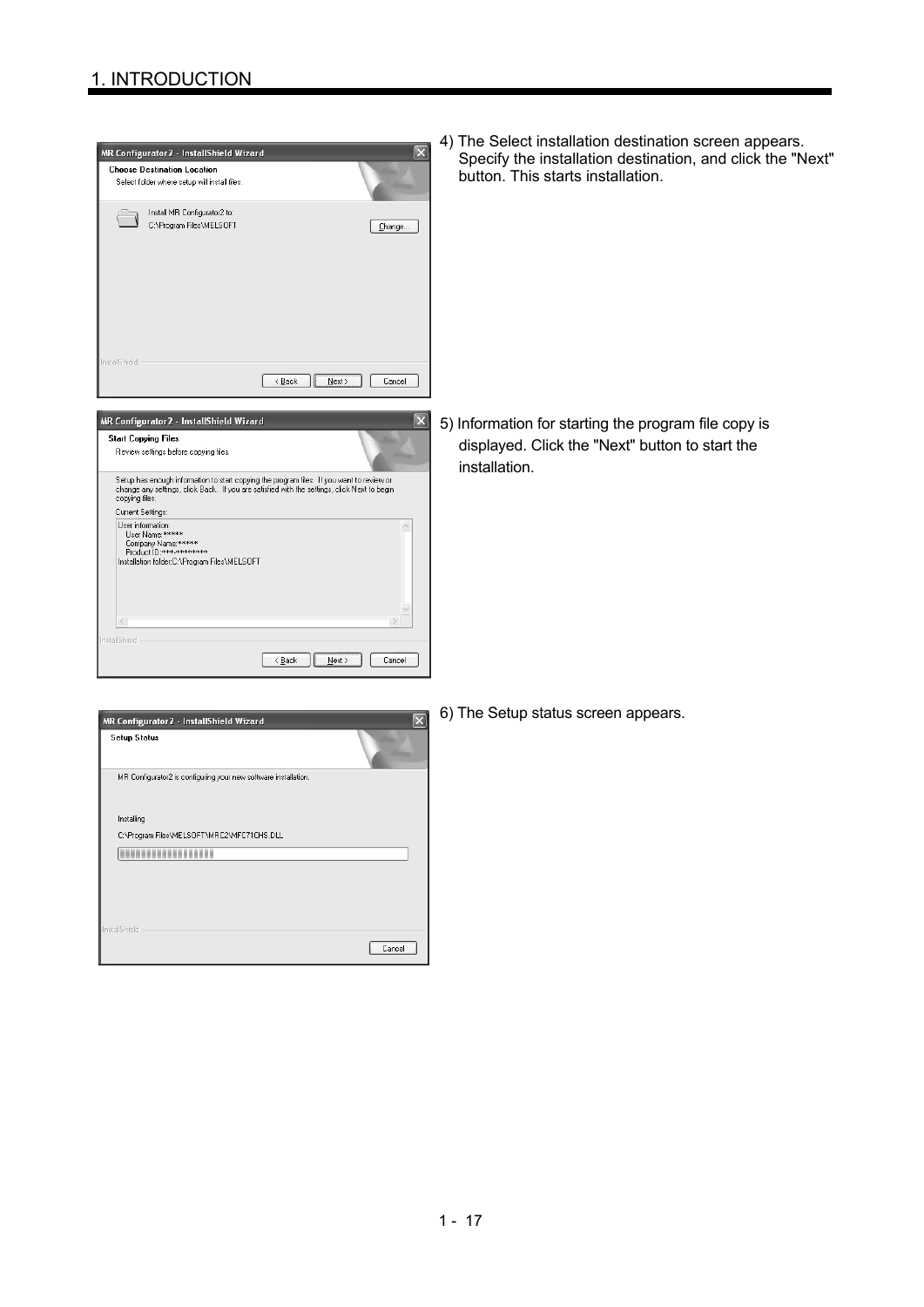

7) The driver installation window appears.

#### POINT

Either of the security warning screens shown below appears. Select "Install this driver software anyway" or click the "Install" button. (The screens do not appear after the USB driver is registered.)



If the driver is not installed, communication may be partly interrupted. In this case, reinstall MR Configurator2.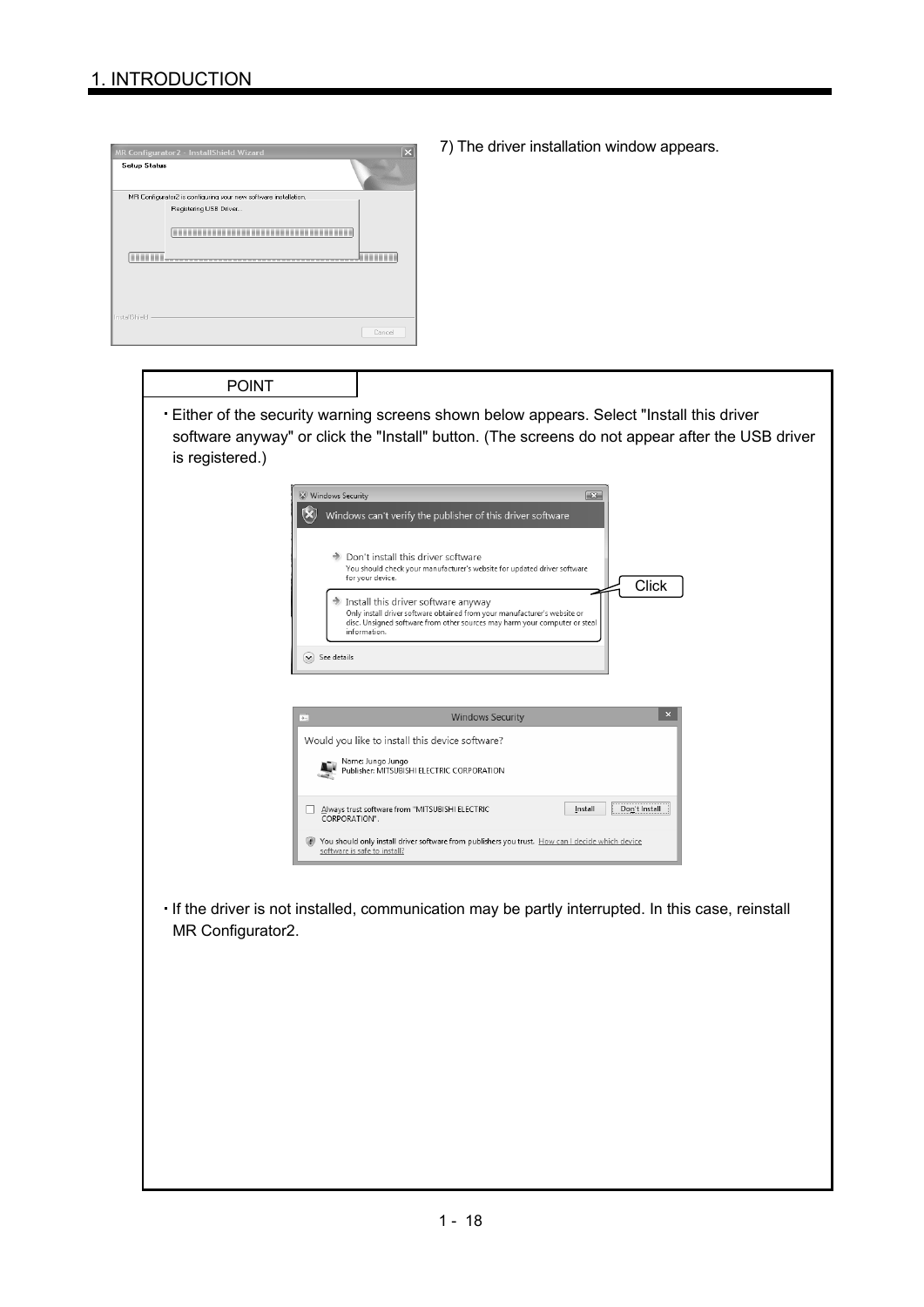

8) When installation is completed, the next screen appears. Click the "Finish" button to end the setup. When restart message appears, starting again to use The register of start menu changes from "MELSOFT

## POINT

- $\cdot$  In the corresponding window, to stop installation, click the "Cancel" button.
- If an overwrite install has been done to upgrade the version of MR Configurator2, the following message may be displayed. In this case, select "This program installed correctly".

| This program might not have installed correctly                                                                                |
|--------------------------------------------------------------------------------------------------------------------------------|
| If this program didn't install correctly, try reinstalling using settings that<br>are compatible with this version of Windows. |
| Program: Setup.exe<br><b>Publisher: Macrovision Corporation</b><br>Location: C:\Setup\RedistributableInstaller\setup.exe       |
| Reinstall using recommended settings                                                                                           |
| This program installed correctly                                                                                               |
| Cancel                                                                                                                         |
| What settings are applied?                                                                                                     |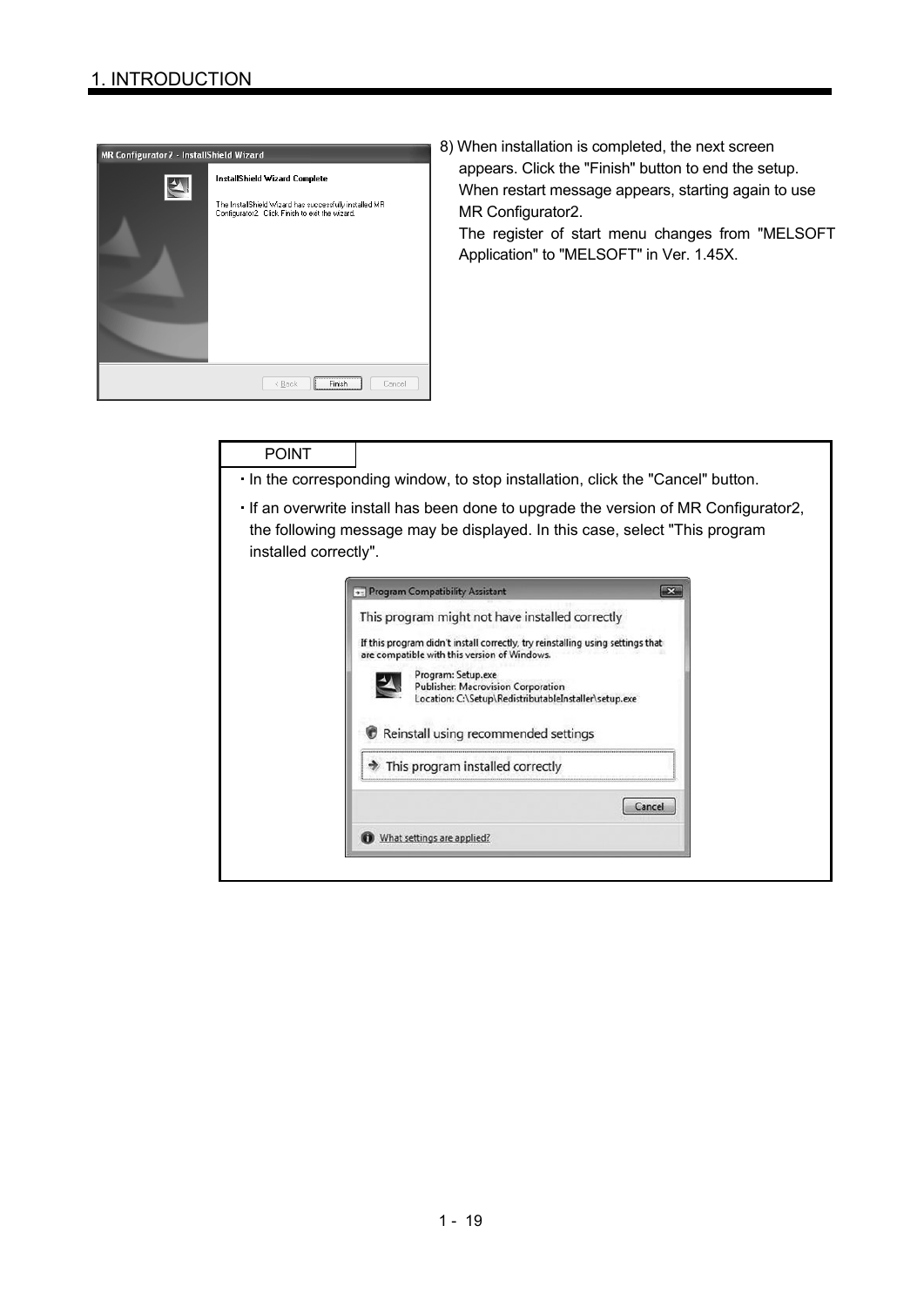#### 1.5 Automatic device driver software installation

Device driver software is automatically installed when the servo amplifier powered on is connected with the personal computer via USB for the first time.

#### (1) When Windows® 7 is used



Indications on the left appear during automatic registration. (Operation is not required.)

(2) When Windows $^{\circledR}$  8 or later is used

It will not be displayed.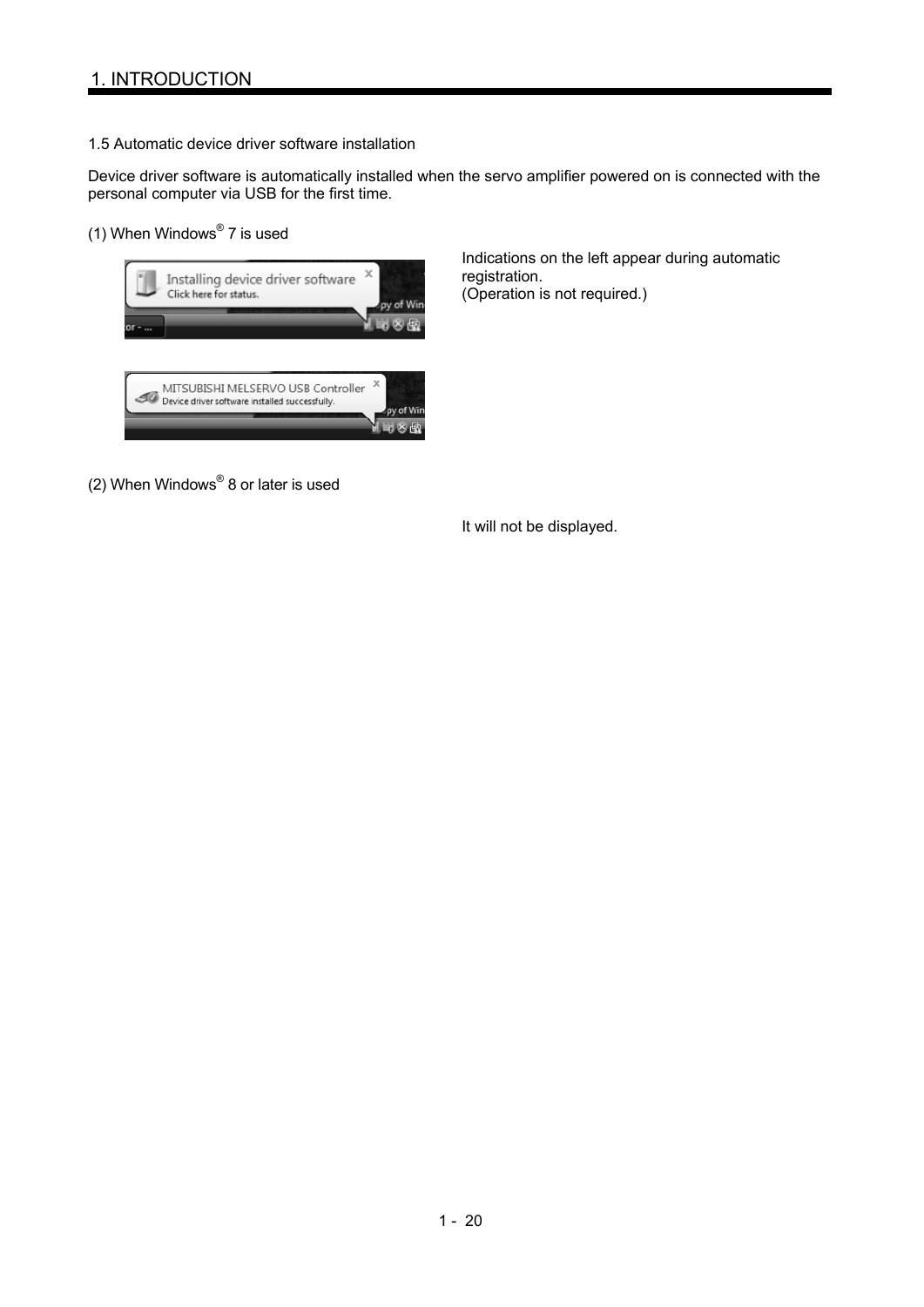## MEMO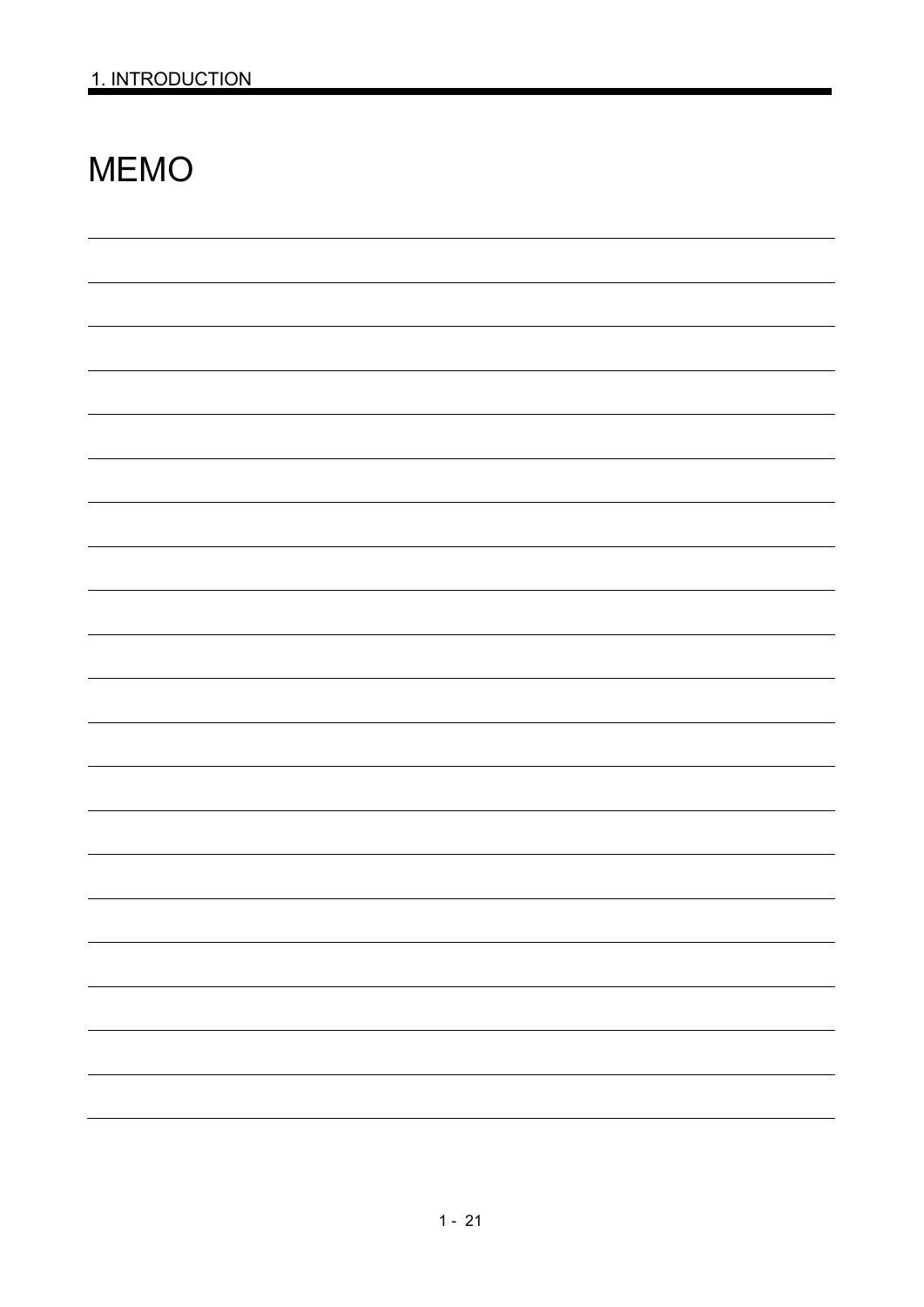## 2. HOW TO USE THE SOFTWARE

## 2.1 Operation

The method of selecting the command is the operation procedures using the mouse. Unavailable commands are grayed out.

## 2.1.1 Start-up

- (1) When connecting to the servo amplifier Click "MR Configurator2" on the desktop.
- (2) When connecting to the servo amplifiers of multiple axes via Ethernet or Bus connection (via HUB) Click "MR Configurator2" on the desktop.
- (3) When operating via motion controller (Before MT Developer2 Version 1.100E) Double-click the "Servo Parameter" icon of the Motion controller programming software MT Developer2.
- (4) When operating via simple motion module (Before GX Works2 Version 1.521T) Double-click the "Servo Parameter" icon of the simple motion module programming software tool, which is integrated in the PLC programming software GX Works2.
- (5) When operating via motion controller (MT Developer2 Version 1.100E or later) Each function of MR Configurator2 will be used as MT Developer2 function. Refer to the "Operating Servo Amplifier" of MT Developer2 HELP when using each function of MR Configurator2.
- (6) When operating via SSCNET III/H compatible simple motion module (GX Works2 Version 1.521T or later and GX Works3) Each function of MR Configurator2 will be used as GX Works2 and GX Works3 function. Refer to the "Servo Amplifier Operation" in Simple Motion Setting Tool HELP of GX Works2/GX Works3 when using each function of MR Configurator2.
- (7) When operating from the CC-Link IE Field Configuration screen of GX Works3 via CC-Link IE Field \*1 From the [Navigation window] of GX Works3, select [Parameter]  $\rightarrow$  [Module Information]  $\rightarrow$  Target module → [Basic Settings] → [Network Configuration Settings] → <Detailed Setting> to open the CC-Link IE Field Configuration screen.

In the CC-Link IE Field Configuration screen, set up servo amplifier model manufactured by Mitsubishi Electric, and then double-click the "servo amplifier" icon.

\*1 Including Setting/monitoring tools for the C Controller module/CW Configurator.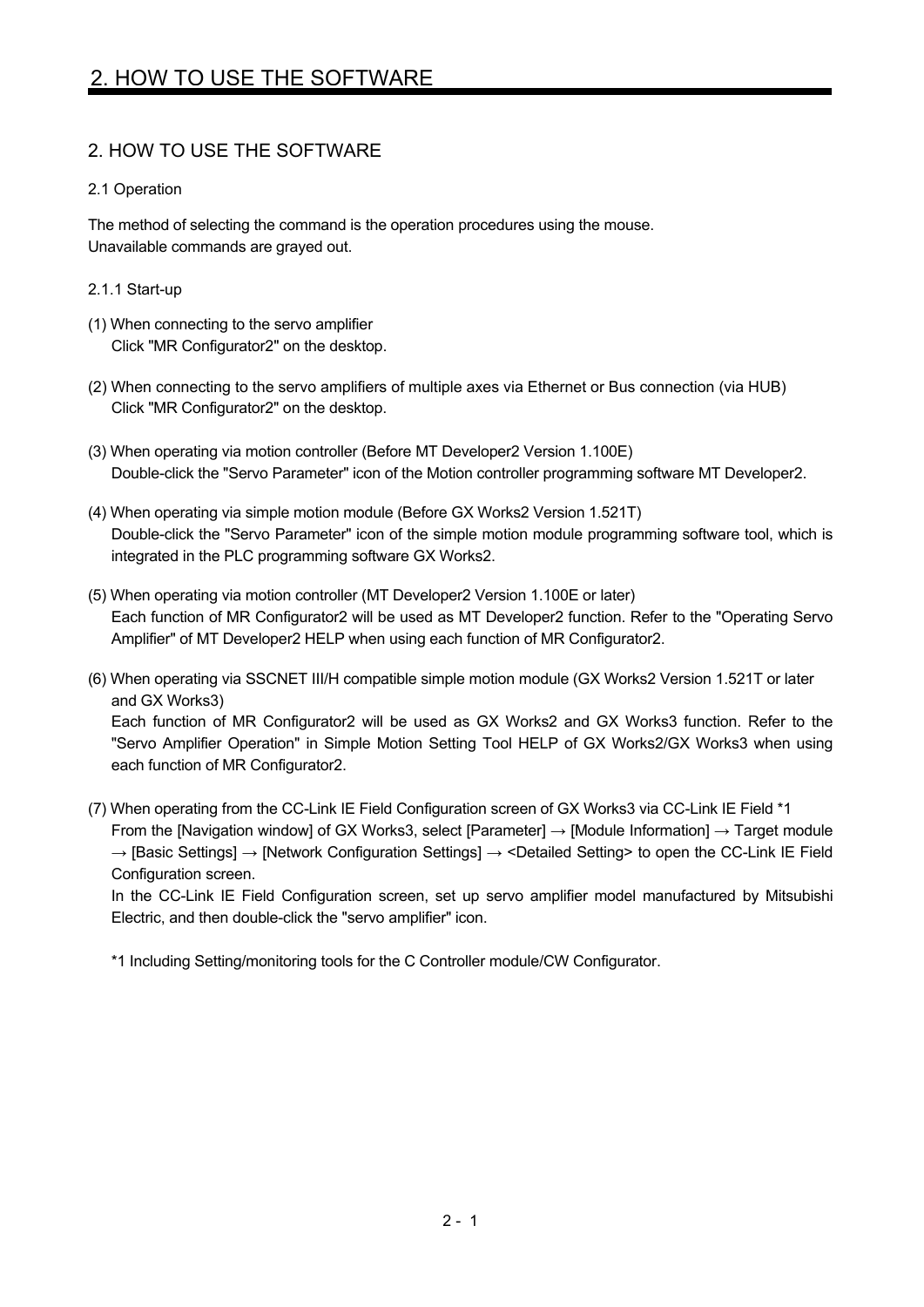## 2. HOW TO USE THE SOFTWARE

(8) When operating from the CC-Link IE TSN Configuration screen of GX Works3 via CC-Link IE TSN \*1 From the [Navigation window] of GX Works3, select [Parameter]  $\rightarrow$  [Module Information]  $\rightarrow$  Target module → [Basic Settings] → [Network Configuration Settings] → <Detailed Setting> to open the CC-Link IE TSN Configuration screen.

In the CC-Link IE TSN Configuration screen, set up servo amplifier model manufactured by Mitsubishi Electric, and then double-click the "servo amplifier" icon.

\*1 Including Setting/monitoring tools for the C Controller module/CW Configurator.

(9) When operating from the CC-Link IE TSN Configuration screen of CC-Link IE TSN Configurator via CC-Link IE TSN

From the [Navigation window] of CC-Link IE TSN Configurator, select [Network] → [Master Station] → [Network Configuration Settings], and then double-click the "servo amplifier" icon.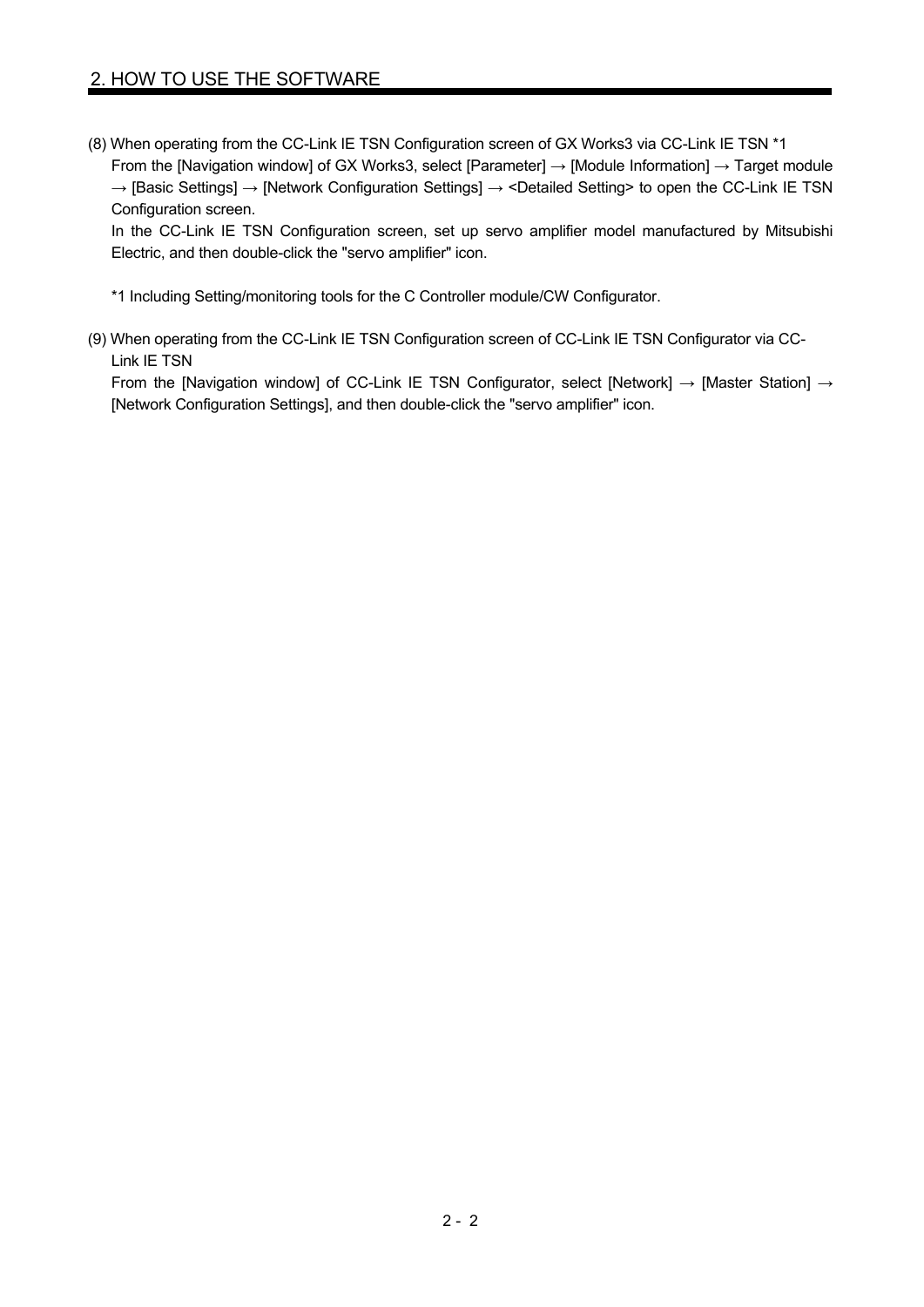#### 2.1.2 Project

#### (1) New

Clicking "Project" on the menu bar displays the following menu.

|   |   |       |                    | MELSOFT Series MR Configurator2                 |            |  |      |
|---|---|-------|--------------------|-------------------------------------------------|------------|--|------|
|   |   |       |                    | Project View Parameter Positioning-data Monitor |            |  |      |
| i |   | New   |                    |                                                 | Ctrl+N     |  | 腰轉鈿斑 |
|   |   |       | Open               |                                                 | Ctrl+O     |  |      |
|   |   |       | Close              |                                                 |            |  |      |
|   | P | Save  |                    |                                                 | $CtrI + S$ |  |      |
|   |   |       | Save As            |                                                 |            |  |      |
|   |   |       | Delete             |                                                 |            |  |      |
|   |   |       | Read Other Format  |                                                 |            |  |      |
|   |   |       | Write Other Format |                                                 |            |  |      |
|   |   |       | System Setting     |                                                 |            |  |      |
|   |   |       | Print Preview      |                                                 |            |  |      |
|   |   | Print |                    |                                                 | Ctrl+P     |  |      |
|   |   |       |                    | Exit MR Configurator2 Alt+F4                    |            |  |      |
|   |   |       |                    | No project has been selected                    |            |  |      |

Clicking "New" in the sub menu displays the following window. To connect via network, please select "Switch to Multi-axis Project".

(When single axis project is used)

| New Project (Single Axis)                            |                                                         |
|------------------------------------------------------|---------------------------------------------------------|
| Model                                                | MR-J5-G(-RJ)                                            |
| Operation mode                                       |                                                         |
| Multi-ax, unification                                |                                                         |
| Shahinn                                              | 00                                                      |
| Option unit                                          | No Connection                                           |
| Com, speed                                           | ◯ Servo amplifier connection RS-422 (RS-232C)<br>AUTO   |
| Connection setting<br>Servo amplifier connection USB |                                                         |
|                                                      |                                                         |
| Port No.                                             | <b>ALITO</b>                                            |
|                                                      | Search com. speed/port No. automatically                |
| Network/controller                                   |                                                         |
| the application is restarted                         | The last-used project will be opened whenever           |
|                                                      | Cancel<br>ОК                                            |
| Switch to Multi-axis Project                         |                                                         |
| to create multi-axis configuration.                  | Switch the window by clicking this button when you want |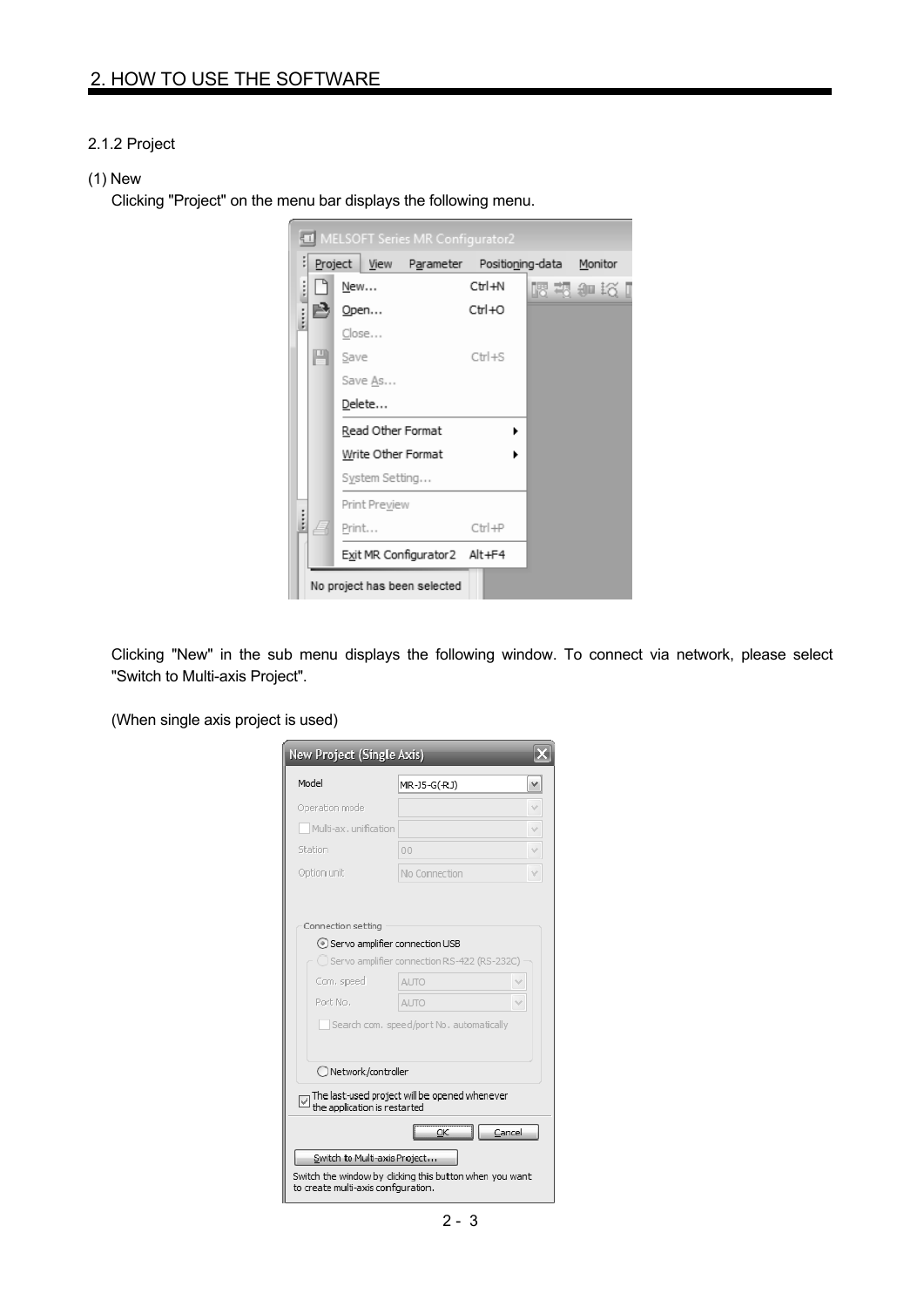(When multi-axis project is used)

|      |                     | New Project (Multi-axis) |                               |            |                                                                                                                                                                  |              |          |  |                     |        |  |
|------|---------------------|--------------------------|-------------------------------|------------|------------------------------------------------------------------------------------------------------------------------------------------------------------------|--------------|----------|--|---------------------|--------|--|
|      | Connection Network: |                          |                               |            | CC-Link IE TSN                                                                                                                                                   | $\checkmark$ |          |  |                     |        |  |
| Via: | PC side I/F         |                          |                               | None       |                                                                                                                                                                  | $\checkmark$ |          |  |                     |        |  |
|      |                     | Connection I/F           |                               | ⊙ Ethernet |                                                                                                                                                                  |              |          |  |                     |        |  |
|      |                     | Protocol                 |                               | <b>UDP</b> | v                                                                                                                                                                |              | Time-out |  | $1 \oplus s(1-15)$  |        |  |
|      |                     |                          |                               |            |                                                                                                                                                                  |              | Retry    |  | 이剣<br>times $(0-3)$ |        |  |
|      |                     |                          | Servo Amplifier Configuration |            |                                                                                                                                                                  |              |          |  |                     |        |  |
|      |                     | Axis                     | Model                         |            | IP address                                                                                                                                                       |              |          |  |                     |        |  |
|      | ll.                 | $\overline{1}$           | MR-J5-G(-RJ)                  |            | $\sim$                                                                                                                                                           |              |          |  |                     |        |  |
|      | $\mathbb{I}_{m}$ 2  |                          | MR-J5-G(-RJ)                  |            | v                                                                                                                                                                |              |          |  |                     |        |  |
|      | $\pmb{\times}$      |                          |                               |            | v                                                                                                                                                                |              |          |  |                     |        |  |
|      |                     |                          |                               |            |                                                                                                                                                                  |              |          |  |                     |        |  |
|      |                     |                          |                               |            |                                                                                                                                                                  |              |          |  |                     |        |  |
|      |                     | (servo parameter, etc.). |                               |            | * The copied/pasted/deleted data includes not only the model of the servo amplifier but also the set data                                                        |              |          |  |                     |        |  |
|      |                     |                          |                               |            | $\vee$ The last-used project will be opened whenever the application is restarted.                                                                               |              |          |  |                     |        |  |
|      | Communication Test  |                          |                               |            |                                                                                                                                                                  |              |          |  | ОК                  | Cancel |  |
|      |                     |                          |                               |            | Switch to Single Axis Project (Servo Amplifier Direct Connection)                                                                                                |              |          |  |                     |        |  |
|      |                     |                          |                               |            | For Multi-axis Project, the setting value (like parameter) of servo amplifier is not read.<br>Execute reading from servo amplifier on each corresponding screen. |              |          |  |                     |        |  |

After the model selection and connection settings are done, clicking "OK" button displays the following window.

| T MELSOFT MR Configurator2 New project |                                                  |           |            |        |                  |         |           |           |            |       |        |      |
|----------------------------------------|--------------------------------------------------|-----------|------------|--------|------------------|---------|-----------|-----------|------------|-------|--------|------|
| Project                                | View                                             | Parameter |            | Safety | Positioning-data | Monitor | Diagnosis | Test Mode | Adjustment | Tools | Window | Help |
|                                        |                                                  |           |            |        |                  |         |           |           |            |       |        |      |
| Project                                |                                                  |           | $4 \times$ |        |                  |         |           |           |            |       |        |      |
| □ New project                          |                                                  |           |            |        |                  |         |           |           |            |       |        |      |
| Ė                                      | -- 卷 System Setting<br>$M_0$ Axis 1:MR-J5-G(-RJ) |           |            |        |                  |         |           |           |            |       |        |      |
|                                        | $\Box$ Parameter                                 |           |            |        |                  |         |           |           |            |       |        |      |
|                                        |                                                  |           |            |        |                  |         |           |           |            |       |        |      |

(2) Open

Read the input information from the saved file. Clicking "Open" in the sub menu opens a window, where you can specify the project.

(3) Close

Close the currently open project. Clicking "Close" in the sub menu closes the project.

(4) Save

Modify and save the currently open project. Clicking "Save as project" in the sub menu saves the project.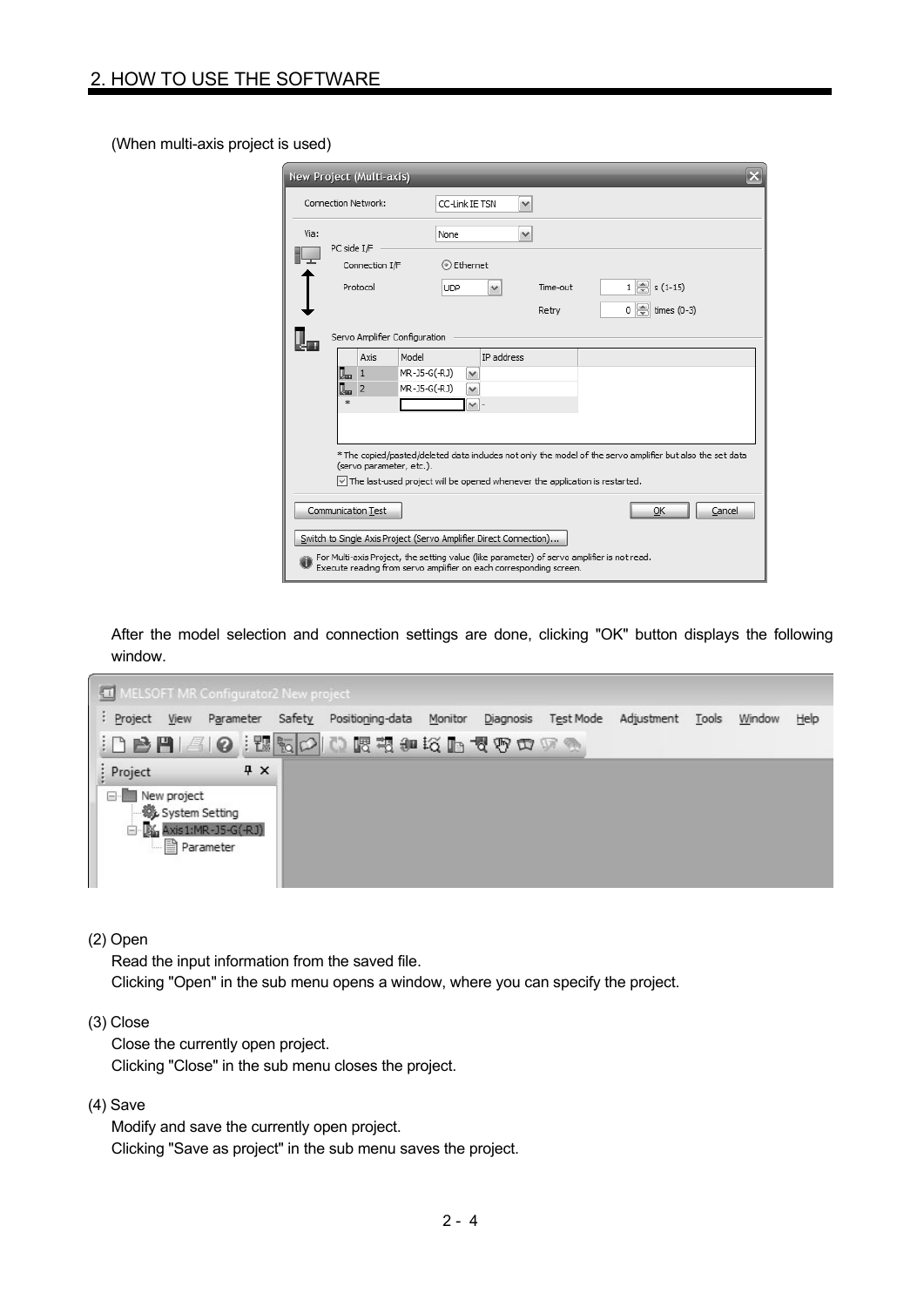#### (5) Save As

Save the current input information into a file. If the information to be repeatedly input is saved, that information can be read by clicking "Open".

Clicking "Save As" in the sub menu displays the following window.

| <b>Save As Project</b>                                                                                                            |                                         |                           |  |   |  |                   |                |  |
|-----------------------------------------------------------------------------------------------------------------------------------|-----------------------------------------|---------------------------|--|---|--|-------------------|----------------|--|
| Save in:                                                                                                                          | My Documents                            |                           |  | v |  | ←自び困・             |                |  |
| My Recent<br>Documents<br>Desktop                                                                                                 | <b>My Music</b><br><b>凸</b> My Pictures |                           |  |   |  |                   |                |  |
| My Documents<br>My Computer                                                                                                       |                                         |                           |  |   |  |                   |                |  |
| My Network<br>Places                                                                                                              | File name:<br>Save as type:             | MR2 Project Files(".mrc2) |  |   |  | v<br>$\checkmark$ | Save<br>Cancel |  |
|                                                                                                                                   | Title:                                  |                           |  |   |  |                   |                |  |
| Switch the window by clicking this button<br>Save as a Workspace Format Project<br>when you want to use workspace format project. |                                         |                           |  |   |  |                   |                |  |

Note)

When you want to save the existing workspace format MR Configurator2 project, click the "Save as a Workspace Format Project" button.

#### (6) Delete

Delete the existing project for the workspace format MR Configurator2. Clicking "Delete" in the sub menu displays the following window.

| Save destination path:   |      |        |
|--------------------------|------|--------|
| C:WelservoWR2\Project\   |      | Browse |
|                          |      |        |
| Workspace/Project list:  |      |        |
| Workspace<br><b>Mork</b> |      |        |
|                          |      |        |
|                          |      |        |
|                          |      |        |
|                          |      |        |
|                          |      |        |
|                          |      |        |
| Workspace name:          | work |        |
| Project name:            |      |        |
| Title:                   |      |        |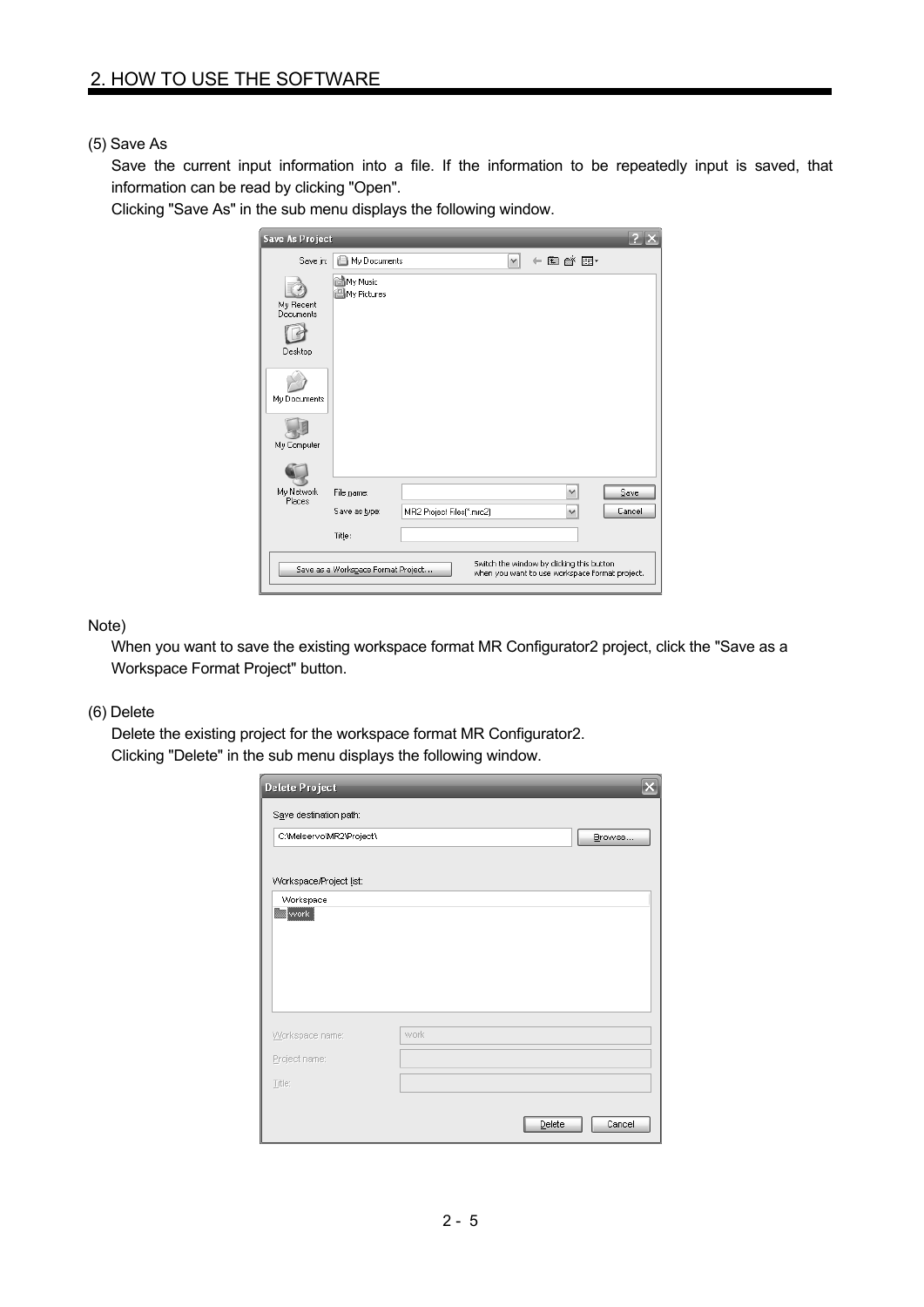#### (7) Open MR Configurator Project

Open an existing MR Configurator project.

Clicking "Read Other Format" - "Open MR Configurator Project" in the sub menu displays the following window.

| <b>Open MR Configurator Project</b> |                         |      |        |
|-------------------------------------|-------------------------|------|--------|
| Save destination path:              | C:\Melservo\MR2\Project |      | Browse |
| 图.<br>∃work                         |                         |      |        |
| Project name                        |                         |      |        |
|                                     |                         | Open | Cancel |

## (8) Save MR Configurator Project

Save an existing MR Configurator project.

Clicking "Write Other Format" - "Save MR Configurator Project" in the sub menu displays the following window.

| <b>Save MR Configurator Project</b>            |        |
|------------------------------------------------|--------|
| Save destination path: C:\Melservo\MR2\Project | Browse |
|                                                |        |
|                                                |        |
|                                                |        |
|                                                |        |
|                                                |        |
| Save                                           | Cancel |
|                                                |        |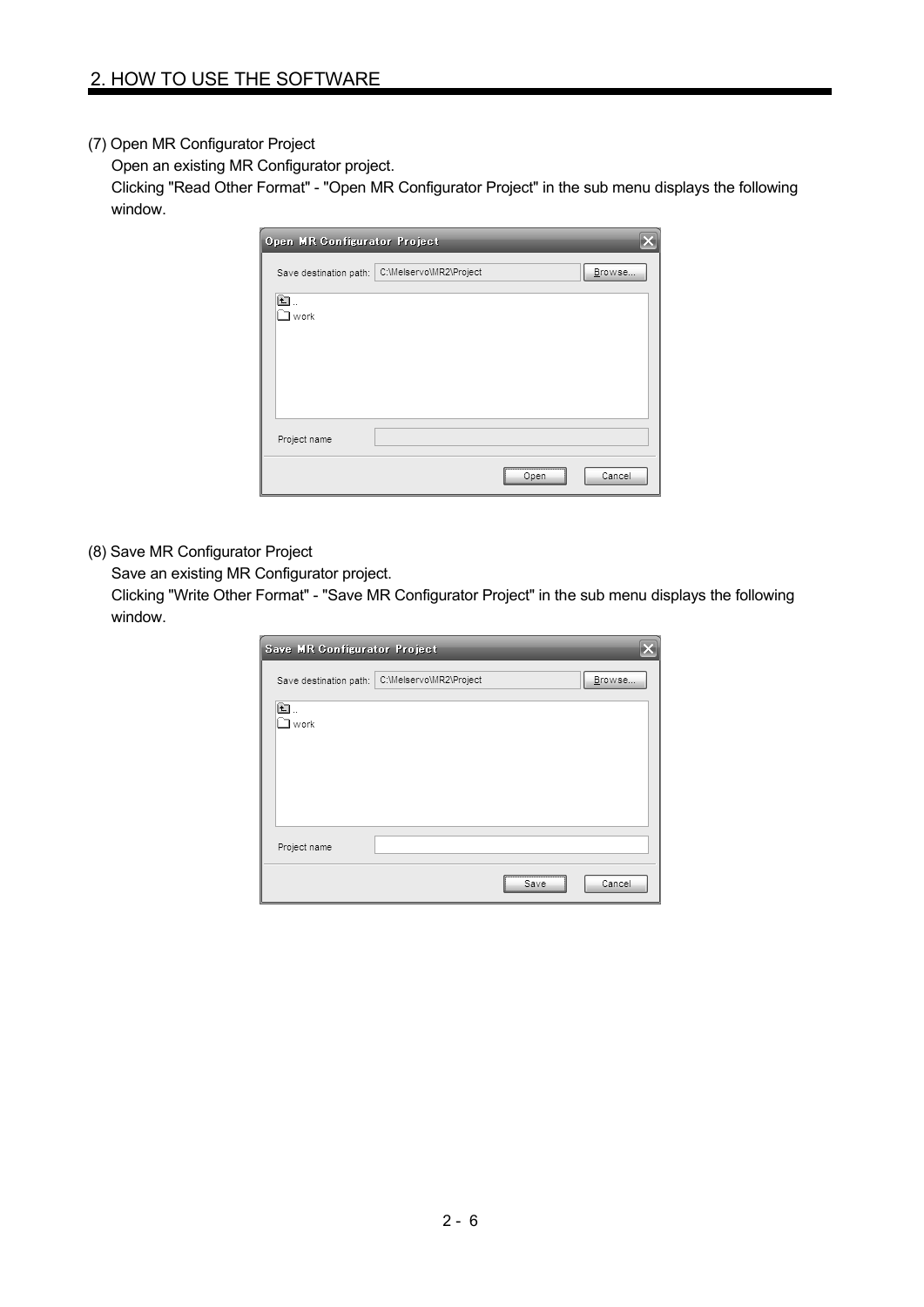#### 2.1.3 Servo parameters

The following gives an overview about setting servo parameters.

(1) When connecting to the servo amplifier

After creating a new project, please open the Parameter Setting screen by selecting Parameter  $\rightarrow$ Parameter Setting, to display or edit parameters, or write them to the servo amplifier. For the details, please refer to the help.

- (2) When connecting to the servo amplifiers of multiple axes via Ethernet or Bus connection (via HUB) After creating a new project, please open the Parameter Setting screen by selecting Parameter  $\rightarrow$ Parameter Setting, to display or edit parameters, or write them to the servo amplifiers. For the details, please refer to the help.
- (3) When operating via motion controller (MT Developer2 Version 1.100E or later) After starting MT Developer2, please open the Servo Parameter screen by selecting Servo Parameter in the project tree, to display or edit parameters, or write them to the servo amplifier. You can also write parameter values that you set offline to the controller, and they will be reflected when the servo amplifier and the controller are connected.
- (4) When operating via SSCNET III/H compatible simple motion module (GX Works2 Version 1.521T or later and GX Works3)

After starting Simple Motion Module Setting Tool, please open the Servo Parameter screen by selecting Servo Parameter in the project tree, to display or edit parameters, or write them to the servo amplifier. You can also write parameter values that you set offline to the controller, and they will be reflected when the servo amplifier and the controller are connected.

(5) When operating from the CC-Link IE Field Configuration screen of GX Works3 via CC-Link IE Field After opening the CC-Link IE Field Configuration screen, set up servo amplifier model manufactured by Mitsubishi Electric, and then double-click the "servo amplifier" icon. \*1 For the details, please refer to the help.

As parameter values that you set offline are not reflected to the servo amplifier, please write them to the servo amplifier online.

\*1 Including Setting/monitoring tools for the C Controller module/CW Configurator.

(6) When operating from the CC-Link IE TSN Configuration screen of GX Works3 via CC-Link IE TSN

After opening the CC-Link IE TSN Configuration screen, set up servo amplifier model manufactured by Mitsubishi Electric, and then double-click the "servo amplifier" icon. \*1

Parameter values that you set in the CC-Link IE TSN Configuration screen are maintained as part of the module parameters of the master station.

If you write module parameters to the master station after enabling "Parameter Automatic Setting" in the CC-Link IE TSN Configuration screen, parameters maintained by the master station will be automatically set to servo parameters when the servo amplifier and the controller are connected. (Note 1, 2)

\*1 Including Setting/monitoring tools for the C Controller module/CW Configurator/CC-Link IE TSN Configurator.

When operating from the Network Configuration Settings of CC-Link IE TSN Configurator, in the Network Configuration Settings screen, set up servo amplifier model manufactured by Mitsubishi Electric, and then double-click the "servo amplifier" icon in the tree.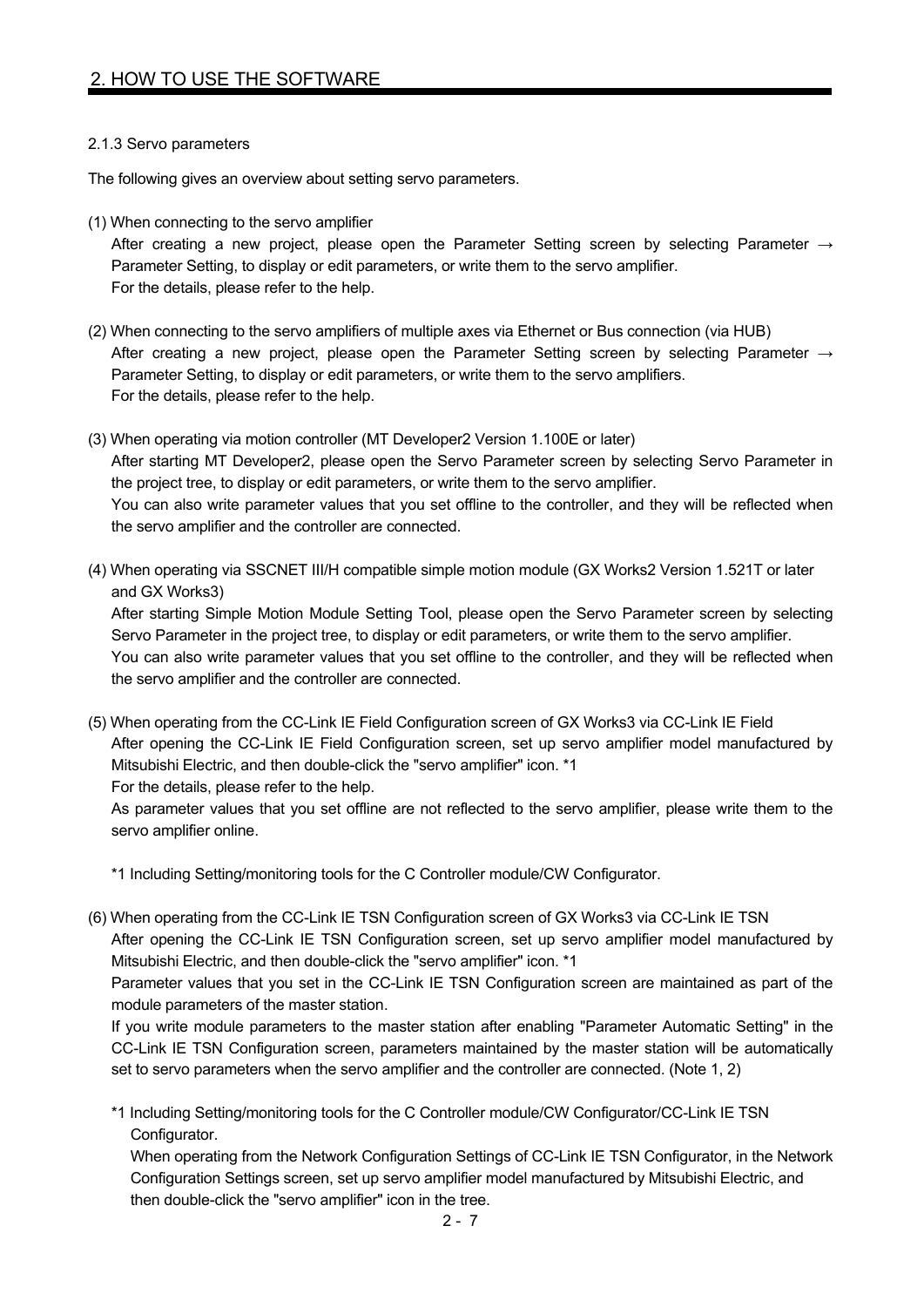Note 1. If you want to use the parameter settings of the servo amplifier on startup, execute writing to the master station after disabling "Parameter Automatic Setting" in the configuration screen, and then connect the master station and the servo amplifier. (Example) CC-Link IE TSN Configuration screen



While the servo amplifier is connected, open the Parameter Setting screen from the CC-Link IE TSN Configuration screen and click the Read button to display or edit the parameter setting values of the servo amplifier.

(Example) Parameter Setting screen opened from the CC-Link IE TSN Configuration screen

| MELSOFT GX Works3                                                                                            |                                                                                                                                                                                                                                                                                    |                                                                                      |  |  |
|--------------------------------------------------------------------------------------------------------------|------------------------------------------------------------------------------------------------------------------------------------------------------------------------------------------------------------------------------------------------------------------------------------|--------------------------------------------------------------------------------------|--|--|
| Project<br>File<br>Ŧ.<br>View<br>$\frac{1}{2}$ $\frac{1}{2}$ $\frac{1}{2}$ $\frac{1}{2}$ $\frac{1}{2}$<br>80 | Parameter Setting(Z)<br>Parameter<br>Tools<br>Window<br>Help                                                                                                                                                                                                                       |                                                                                      |  |  |
| $4 \times$<br>Project                                                                                        | Parameter Setting X                                                                                                                                                                                                                                                                | $\leftarrow$                                                                         |  |  |
| $\Box$ 0000<br>Station1:MR-J5-G(-F<br>· ■ Parameter<br>图 Network Parame<br><b>A</b> Point Table              | <b>Parameter Setting</b><br>Read <b>&amp; Set To Default</b> Way Verify <b>In Parameter Copy Read Block</b><br>Station1<br>$\vee$<br><b>D</b> Open Save As<br>Plaste Mundo A Redo<br>Click the Read button to read the parameter<br>setting values of the servo amplifier.<br>Unit | ▅▊▆▓<br>Selected Items Write<br>Axis Writing<br>$\sim$<br>Setting range<br>Station 1 |  |  |
|                                                                                                              | Operation mode<br>1/0<br>88<br>Operation mode selection<br>PA01.1<br>Servo amplifier                                                                                                                                                                                               | $0.8$ 0 : Standard control                                                           |  |  |
|                                                                                                              | **<br>Fully closed loop operation mode selection<br>PA01.4<br>Machine diagn                                                                                                                                                                                                        | $0-1$ 0 : Disabled (Semi clc $\rightarrow$                                           |  |  |
|                                                                                                              | Basic<br>Linear control<br>Component parts<br>DD Motor cont                                                                                                                                                                                                                        | Setting                                                                              |  |  |

Note 2. For iQ-R series, if you enable "Parameter Automatic Setting" of the motion module, then parameters maintained by the master station will be automatically updated when any of the parameters of the servo amplifier is changed.

(For the details, please refer to "Parameter automatic setting" in the User's Manual (Communication Function) of the servo amplifier.)

To read automatically updated parameters, execute reading by selecting [Online]  $\rightarrow$  [Read from PLC] → [Online Data Operation] in GX Works3, double-click the "servo amplifier" icon in the CC-Link IE TSN Configuration screen to open the Parameter Setting screen, and then you can display or edit the parameters.

To use the parameter settings of the servo amplifier instead of automatically updated parameters, please click the Read button on the Parameter Setting screen.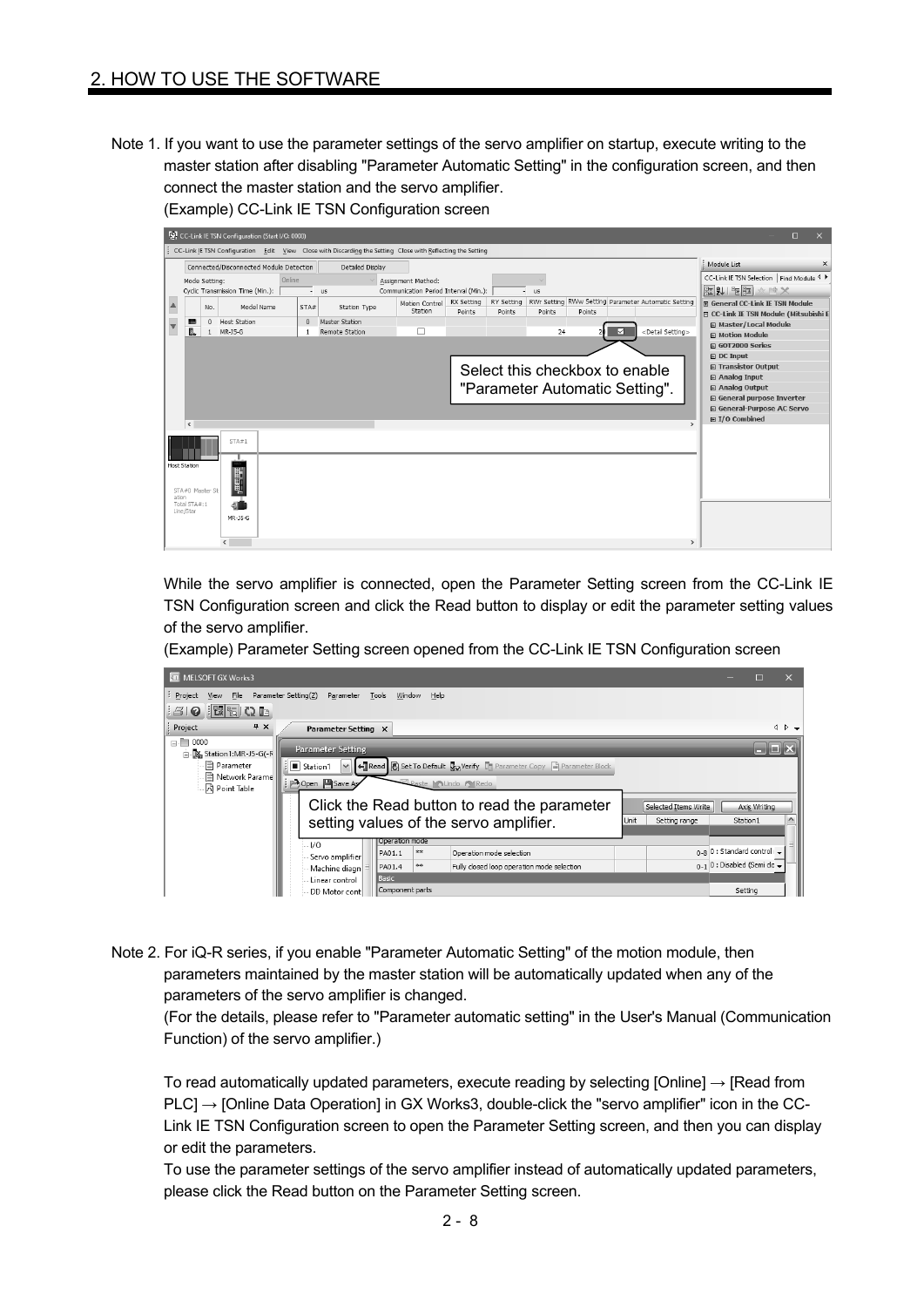### 2.2 Commands and display windows

This section provides commands and their main descriptions.

For the method of using each command, the detailed explanation is provided in the help function of the servo amplifier software.

| ∣×<br><b>Initial Window</b> |                          |                                                                                                                                                                                                                                        |
|-----------------------------|--------------------------|----------------------------------------------------------------------------------------------------------------------------------------------------------------------------------------------------------------------------------------|
| Menu<br>Command             |                          | <b>Main Description</b>                                                                                                                                                                                                                |
| Project                     | <b>New</b>               | Creates a new MR Configurator2 project.                                                                                                                                                                                                |
|                             | Open                     | Opens the existing MR Configurator2 project.                                                                                                                                                                                           |
|                             | Close                    | Closes the open project.                                                                                                                                                                                                               |
|                             | Save                     | Saves the open project.                                                                                                                                                                                                                |
|                             | Save As                  | Saves the open project with name.                                                                                                                                                                                                      |
|                             | Delete                   | Deletes the MR Configurator2 project.                                                                                                                                                                                                  |
|                             | <b>Read Other Format</b> | Opens the existing MR Configurator project.                                                                                                                                                                                            |
|                             | Write Other Format       | Saves the project in MR Configurator format.                                                                                                                                                                                           |
|                             | System Setting           | Selects the connected servo amplifier and communication<br>method.                                                                                                                                                                     |
|                             | <b>Print Preview</b>     | The preview of the print result can be displayed.                                                                                                                                                                                      |
|                             | Print                    | Prints Parameter Setting, Graph, Alarm Onset Data,<br>Machine Analyzer or other data.                                                                                                                                                  |
|                             | Exit MR Configurator2    | Terminate MR Configurator2.                                                                                                                                                                                                            |
| <b>View</b>                 | System                   | Selects whether the toolbar, related to the project opening/<br>printing etc, will be displayed or hidden.                                                                                                                             |
|                             | Call Functions           | Selects whether the toolbar to call functions will be<br>displayed or hidden.                                                                                                                                                          |
|                             | <b>Status Bar</b>        | Selects whether the status bar will be displayed or hidden.                                                                                                                                                                            |
|                             | Docking Window           | Display/non-display of Project-Window, Servo-Assistant<br>and Docking-Help can be selected.                                                                                                                                            |
|                             | Switch Display Language  | Selects the language to display.                                                                                                                                                                                                       |
| Parameter                   | Parameter Setting        | Sets the parameters.                                                                                                                                                                                                                   |
|                             | Network Parameter        | Sets the network parameters.                                                                                                                                                                                                           |
|                             | Axis Name Setting        | Sets the axis name.                                                                                                                                                                                                                    |
| To next page                | Parameter Converter      | Converts the parameter file of MR-J2S/MR-J3 Series servo<br>amplifier into the parameter file format of MR-J4 Series.<br>Converts the parameter file of MR-E Series servo<br>amplifier into the parameter file format of MR-JE Series. |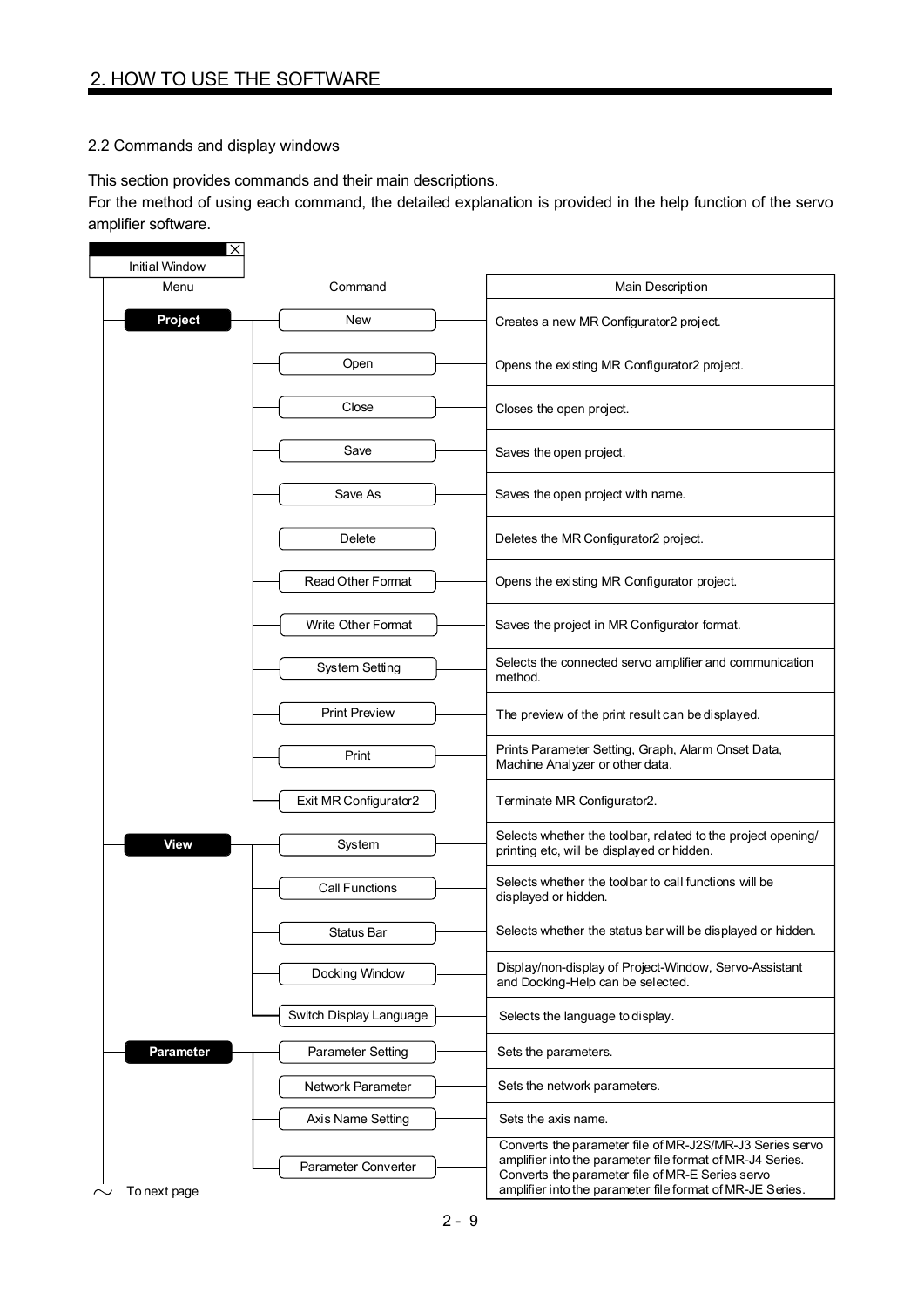|  | Continued from previous page |                                                   |                                                                                                                                                  |
|--|------------------------------|---------------------------------------------------|--------------------------------------------------------------------------------------------------------------------------------------------------|
|  | Menu                         | Command                                           | Main Description                                                                                                                                 |
|  | <b>Safety</b>                | Safety Parameter Setting                          | Sets the safety parameter setting.                                                                                                               |
|  |                              | Change Password                                   | Can change the password during writing safety parameter.                                                                                         |
|  |                              | Initialize Password                               | Can initialize the password during writing safety parameter.                                                                                     |
|  | Positioning-data             | Point Table                                       | Sets the point table.                                                                                                                            |
|  |                              | Program                                           | Sets the program.                                                                                                                                |
|  |                              | <b>Indirect Addressing</b>                        | Can set the general register of servo amplifier.                                                                                                 |
|  |                              | Cam Data                                          | Can display/edit the cam data.                                                                                                                   |
|  | <b>Monitor</b>               | Display All                                       | Displays the servo status item-by-item numerically.                                                                                              |
|  |                              | I/O Monitor                                       | Displays the I/O signal, analog monitor and other status.                                                                                        |
|  |                              | Graph                                             | Displays the servo status in graphical form.                                                                                                     |
|  |                              | ABS Data Display                                  | Displays the ABS data.                                                                                                                           |
|  |                              | <b>Object Monitor</b>                             | Displays the object dictionary used for the servo amplifier.                                                                                     |
|  | <b>Diagnosis</b>             | Alarm Display                                     | Displays the detailed information if alarm or warning is<br>currently occurring.<br>List displays the history about the alarm or warning already |
|  |                              |                                                   | occurred.                                                                                                                                        |
|  |                              | Alarm Onset Data                                  | Displays the monitored data at alarm occurrence if<br>alarm or waming is currently occurring.                                                    |
|  |                              | Drive Recorder                                    | Displays the drive recorder.                                                                                                                     |
|  |                              | No Motor Rotation                                 | Displays the reason why the servo motor<br>does not rotate.                                                                                      |
|  |                              | System Configuration                              | Displays the system configuration information.                                                                                                   |
|  |                              | Life Diagnosis                                    | Displays the life diagnosis information.                                                                                                         |
|  |                              | Machine Diagnosis                                 | Displays the machine diagnosis information.                                                                                                      |
|  |                              | Gear Failure Diagnosis                            | Displays the gear failure diagnosis information.                                                                                                 |
|  |                              | <b>Encoder Communication</b><br>Circuit Diagnosis | Displays the encoder communication circuit diagnosis<br>information.                                                                             |
|  |                              | Fully Closed Loop<br>Diagnosis                    | Displays the monitor and parameters conceming the fully<br>closed loop function.                                                                 |
|  | To next page                 | Linear Diagnosis                                  | Displays the monitor and parameters concerning the<br>linear function.                                                                           |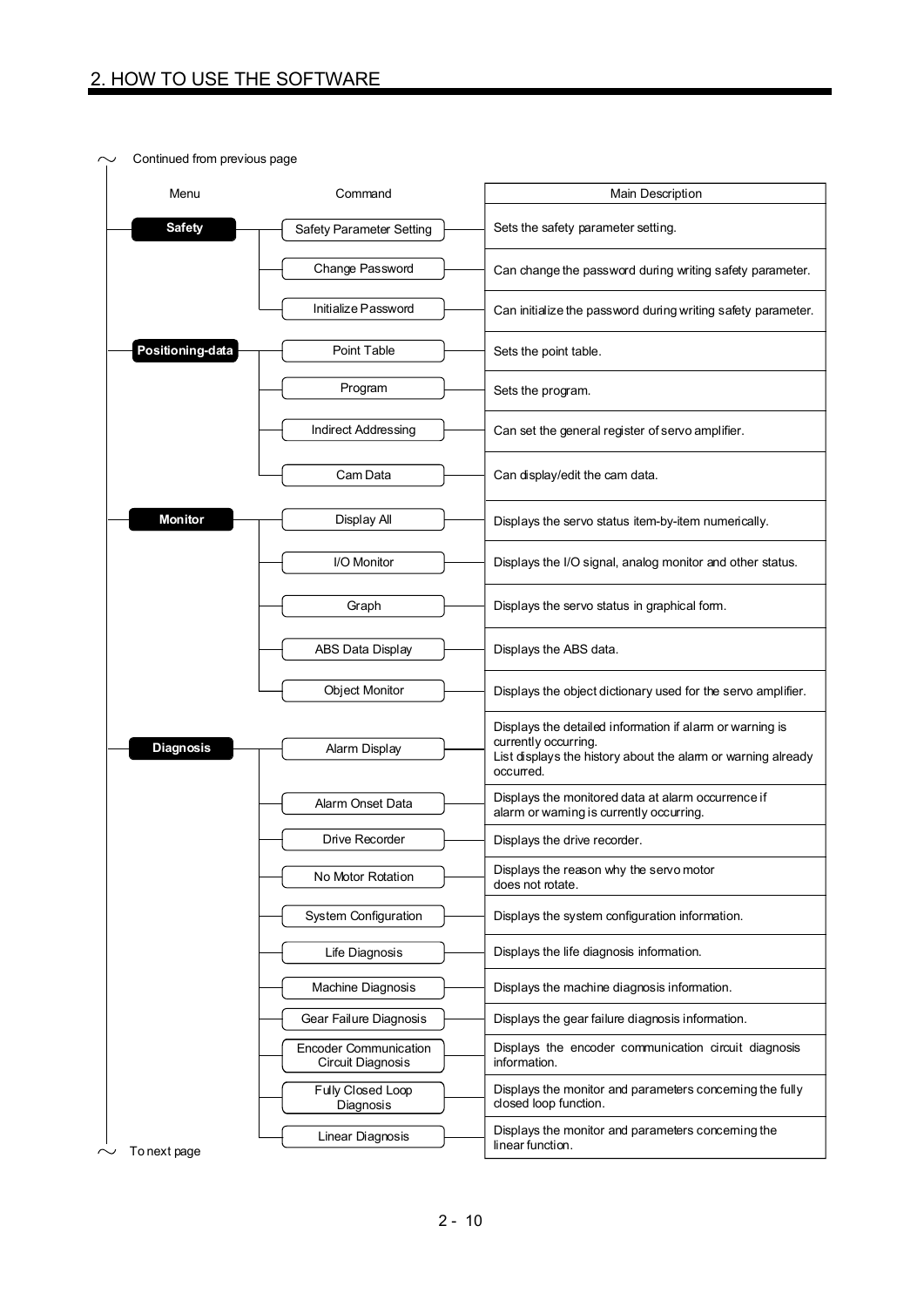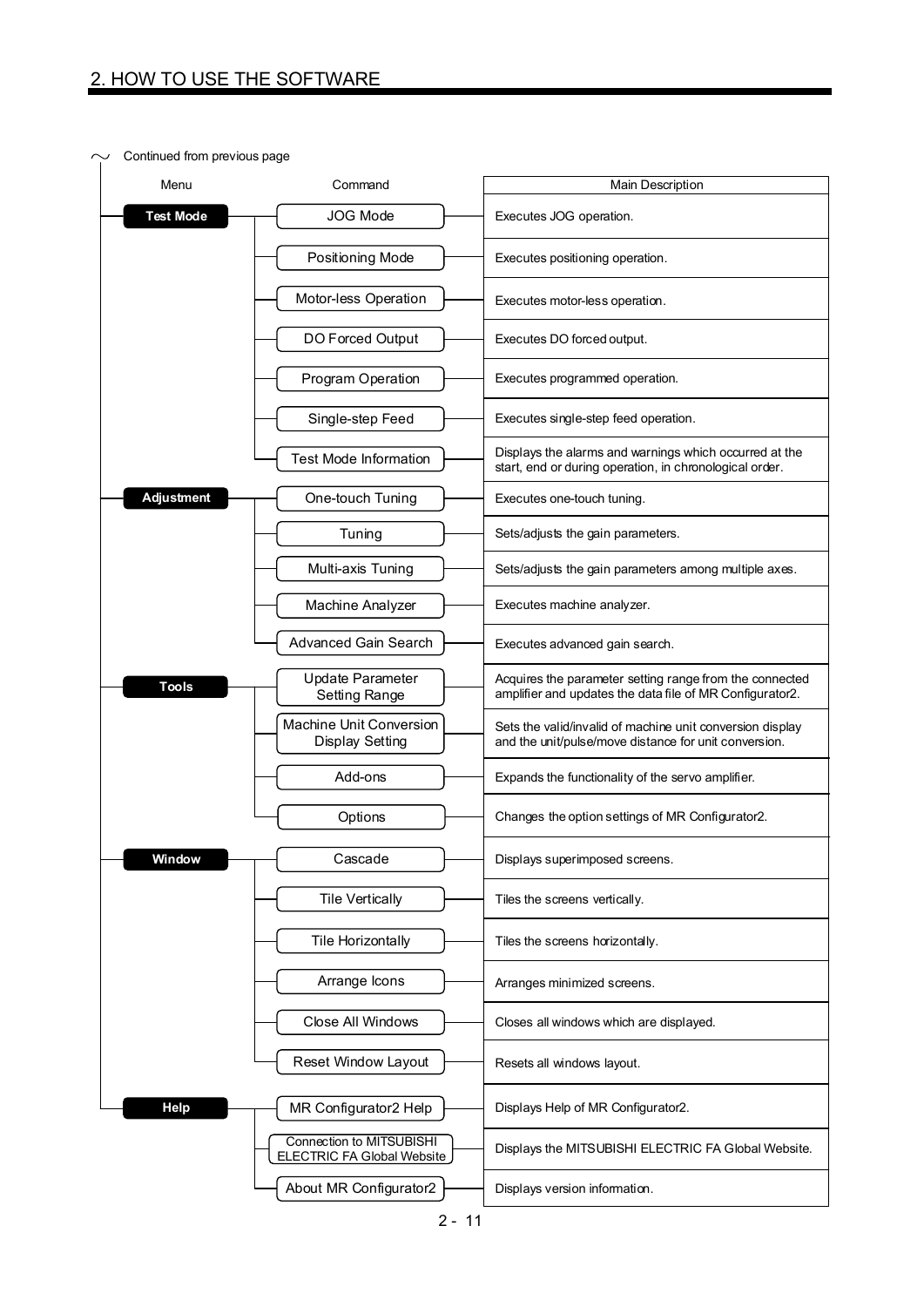## 3. PRECAUTIONS

## 3. PRECAUTIONS

## 3.1 Precautions for test mode

| <b>WARNING</b> | • Always touch the switches with dry hands. You may get an electric shock if you<br>touch them with wet hands.<br>. Always operate the equipment with the front cover installed. Removing the front<br>cover will expose the terminals and charged area having high voltages, which may<br>lead to an electric shock.<br>Keep the front cover closed while power is on the equipment is running.<br>Otherwise, you may get an electric shock.                                                                         |
|----------------|-----------------------------------------------------------------------------------------------------------------------------------------------------------------------------------------------------------------------------------------------------------------------------------------------------------------------------------------------------------------------------------------------------------------------------------------------------------------------------------------------------------------------|
|                |                                                                                                                                                                                                                                                                                                                                                                                                                                                                                                                       |
| <b>CAUTION</b> | . Before starting operation, make sure that the parameters are set to correct values.<br>Depending on machines, they may operate unpredictably.<br>• Take safety measures, e.g. provide covers, to prevent accidental contact of hands<br>and parts (cables, etc.) with the servo amplifier heat sink, regenerative brake<br>resistor, servo motor, etc. since they may be hot while power is on or for some time<br>after power-off. Their temperatures may be high and you may get burnt or a parts<br>may damaged. |

### (1) Servo on

In the JOG Mode, Positioning Mode, Program Operation, or Single-step Feed available in the Test, the servo amplifier's digital input signal Servo on (SON) is automatically switched on in the servo amplifier to start operation, independently of the ON/OFF status of Servo on (SON). Also, any external command pulse or input signal (except emergency stop) is not accepted until the test mode window is closed to terminate the command.

Servo on is automatically switched on by the following operation:

| Test mode         | Mouse                                    |  |
|-------------------|------------------------------------------|--|
| JOG Mode          |                                          |  |
| Positioning Mode  | Click the "Forward" or "Reverse" button. |  |
| Program Operation |                                          |  |
| Single-step Feed  | Click the "Operation Start" button.      |  |

(2) Stop

| <b>POINT</b> |                                                                          |
|--------------|--------------------------------------------------------------------------|
|              | • To make an emergency stop, switch off the emergency stop signal of the |
|              | servo amplifier or shut off the input power.                             |

### 1) Perform the following operation to stop the test mode:

| Test mode               | Mouse                                                                                                                                                                                                                                            |
|-------------------------|--------------------------------------------------------------------------------------------------------------------------------------------------------------------------------------------------------------------------------------------------|
| <b>JOG Mode</b>         | When the check box for "Rotation only while the CCW or CW<br>button is being pushed" on the JOG Mode window is not<br>checked, click the "Stop" button.<br>When the check box is checked, release the "Forward CCW"<br>and "Reverse CW" buttons. |
| <b>Positioning Mode</b> |                                                                                                                                                                                                                                                  |
| Program Operation       | Click the "Pause" button or the "Stop" button.                                                                                                                                                                                                   |
| Single-step Feed        |                                                                                                                                                                                                                                                  |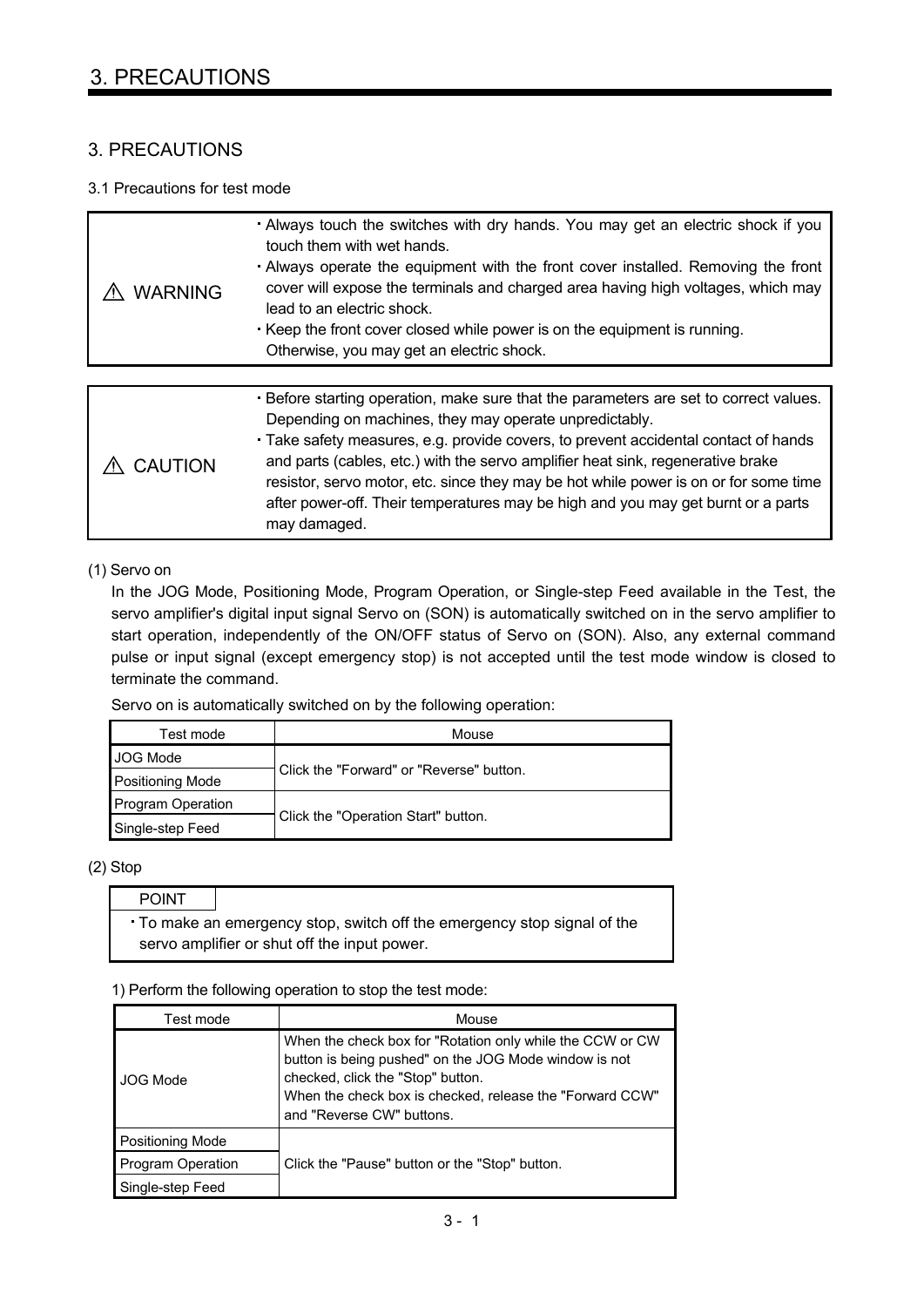- 2) The servo motor will stop if either of the following situations occurs in the test mode:
	- The communication cable is disconnected.
	- . If the window is dragged or the other menu is opened, communication between the personal computer and the servo amplifier may be suspended temporarily, stopping the servo motor temporarily.
	- Forced software stop is made.

#### 3.2 Display language switching

To switch the display language in Windows® 10 or later, supplemental fonts of the target language are required. Supplemental fonts can be added according to the following procedure.

Click the "Start" button on the Windows® Taskbar  $\rightarrow$  [Settings]  $\rightarrow$  [System]  $\rightarrow$  [Apps & features]  $\rightarrow$  [Manage optional features]  $\rightarrow$  [Add a feature]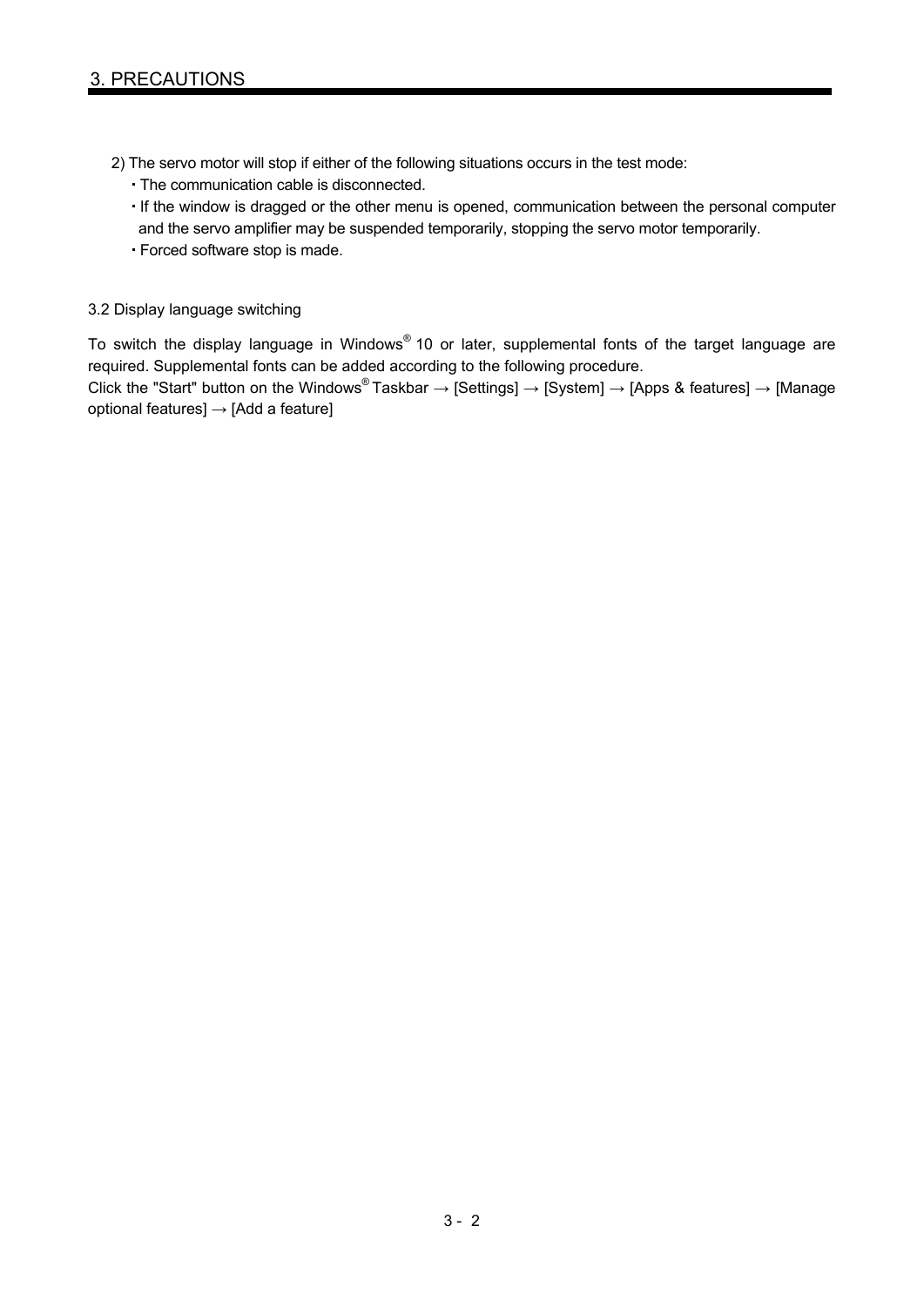#### (1) Communication error

If communication between the personal computer and the servo amplifier is suspended and the communication error as shown in the following window occurs, check the detail code on the error message and remove its cause.

<Possible cause> Poor connection of communication cable, system setting mistake, noise entry, hard disk fault, etc.



| *****001 | Communication error                    |  |
|----------|----------------------------------------|--|
| *****002 | Communication time-out error           |  |
| 80A00107 |                                        |  |
| *****009 | Insufficient memory error              |  |
| 80010400 | Station number specification error     |  |
| 80010200 | Communication port specification error |  |
| 80070100 | Write-protected parameter              |  |
| 80080200 | The RD signals cannot be turn on       |  |

(2) Time-out error occurs at return from standby mode

POINT Some personal computers cannot return to normal from a system standby. In this case, make the system standby of the personal computer invalid.

When a system standby has been set in the power option or power saving mode of a notebook PC, a timeout error will occur at a return from a system standby.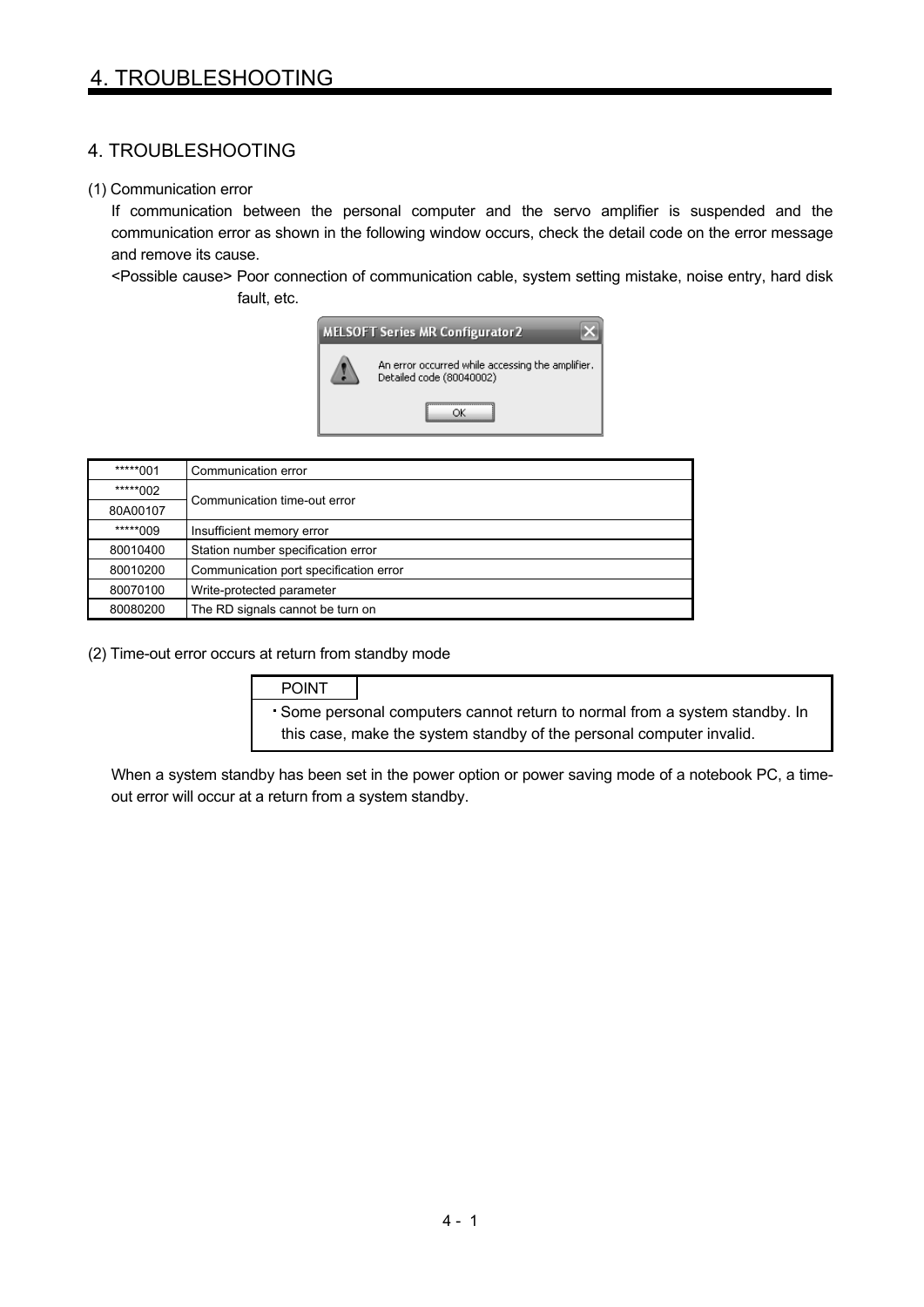(3) Communication can never be made if USB is connected

The driver may not be set correctly. Check whether the USB driver is set correctly on the Device Manager screen and whether "MITSUBISHI MELSERVO USB Controller" is displayed under the "Universal Serial Bus controllers" folder on the Device Manager screen with the servo amplifier powered on. If "? USB Device" is displayed, delete the driver once, then power the servo amplifier off and then on, and reinstall the driver.



Set the Device Manager screen in any of the following methods.

(a) When Windows<sup>®</sup> 7 is used

Click the "Start" button on the task bar to open the menu. Right-click "Computer" and then click "Property". Open "System properties" and then click "Device Manager".

- (b) When Windows® 8 or Windows® 8.1 is used Press "Windows logo key + X" to open the menu on the bottom left, and then click "Device Manager".
- (c) When Windows® 10 or later is used

Right-click the "Start" button on task bar to open the menu, and then click "Device Manager".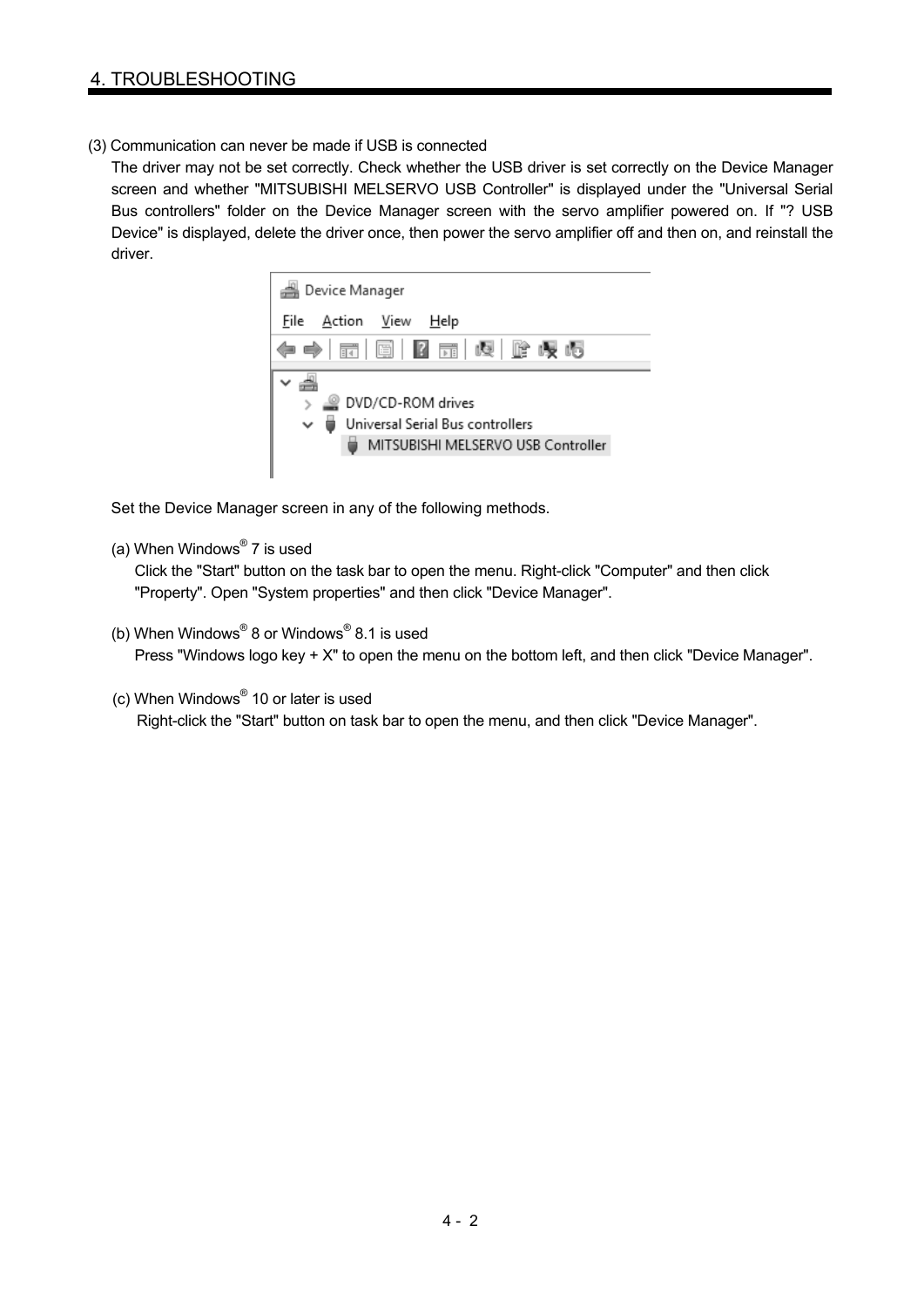(4) The USB driver cannot be installed

It will show the manual installation instructions of USB driver.

- 1. Connect a personal computer and a servo amplifier with a USB cable, and then turn on the servo amplifier.
- 2. "Device driver software was not successfully installed" popup window is displayed. (It will not be displayed in Windows<sup>®</sup> 8 or later.) Select [Control Panel] – [System and Security] – [Administrative Tools] – [Computer Management], and select "Update Driver Software" of [Unknown device] in the Device Manager.
- 3. The [Update Driver Software Unknown Device] dialog is displayed. Select "Don't search online". Check "Browse my computer for driver software (advanced)", and then set "EZsocket\EZSocketSv" of the folder where MR Configurator2 has been installed. If multiple MELSOFT products are installed previously, refer to their installed location. ("\Program Files\MELSOFT\EZSocket\EZSocketSv" or "\[Folder where this product is installed]\EZSocket\EZSocketSv")

| Update Driver Software - MITSUBISHI MELSERVO USB Controller                                                                                                                                                        |
|--------------------------------------------------------------------------------------------------------------------------------------------------------------------------------------------------------------------|
| Browse for driver software on your computer                                                                                                                                                                        |
| Search for driver software in this location:                                                                                                                                                                       |
| C:\Program Files\MELSOFT\EZSocket\EZSocketSv<br>Browse                                                                                                                                                             |
| Include subfolders                                                                                                                                                                                                 |
| $\rightarrow$ Let me pick from a list of device drivers on my computer<br>This list will show installed driver software compatible with the device, and all driver<br>software in the same category as the device. |
| Cancel<br>Next                                                                                                                                                                                                     |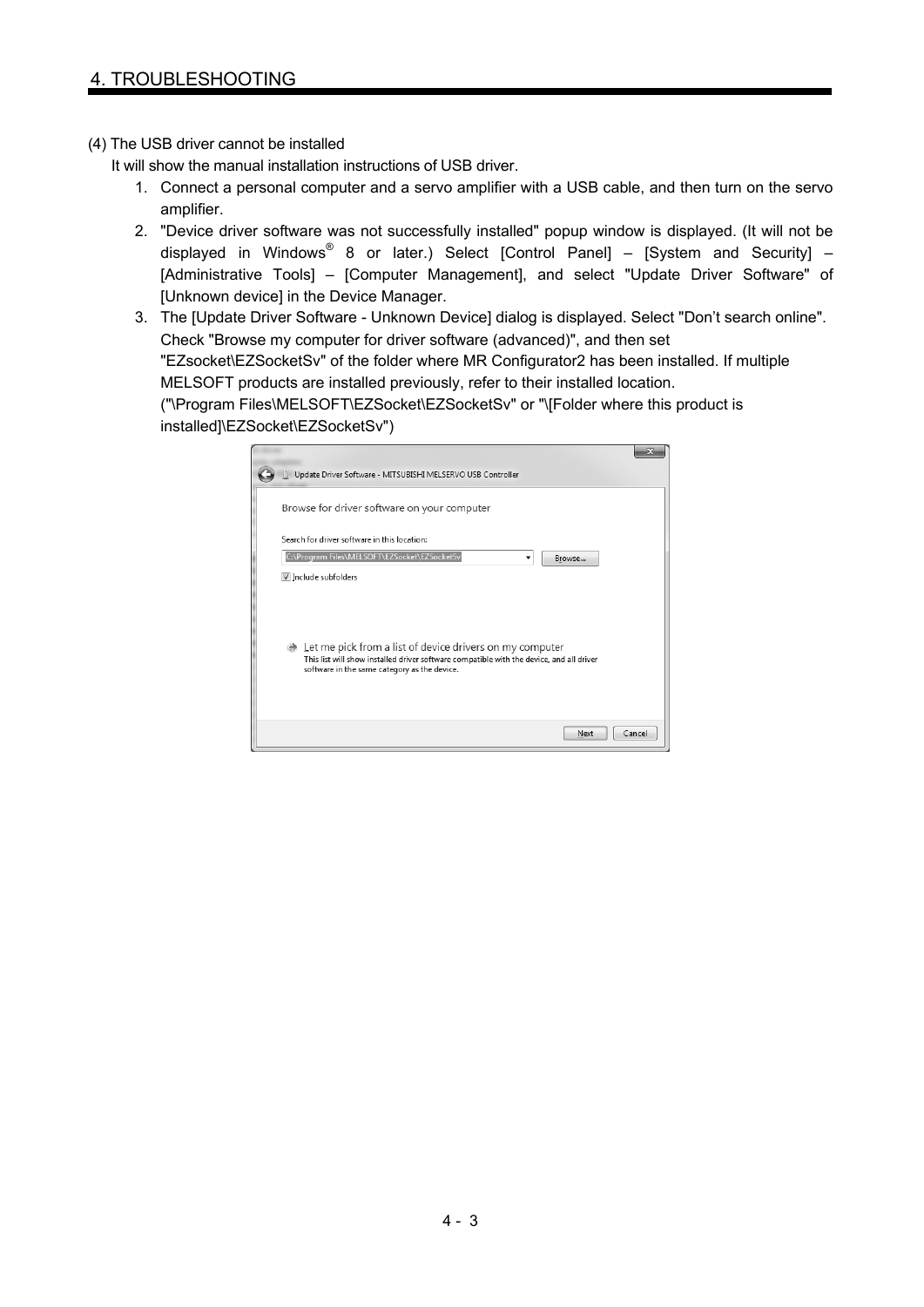- (5) Contents in the screen may not be displayed properly (for example, overlapping of icons, text overflowing from the frame of a button, etc.)
	- (a) Return the size of text and other items on the screen to 100% (96DPI, 9pt, etc.).
	- (b) When using Windows 10 (version 1703 or later) or a later OS \*1, the display of MR Configurator2 can be enlarged with high DPI scaling by using an OS function. \*2
		- 1) Select 'MR2.exe' \*3, then select [Properties] on the right-click menu.
		- 2) Select "Override high DPI scaling behavior. Scaling performed by:" in the [Compatibility] tab, then select "System" from the pull-down list.
		- 3) Click the [OK] button.
		- \*1 The Windows version can be checked by the following procedure.
			- 1. Press [Windows] key and [R] key at the same time, or click the "Start" button on the Windows<sup>®</sup> Taskbar and select [Windows System]  $\rightarrow$  [Run].
			- 2. Enter 'winver' in the "Run" screen.
			- 3. Check the version in the displayed screen.
		- \*2 The display of MR Configurator2 will be blurred by enlarging.

The following lists the setting values for "Change the size of text, apps, and other items" in the OS and the recommended display resolution for each setting value.

Setting value: 100%, resolution of the display: 1024 x 768 dots or more

Setting value: 125%, resolution of the display: 1900 x 1200 dots or more

Setting value: 150%, resolution of the display: 1900 x 1200 dots or more

Setting value: 175%, resolution of the display: 2880 x 1620 dots or more

Setting value: 200%, resolution of the display: 2880 x 1620 dots or more

Setting value: 225%, resolution of the display: 3840 x 2160 dots or more

Setting value: 250%, resolution of the display: 3840 x 2160 dots or more

\*3 'MR2.exe' is stored in the folder where MR Configurator2 has been installed.

The following is an example of a storage location.

64-bit version operating system: C:\Program Files (x86)\MELSOFT\MRC2\MR2.exe

32-bit version operating system: C:\Program Files\MELSOFT\MRC2\MR2.exe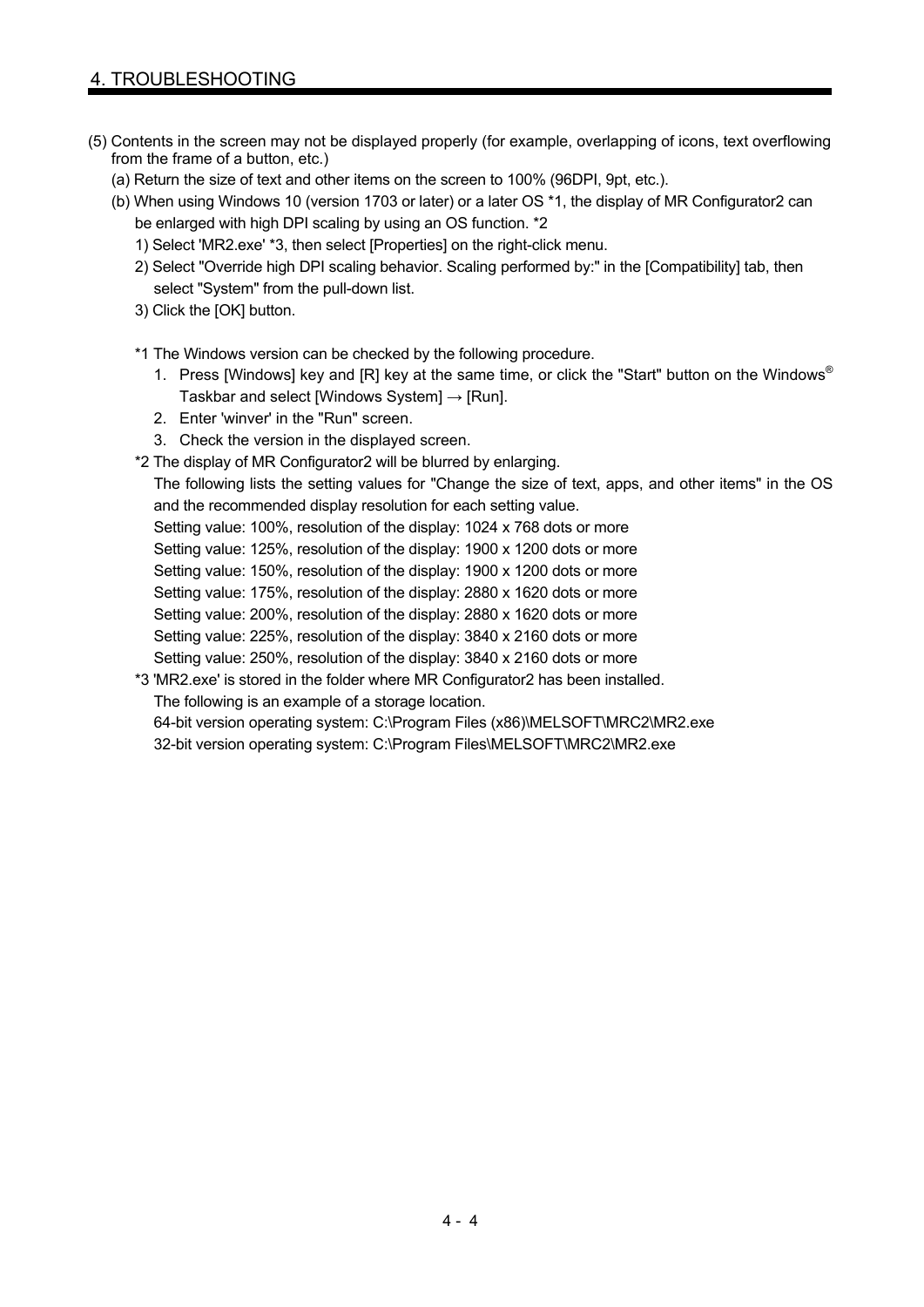## REVISIONS

\*The manual number is given on the bottom left of the back cover.

| <b>Print Date</b> | *Manual Number  | Revision                                                            |
|-------------------|-----------------|---------------------------------------------------------------------|
| Sep., 2010        | IB(NA)0300163-A | First edition                                                       |
| Mar., 2012        | IB(NA)0300163-B | 1-1 Add MR-J4-A, MR-J4-B, MR-J3-A, and MR-J3-T in the table         |
|                   |                 | 1-2 Add MR-J4-B in the table                                        |
|                   |                 | 1-3 Add MR-J4-B in the table                                        |
|                   |                 | 1-4 Add 64-bit OS                                                   |
|                   |                 | 1-6 Add to SSCNETIII/H communication path in the figure             |
|                   |                 | 1-7 Add to SSCNETIII/H communication path in the figure             |
|                   |                 | 2-2 Changes to the MR-J4-B from MR-J3-B models in the figure        |
|                   |                 | 2-6 Add "Point table", "Drive Recorder" and "Machine Diagnosis"     |
|                   |                 | 2-7 Add "Single-step Feed", "One-touch Tuning" and "Reset Window    |
|                   |                 | Layout"                                                             |
|                   |                 | 2-8 Add "Single-step Feed"                                          |
|                   |                 | 2-10 Delete the description of MR-J3-B                              |
|                   |                 | 2-10 Add the description of MR-J4-A to column of SYNC command       |
|                   |                 | 2-11 Add SYNC command in the figure                                 |
| Jun., 2012        | IB(NA)0300163-C | 1-1 Available "Update Parameter Setting Range" of MR-J4-A           |
|                   |                 | 1-1 Available "Fully Closed Loop Diagnosis" of MR-J4-B              |
|                   |                 | 1-2 Available "Fully Closed Loop Diagnosis" of MR-J4-B              |
|                   |                 | 1-3 Available "Fully Closed Loop Diagnosis" of MR-J4-B              |
|                   |                 | 1-1 Add "Parameter Converter" in the table                          |
|                   |                 | 1-2 Add "Parameter Converter" in the table                          |
|                   |                 | 1-3 Add "Parameter Converter" in the table                          |
|                   |                 | 2-5 Add "Parameter Converter"                                       |
| Feb., 2013        | IB(NA)0300163-D | 1-1 Add MR-J4-B-RJ010, MR-JN-A and MR-JE-A in the table             |
|                   |                 | 1-1 Add "Program" in the table                                      |
|                   |                 | 1-1 Available "Fully Closed Loop Diagnosis" of MR-J4-A              |
|                   |                 | 1-1 Available "Linear Diagnosis" of MR-J4-A                         |
|                   |                 | 1-2 Add "Program" in the table                                      |
|                   |                 | 1-3 Add MR-J4-B-RJ010 in the table                                  |
|                   |                 | 1-3 Add "CC-Link IE Field" and "Program" in the table               |
|                   |                 | 1-7 Add "MR-J4-B-RJ010" to "(4) For setting up via a simple motion" |
|                   |                 | 1-7 Describe the USB connection by SSCNET and CC-Link IE Field      |
|                   |                 | 1-7 Modify the description of GX Communication setting              |
|                   |                 | 2-3 Modify the description of "(5) Saving the project with name"    |
|                   |                 | 2-3 Modify the description of "(6) Deleting the project"            |
|                   |                 | 2-6 Add "Program" to "Positioning-data"                             |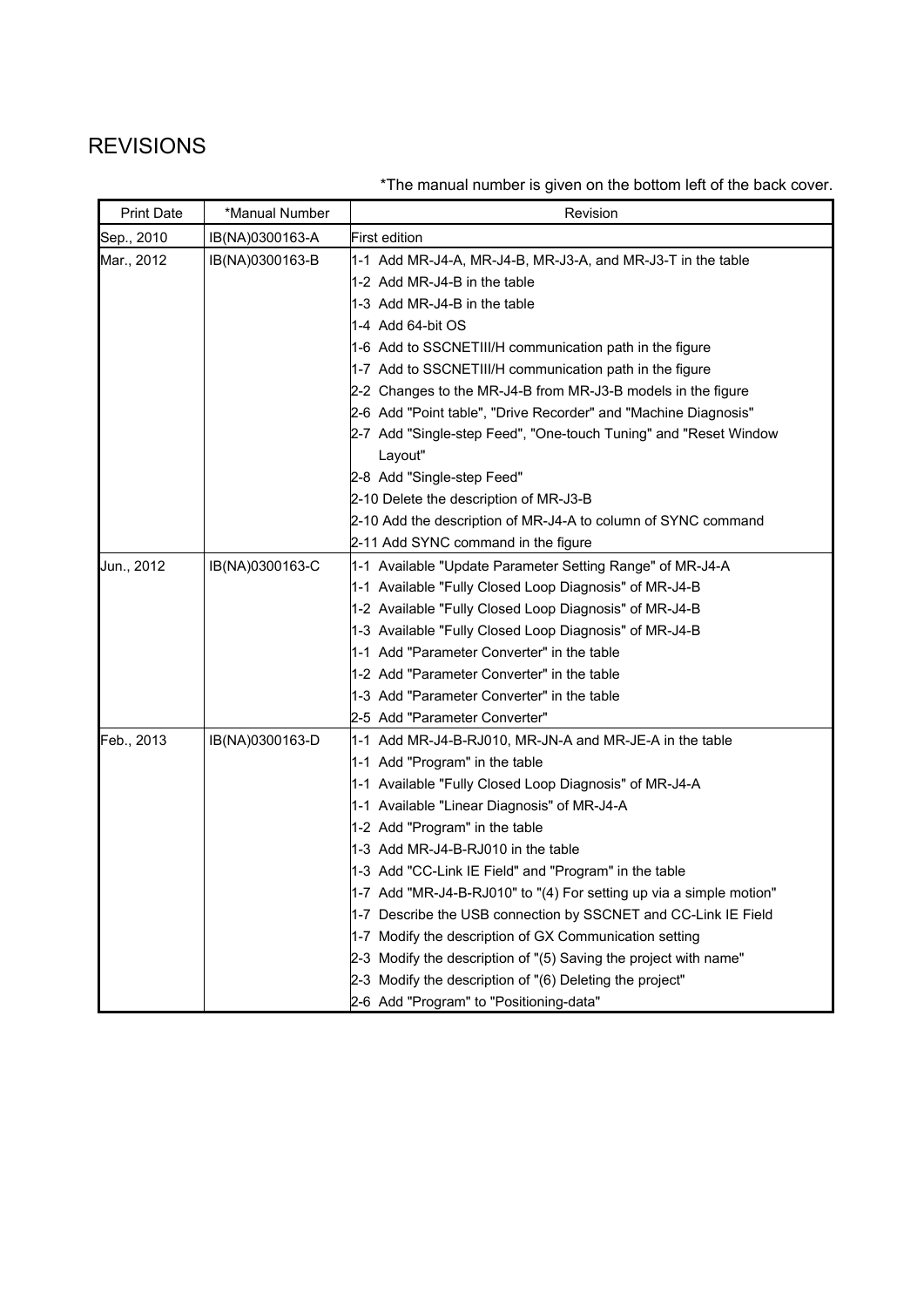| <b>Print Date</b> | *Manual Number  | Revision                                                                        |
|-------------------|-----------------|---------------------------------------------------------------------------------|
| May, 2013         | IB(NA)0300163-E | 1-4 Modify the description of "Note 3, 4, 5"                                    |
|                   |                 | 1-4 Add the Windows <sup>®</sup> 8 to OS                                        |
|                   |                 | 1-6 Modify the description of "(3) For setting up via a motion controller"      |
|                   |                 | 1-7 Modify the description of "(4) For setting up via a simple motion"          |
|                   |                 | 1-9 Modify the description of "1.4 Installation procedure"                      |
|                   |                 | 1-9 Add the description of Windows <sup>®</sup> 8                               |
|                   |                 | 1-11 Modify the description of "POINT"                                          |
|                   |                 | 1-11 Add the description of Windows <sup>®</sup> 8                              |
|                   |                 | 1-13 Modify the description of "1.5 New hardware detection wizard"              |
|                   |                 | 1-14 Add the description of Windows <sup>®</sup> 8                              |
|                   |                 | 3-2 Add the description of Windows <sup>®</sup> 8                               |
| Mar., 2014        | IB(NA)0300163-F | 1-1 Add the J3 extension function                                               |
|                   |                 | 1-1 Add the safety menu, available "Positioning-data" of MR-J4-A                |
|                   |                 | 1-2 Add the J3 extension function and safety menu                               |
|                   |                 | 1-3 Add the J3 extension function and safety menu                               |
|                   |                 | 1-4 Add the Windows <sup>®</sup> 8.1/delete the Windows <sup>®</sup> 2000 to OS |
|                   |                 | 1-9 Delete the description of Windows® 2000                                     |
|                   |                 | 1-11 Modify the security warning screen                                         |
|                   |                 | 1-13 Delete the description of Windows <sup>®</sup> 2000                        |
|                   |                 | 1-14 Delete the description of Windows <sup>®</sup> 2000                        |
|                   |                 | 2-1 Modify the start-up method                                                  |
|                   |                 | 2-2 Change the image                                                            |
|                   |                 | 2-6 Add the safety and indirect addressing menu                                 |
|                   |                 | 3-1 Delete the description of Windows® 2000                                     |
|                   |                 | 3-2 Delete the description of Windows <sup>®</sup> 2000                         |
| Jun., 2014        | IB(NA)0300163-G | 1-2 Add the description about MT Developer2 Version 1.100E or later             |
|                   |                 | 1-3 Add the description about GX Works3                                         |
|                   |                 | 1-6 Add the description about MT Developer2 Version 1.100E or later             |
|                   |                 | 1-7 Add the description about GX Works3                                         |
|                   |                 | 2-1 Add the description about MT Developer2 Version 1.100E or later/            |
|                   |                 | GX Works3                                                                       |
|                   |                 | 2-5 Add "Switch Display Language" in View                                       |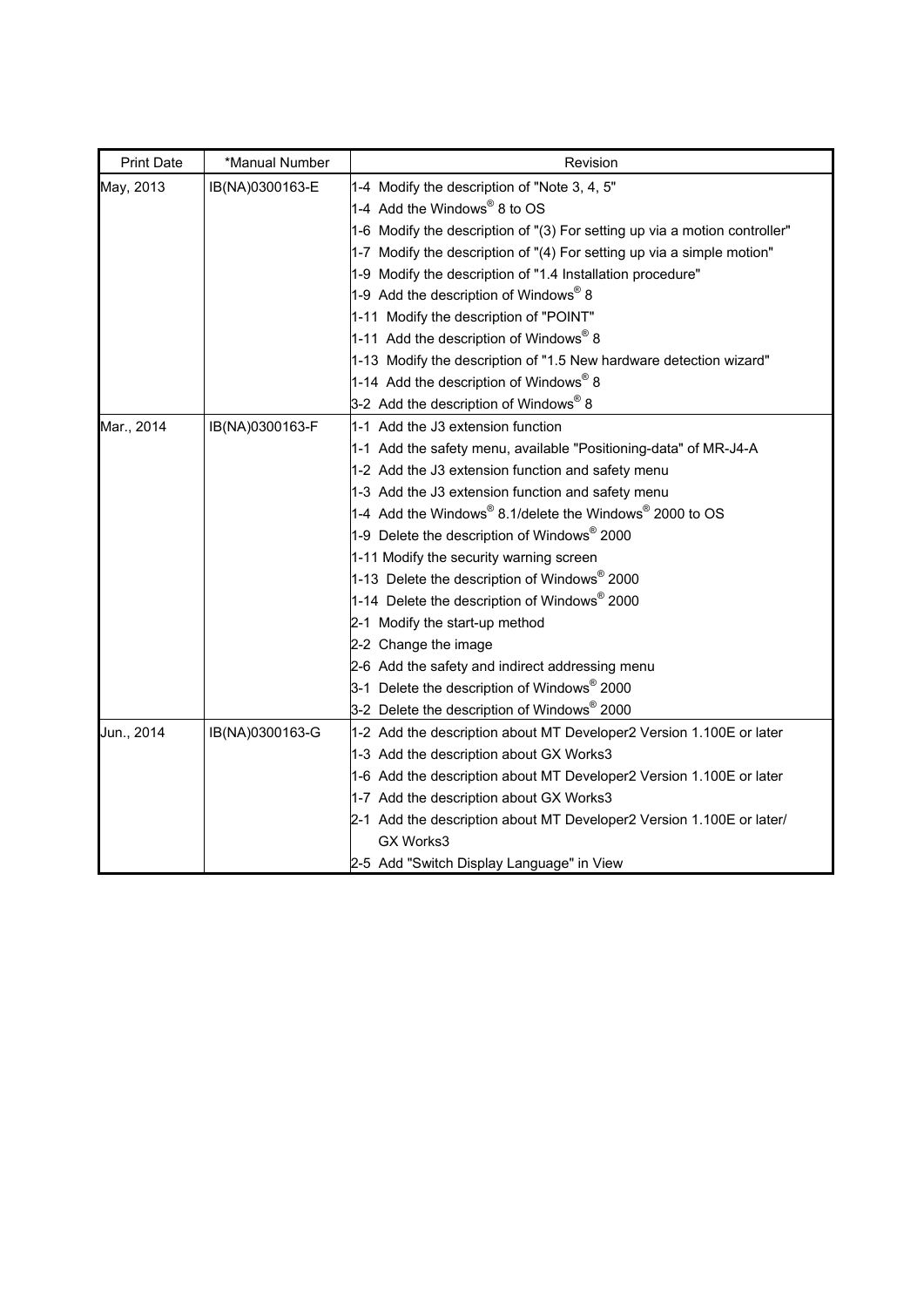| <b>Print Date</b> | *Manual Number  | Revision                                                                       |
|-------------------|-----------------|--------------------------------------------------------------------------------|
| Oct., 2014        | IB(NA)0300163-H | A-2 Delete the memo page of "Safety Instructions"                              |
|                   |                 | 2 Delete the memo page of "CONTENTS"                                           |
|                   |                 | 1-2 Modify the layout                                                          |
|                   |                 | 1-3 Modify the layout                                                          |
|                   |                 | 1-4 Modify the layout                                                          |
|                   |                 | 1-7 Modify the layout                                                          |
|                   |                 | 1-8 Modify the layout                                                          |
|                   |                 | 2-6 Modify the description of "Alarm Display"                                  |
|                   |                 | 2-7 Add "Connection to MITSUBISHI ELECTRIC FA Global Website" in Help          |
|                   |                 | 2-7 Modify the description of "Update Parameter Setting Range"                 |
|                   |                 | 2-12 Delete the memo page of "2. HOW TO USE THE SOFTWARE"                      |
|                   |                 | 3-3 Delete the memo page of "3. TROUBLESHOOTING"                               |
|                   |                 | Back cover Delete the three-diamond Mitsubishi mark before the company<br>name |
| Nov., 2014        | IB(NA)0300163-J | 1-1 Available "Functional safety unit" of MR-J4-A/Add the description about    |
|                   |                 | MR-J4-B-RJ/Add MR-JE-B                                                         |
|                   |                 | 1-2 Add the description about MR-J4-B-RJ                                       |
|                   |                 | 1-3 Add the description about MR-J4-B-RJ/Add MR-JE-B                           |
| Jan., 2015        | IB(NA)0300163-K | 1-1 Modify the description about MR-JE-A                                       |
|                   |                 | 1-1, 1-2 Divide the description about MR-J4 series and MR-J3 series/           |
|                   |                 | MR-JN-A to 1-1 and 1-2 pages                                                   |
|                   |                 | 1-1, 1-2, 1-3, 1-4 Add "Cam data" to "Positioning-data"                        |
|                   |                 | 1-1, 1-3 Add MR-J4-B-LL in the table                                           |
|                   |                 | 1-7 Modify the layout                                                          |
|                   |                 | 1-8 Modify the layout                                                          |
|                   |                 | 2-6 Add "Cam data" to "Positioning-data"                                       |
| Apr., 2015        | IB(NA)0300163-L | 1-1 Change the model order in corresponding table                              |
|                   |                 | 1-12 Add the description of "POINT"                                            |
|                   |                 | 1-13 Add the description of "POINT"                                            |
|                   |                 | 3-3, 3-4 Add the description of "TROUBLESHOOTING"                              |
| Jul., 2015        | IB(NA)0300163-M | 1-1, 1-3, 1-4 Modify the model name in corresponding table                     |
|                   |                 | 1-5 Update the Windows <sup>®</sup> XP of the corresponding OS/Check the       |
|                   |                 | description of Note 3                                                          |
|                   |                 | 1-7, 1-8 Modify the model name                                                 |
|                   |                 | 1-13 Modify the contents                                                       |
|                   |                 | 2-9 Modify the contents in Chapter 2                                           |
| Sep., 2015        | IB(NA)0300163-N | 1-1 Add MR-J4-GF                                                               |
|                   |                 | 1-6, 1-7, 1-8 Modify the contents                                              |
|                   |                 | 1-13 Modify the contents                                                       |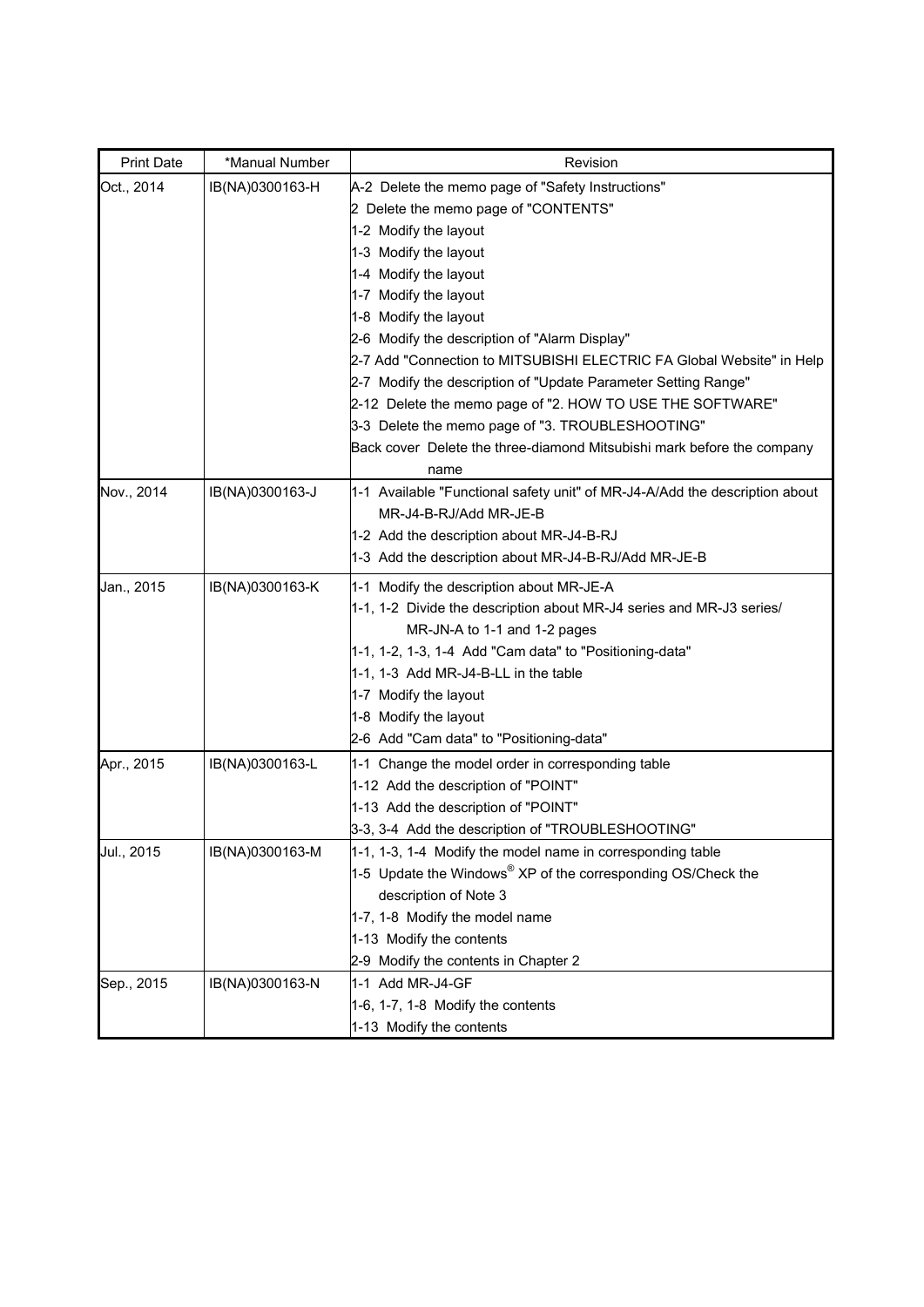| <b>Print Date</b> | *Manual Number  | Revision                                                                       |
|-------------------|-----------------|--------------------------------------------------------------------------------|
| Feb., 2016        | IB(NA)0300163-P | 1-1 Modify the model name in corresponding table to MR-J4-GF(-RJ)              |
|                   |                 | 1-1 Available "Point Table", "Fully Closed Loop Diagnosis", "Linear Diagnosis" |
|                   |                 | and "Single-step Feed" of MR-J4-GF(-RJ)                                        |
|                   |                 | 1-3, 1-4 Modify the title                                                      |
|                   |                 | 1-4 Add MR-J4-GF(-RJ) in corresponding table                                   |
|                   |                 | 1-5 Add Windows <sup>®</sup> 10 in corresponding OS                            |
|                   |                 | 1-6 Modify the notes                                                           |
|                   |                 | 1-8, 1-9 Modify the contents                                                   |
|                   |                 | 3-2 Add the description of Windows <sup>®</sup> 10                             |
| Jun., 2016        | IB(NA)0300163-Q | 1-3 Add MR-MT2000                                                              |
|                   |                 | 1-5 Add Windows <sup>®</sup> 10 Education in corresponding OS                  |
|                   |                 | 1-6 Modify the display of note 3                                               |
|                   |                 | 1-8, 1-9 Modify the passage                                                    |
|                   |                 | 2-7 Add "Options" to "Tools"                                                   |
|                   |                 | 3-1 Add the chapter of "PRECAUTIONS"                                           |
|                   |                 | 3-1, 3-2 Change the Precautions for test mode to chapter 3.1                   |
|                   |                 | 3-2 Add the chapter of "Display language switching"                            |
|                   |                 | 4-1, 4-2, 4-3, 4-4 Change the chapter of "TROUBLESHOOTING" to chapter 4        |
| Oct., 2016        | IB(NA)0300163-R | COVER FRONT Modify the passage                                                 |
|                   |                 | A-1 Correct misentry                                                           |
|                   |                 | 1-1, 1-4 Available "Safety Parameter Setting", "Change Password", "Initialize  |
|                   |                 | Password" and "Cam Data" of MR-J4-GF(-RJ)                                      |
|                   |                 | 1-3, 1-4, 1-6 Modify the notes                                                 |
| Dec., 2016        | IB(NA)0300163-S | A-1 Modify the passage                                                         |
|                   |                 | 1-1, 1-2 Divide the description about MR-JE series from MR-J4 series/MR-JE     |
|                   |                 | series and add MR-JE-C to JE series                                            |
| Mar., 2017        | IB(NA)0300163-T | 1-2, 1-5 Change MR-JE-B to MR-JE-B(F)                                          |
| May, 2017         | IB(NA)0300163-U | 1-5, 2-1 Add the version of GX Works2                                          |
| Aug., 2017        | IB(NA)0300163-V | 1-1, 1-2, 1-3 Add "Ethernet" menu                                              |
|                   |                 | 1-1, 1-2, 1-3, 1-4, 1-5 Add "Multi-axis Tuning" menu                           |
|                   |                 | 1-6 Add the item "Ethernet cable"                                              |
|                   |                 | 1-8 Add the description of Ethernet connection                                 |
|                   |                 | 2-7 Add "Multi-axis Tuning" to "Adjustment"                                    |
| Mar., 2018        | IB(NA)0300163-W | A-1 Move the description of trademarks to the behind of "REVISONS"             |
|                   |                 | 1-1 Available "Ethernet communication" of MR-J4-GF(-RJ)                        |
|                   |                 | 1-7 Delete the description of trademarks                                       |
|                   |                 | 1-8, 1-9, 1-10 Delete the note of trademarks                                   |
|                   |                 | 2-1 Add the description of start-up via USB, etc.                              |
|                   |                 | 4-5 Add the troubleshooting when contents in the screen are not displayed      |
|                   |                 | properly                                                                       |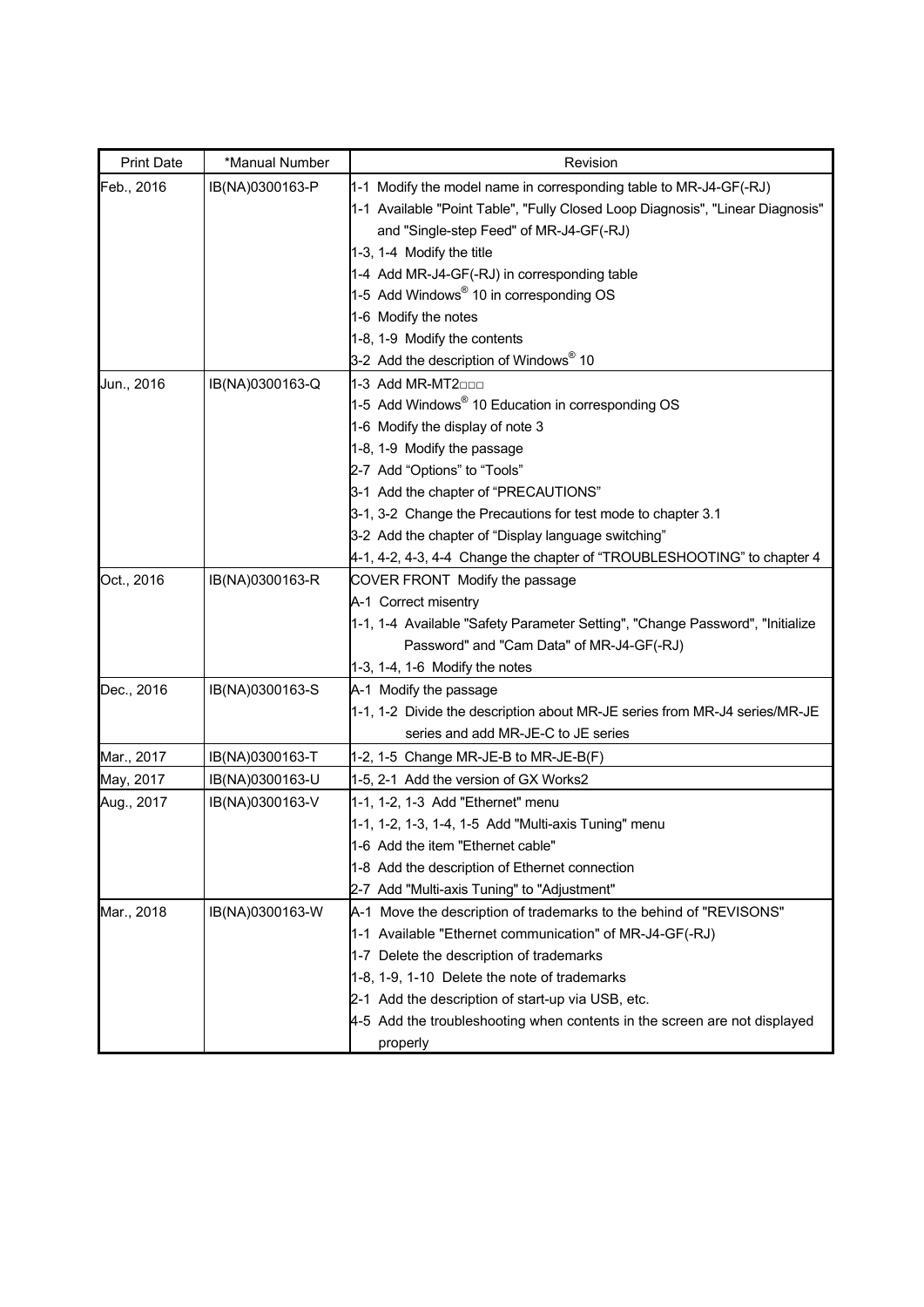| <b>Print Date</b> | *Manual Number      | Revision                                                               |
|-------------------|---------------------|------------------------------------------------------------------------|
| Sep., 2018        | IB(NA)0300163ENG-X  | 1-2 Available "Point Table" of MR-JE-C                                 |
|                   |                     | 1-6 Add Windows® 10 IoT Enterprise 2016 LTSB in corresponding OS       |
| Apr., 2019        | IB(NA)0300163ENG-Y  | 11-1 Add MR-J5 series                                                  |
|                   |                     | 1-7 Add MR-J5 series to "When via GX Works3"                           |
|                   |                     | 1-8 Modify the notes of components                                     |
|                   |                     | 1-12 Add the description of HUB connection to "(5) For setting up via  |
|                   |                     | GX Works2/GX Works3"                                                   |
|                   |                     | 2-3 Add the new project screen of multi-axis project                   |
|                   |                     | 2-6 Add "Network Parameter" to "Parameter"                             |
|                   |                     | 2-7 Add "Gear Failure Diagnosis" and "Encoder Communication Circuit    |
|                   |                     | Diagnosis" to "Diagnosis"                                              |
| Oct., 2019        | IB(NA)0300163ENG-Z  | 1-1 Available "Network Parameter" and "Fully Closed Loop Diagnosis" of |
|                   |                     | MR-J5-A                                                                |
|                   |                     | 1-1 Available "Fully Closed Loop Diagnosis" of MR-J5-G, modify the     |
|                   |                     | notes                                                                  |
|                   |                     | 1-1 Add MR-J5-G-N1, MR-JET-G and MR-JET-G-N1                           |
|                   |                     | 1-7 Available "Network Parameter" and "CC-Link IE TSN" of MR-J5-G      |
|                   |                     | when via GX Works3, modify the notes                                   |
|                   |                     | 1-7 Add MR-JET-G                                                       |
| Jul., 2020        | IB(NA)0300163ENG-AA | 1-1 Available "Safety Parameter", "Change Password", and "Initialize   |
|                   |                     | Password" of MR-J5-G and MR-J5-G-N1                                    |
|                   |                     | 1-1 Available "Linear Diagnosis" of MR-JET-G and MR-JET-G-N1           |
|                   |                     | 1-8 Delete Windows® XP/Windows Vista® from OS                          |
|                   |                     | 1-9, 1-16, 1-18, 1-19, 4-1, 4-2, 4-3, 4-4 Delete the description of    |
|                   |                     | Windows® XP/Windows Vista®                                             |
| Oct., 2020        | IB(NA)0300163ENG-AB | 1-1, 1-2, 1-3, 1-4, 1-5, 1-6, 1-7 Add "Object Monitor" menu            |
|                   |                     | 2-7 Add "Object Monitor" to "Monitor"                                  |
| Jan., 2021        | IB(NA)0300163ENG-AC | 1-1 Available "Point Table" and "Single-step Feed" of MR-J5-G,         |
|                   |                     | MR-J5-G-N1, MR-JET-G, and MR-JET-G-N1                                  |
|                   |                     | 1-2 Available "Parameter Converter" of MR-J4-GF                        |
|                   |                     | 1-12 Add Motion Module (CC-Link IE TSN) to the explanation and         |
|                   |                     | figures of $(5)$                                                       |
|                   |                     | 2-1, 2-2 Modify the contents                                           |
|                   |                     | 2-6, 2-7 Add chapter 2.1.3 Servo parameters                            |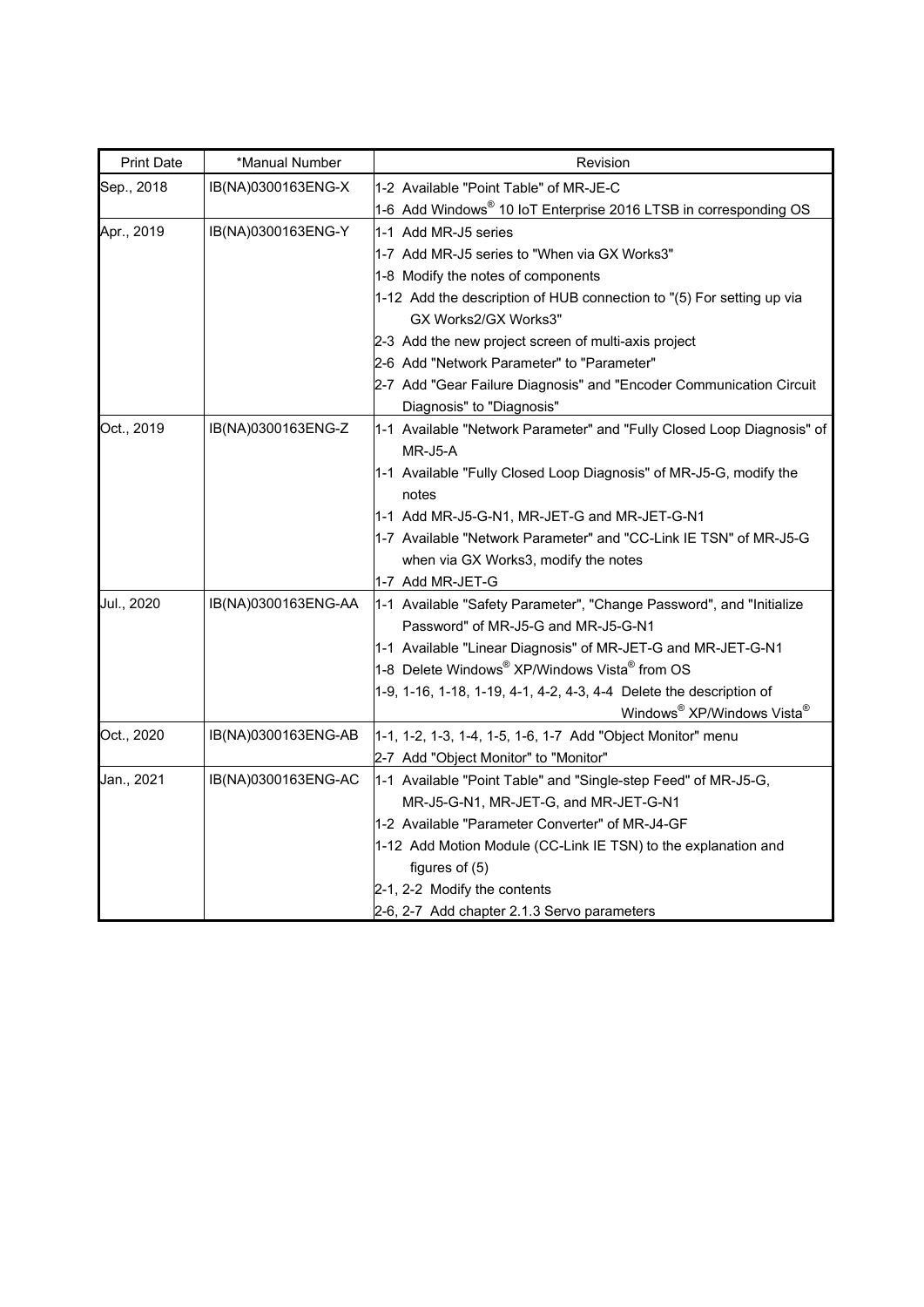| <b>Print Date</b> | *Manual Number      | Revision                                                                                                                                                                                                                                                                                                                                                                                                                                                                                                                                                                                                                                                                                                                                                                                                                                                                   |
|-------------------|---------------------|----------------------------------------------------------------------------------------------------------------------------------------------------------------------------------------------------------------------------------------------------------------------------------------------------------------------------------------------------------------------------------------------------------------------------------------------------------------------------------------------------------------------------------------------------------------------------------------------------------------------------------------------------------------------------------------------------------------------------------------------------------------------------------------------------------------------------------------------------------------------------|
| Jun., 2021        | IB(NA)0300163ENG-AD | 1-1 Modify MR-J5-G(-RJ) to MR-J5 -G(-RJ)<br>1-1 Modify MR-J5-G-N1 to MR-J5_-G-N1<br>1-7 Add connection via CW Configurator/CC-Link IE TSN Configurator<br>1-7 Modify MR-J5-G(-RJ) to MR-J5 $-G(-RJ)$<br>1-1, 1-7 Add notes<br>1-9 Add the description that surrogate pair characters are not available<br>$1-12$ Modify the explanation and figures of (5)<br>$1-13$ Add the explanation and figures of (6)                                                                                                                                                                                                                                                                                                                                                                                                                                                                |
|                   |                     | $2-1$ Add notes, modify the explanations of (7) and (8), and add (9)<br>2-3, 2-4 Modify the images of New Project screen (Single axis and<br>multi-axis)<br>2-7 Add notes and modify the explanations of (5) and (6)                                                                                                                                                                                                                                                                                                                                                                                                                                                                                                                                                                                                                                                       |
| Apr., 2022        | IB(NA)0300163ENG-AE | $1-1$ Add MR-J5(W)-B(-RJ)<br>1-1 Add "Add-ons" to "Tools"<br>1-1 Add notes<br>1-1 Add "*5" to MR-J5-G-N1, MR-JET-G, and MR-JET-G-N1<br>1-1 Available "Fully Closed Loop Diagnosis" for MR-JET-G and<br>MR-JET-G-N1<br>1-5 Change the title of the table to "When via MT Developer2 (Except<br>MR-J5 series)"<br>1-5 Change "Machine Unit Conversion Display Setting" to unavailable<br>1-6 Add "When via MT Developer2 (MR-J5 series)"<br>1-8 Change the title of the table to "When via GX Works2/GX Works3<br>(MR-J5 series/MR-JET series)"<br>1-8 Add MR-J5(W)-B(-RJ) and notes<br>1-5, 1-6 Change the page order<br>1-7, 1-8 Change the page order<br>1-9 Update the supported browser versions<br>1-9 Add Windows <sup>®</sup> 11 to OS<br>2-11 Add "Add-ons" to "Tools"<br>3-2 Add the description of Windows <sup>®</sup> 11<br>4-2, 4-4 Change the OS descriptions |

This manual confers no industrial property rights or any rights of any other kind, nor does it confer any patent licenses. Mitsubishi Electric Corporation cannot be held responsible for any problems involving industrial property rights which may occur as a result of using the contents noted in this manual.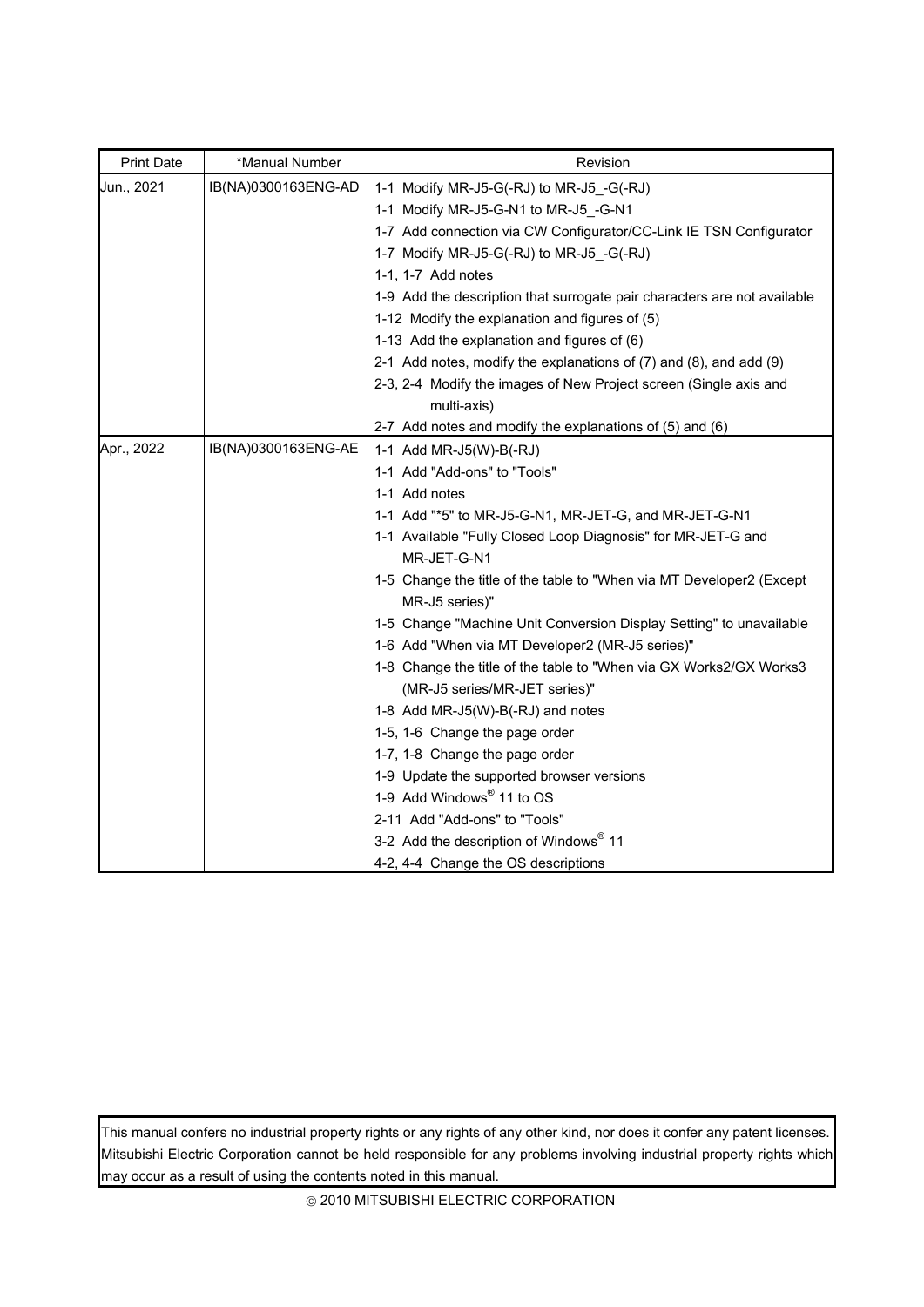The "Mitsubishi Electric General-purpose AC Servo MELSOFT MR Configurator2" is a production of Mitsubishi Electric Corporation.

Mitsubishi Electric Corporation reserves the copyright and all other rights of this software.

This Installation Guide may not be reproduced or copied, in whole or part, without written consent of Mitsubishi Electric Corporation.

Microsoft and Windows are registered trademarks or trademarks of Microsoft Corporation in the United States and other countries.

Intel, Pentium and Celeron are trademarks of Intel Corporation in the United States and other countries.

Generally, the company names, system names and product names, etc. mentioned herein are registered trademarks or trademarks of their respective companies.

The trademark symbols (™, ®) mentioned herein may be unspecified.